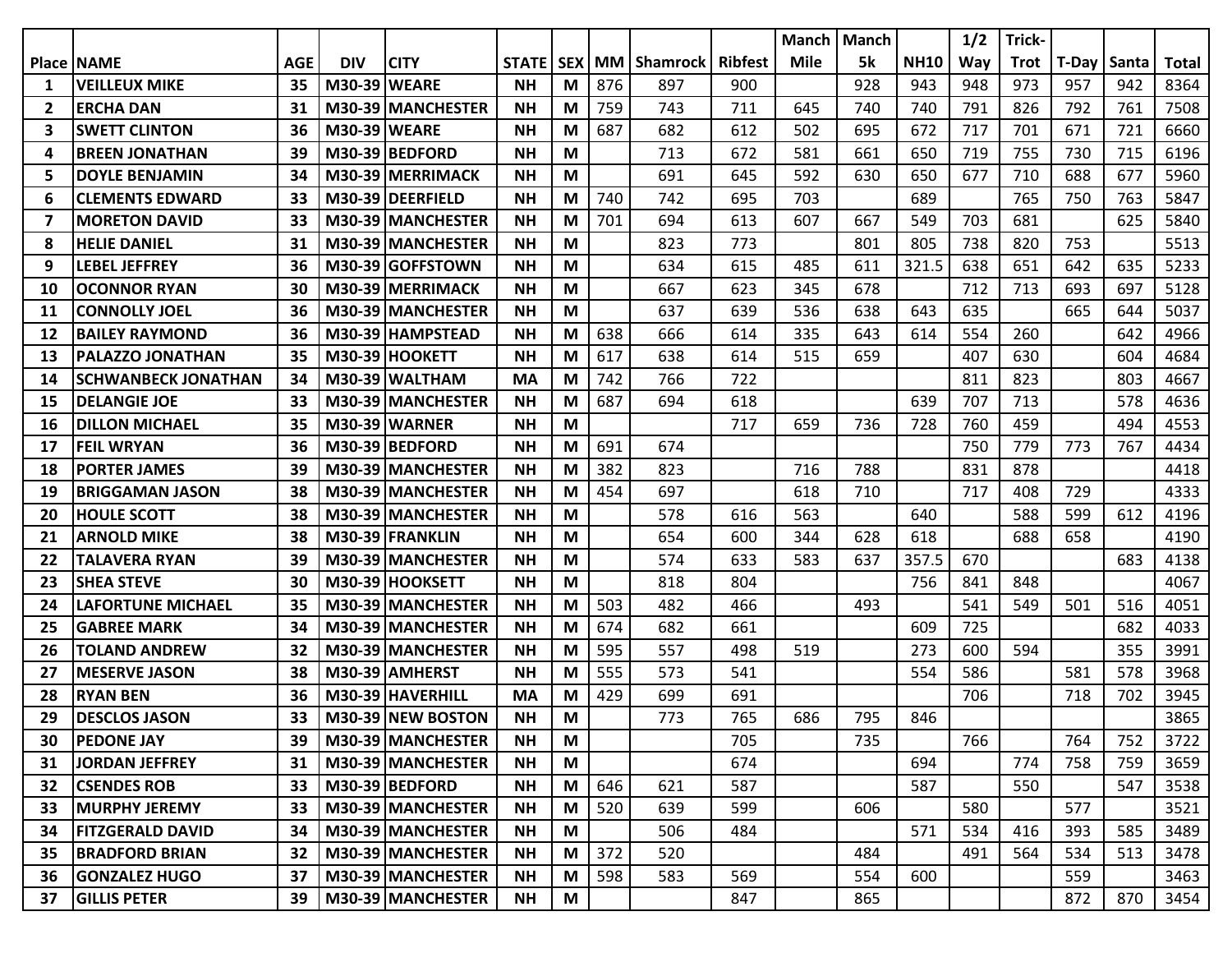| 38 | IBACHELLER GRAHAM         | 31 | M30-39 HAMPSTEAD          | <b>NH</b>       | M | 469 | 475 | 459 | 474 |     |       | 524 | 522 |     | 507 | 3430 |
|----|---------------------------|----|---------------------------|-----------------|---|-----|-----|-----|-----|-----|-------|-----|-----|-----|-----|------|
| 39 | <b>DESHAIES RICH</b>      | 39 | M30-39 WINDHAM            | <b>NH</b>       | M |     | 463 | 606 |     |     | 280.5 | 731 | 689 |     | 659 | 3429 |
| 40 | <b>IGRATTON MIKE</b>      | 39 | M30-39 MERRIMACK          | <b>NH</b>       | M | 514 | 624 | 429 |     |     |       | 583 | 638 | 604 |     | 3392 |
| 41 | <b>AIKEN JAMES</b>        | 39 | M30-39 MANCHESTER         | <b>NH</b>       | M | 603 | 432 | 540 |     |     |       |     | 611 | 581 | 566 | 3333 |
| 42 | <b>SAVITZKY ALEXANDER</b> | 35 | M30-39 MARLBOROUG         | <b>MA</b>       | M | 622 | 635 | 575 |     |     |       | 474 |     | 531 | 488 | 3325 |
| 43 | <b>LYNN STEVE</b>         | 38 | M30-39 NASHUA             | <b>NH</b>       | M |     |     | 624 |     |     | 621   | 654 | 383 | 702 | 331 | 3315 |
| 44 | <b>TONNE JUSTIN</b>       | 31 | M30-39 NEW BOSTON         | <b>NH</b>       | M |     | 585 | 671 |     |     |       | 698 |     | 684 | 669 | 3307 |
| 45 | <b>FLECK ERIC</b>         | 35 | M30-39 JAFFREY            | <b>NH</b>       | M |     | 450 | 378 | 502 |     | 566   | 451 | 428 |     | 430 | 3205 |
| 46 | <b>ROULEAU STEPHEN</b>    | 34 | M30-39 INASHUA            | <b>NH</b>       | M |     |     | 788 |     | 804 |       | 814 |     |     | 773 | 3179 |
| 47 | <b>CUSTER CC</b>          | 38 | M30-39 MERRIMACK          | <b>NH</b>       | M |     | 484 |     |     | 511 |       | 533 | 614 | 514 | 517 | 3173 |
| 48 | <b>FERRIS III EDWARD</b>  | 36 | M30-39 MANCHESTER         | <b>NH</b>       | M |     |     |     | 700 | 801 | 851   | 817 |     |     |     | 3169 |
| 49 | <b>CAYOT DAVID</b>        | 33 | M30-39 MERRIMACK          | <b>NH</b>       | M |     | 513 | 701 |     |     |       | 702 | 565 |     | 684 | 3165 |
| 50 | <b>MARCHILENA JOE</b>     | 31 | M30-39 NASHUA             | <b>NH</b>       | M | 485 | 503 | 476 |     |     | 273   | 554 | 312 | 503 |     | 3106 |
| 51 | <b>KLEIN BRANDON</b>      | 38 | M30-39 BEDFORD            | <b>NH</b>       | M |     |     | 483 |     | 452 |       | 593 | 589 | 515 | 458 | 3090 |
| 52 | <b>ROOS PETER</b>         | 39 | M30-39 DUNBARTON          | <b>NH</b>       | M |     | 650 | 628 |     |     | 571   | 537 |     | 637 |     | 3023 |
| 53 | <b>PRIVE KEITH</b>        | 33 | M30-39 NEW BOSTON         | <b>NH</b>       | M |     | 513 |     |     | 517 |       | 505 | 480 | 464 | 535 | 3014 |
| 54 | <b>GRAY KEVIN</b>         | 34 | M30-39 MANCHESTER         | <b>NH</b>       | M |     | 764 | 697 |     |     |       | 756 |     | 666 |     | 2883 |
| 55 | <b>UDINA CHRIS</b>        | 37 | M30-39 HOOKSETT           | <b>NH</b>       | M | 257 | 524 | 507 |     |     |       | 601 | 583 |     | 375 | 2847 |
| 56 | <b>SHANK JR ROMEO</b>     | 32 | M30-39 MANCHESTER         | <b>NH</b>       | M | 731 | 704 | 662 |     |     |       | 743 |     |     |     | 2840 |
| 57 | <b>DEZAN KEITH</b>        | 36 | <b>M30-39 SALEM</b>       | <b>NH</b>       | M |     |     | 528 |     |     | 474   | 497 | 504 | 365 | 445 | 2813 |
| 58 | <b>BUDZINSKI BRETT</b>    | 38 | <b>M30-39 NORTH ANDOV</b> | MA              | M | 933 | 943 | 913 |     |     |       |     |     |     |     | 2789 |
| 59 | <b>STODDARD SETH</b>      | 30 | <b>M30-39 DERRY</b>       | <b>NH</b>       | M | 624 | 648 |     |     |     | 283.5 |     |     | 612 | 600 | 2768 |
| 60 | <b>LOCKHEAD JAMES</b>     | 33 | M30-39   PETERBOROUG      | <b>NH</b>       | M |     | 496 |     | 438 |     |       | 447 | 489 | 417 | 417 | 2704 |
| 61 | <b>COTE JEFF</b>          | 33 | M30-39 MANCHESTER         | <b>NH</b>       | M |     |     |     | 505 | 522 |       | 532 |     | 567 | 576 | 2702 |
| 62 | <b>RAMIREZ ROGER</b>      | 39 | M30-39 HOOKSETT           | <b>NH</b>       | M | 483 |     | 518 |     | 463 | 505   | 573 |     |     |     | 2542 |
| 63 | <b>VELLANTE KEITH</b>     | 36 | M30-39 MANCHESTER         | <b>NH</b>       | M |     | 548 |     |     |     |       | 693 |     | 608 | 667 | 2516 |
| 64 | <b>CROTEAU LUCAS</b>      | 30 | M30-39 MANCHESTER         | <b>NH</b>       | M |     | 603 |     |     | 664 |       |     |     | 718 | 517 | 2502 |
| 65 | <b>WHALAND MICHAEL</b>    | 30 | <b>M30-39 BOW</b>         | <b>NH</b>       | M | 519 |     |     |     |     |       | 468 | 527 | 498 | 443 | 2455 |
| 66 | <b>GOUPIL LEE</b>         | 38 | M30-39 MANCHESTER         | <b>NH</b>       | M |     |     | 462 |     | 493 |       | 521 |     | 518 | 429 | 2423 |
| 67 | <b>BROWN CARTER</b>       | 37 | M30-39 NEW BOSTON         | <b>NH</b>       | M | 466 | 576 |     | 455 |     |       |     | 453 | 433 |     | 2383 |
| 68 | <b>BISKOVICH BEN</b>      |    | 39   M30-39   AMHERST     | $\mathsf{NH}{}$ | M |     | 407 | 735 |     |     |       |     | 479 |     | 752 | 2373 |
| 69 | <b>RAYLINSKY MATTHEW</b>  | 35 | M30-39 LONDONDERRY        | <b>NH</b>       | M | 768 | 821 |     | 755 |     |       |     |     |     |     | 2344 |
| 70 | <b>DUPAUL CHRIS</b>       | 35 | M30-39 MANCHESTER         | <b>NH</b>       | M |     |     |     |     | 707 |       | 806 |     | 824 |     | 2337 |
| 71 | <b>BOUCHER ERIC</b>       | 33 | M30-39 AMHERST            | <b>NH</b>       | M |     |     |     | 530 | 592 |       | 606 |     | 589 |     | 2317 |
| 72 | <b>QUINLAN RYAN</b>       | 33 | M30-39 MANCHESTER         | <b>NH</b>       | M |     | 795 | 742 | 772 |     |       |     |     |     |     | 2309 |
| 73 | <b>HAWKINS BRIAN</b>      | 32 | M30-39 PENACOOK           | <b>NH</b>       | M |     |     | 569 | 508 | 610 |       |     | 615 |     |     | 2302 |
| 74 | <b>ROCCA JUSTIN</b>       | 33 | M30-39 NASHUA             | <b>NH</b>       | M |     |     |     | 507 | 594 |       | 588 |     | 588 |     | 2277 |
| 75 | <b>MCCOMBS DAN</b>        | 30 | $M30-39$ EPPING           | <b>NH</b>       | M |     |     |     | 647 | 778 | 821   |     |     |     |     | 2246 |
| 76 | <b>HALTER BRYAN</b>       | 31 | M30-39 MERRIMACK          | <b>NH</b>       | M |     |     | 545 |     | 556 | 573   |     | 545 |     |     | 2219 |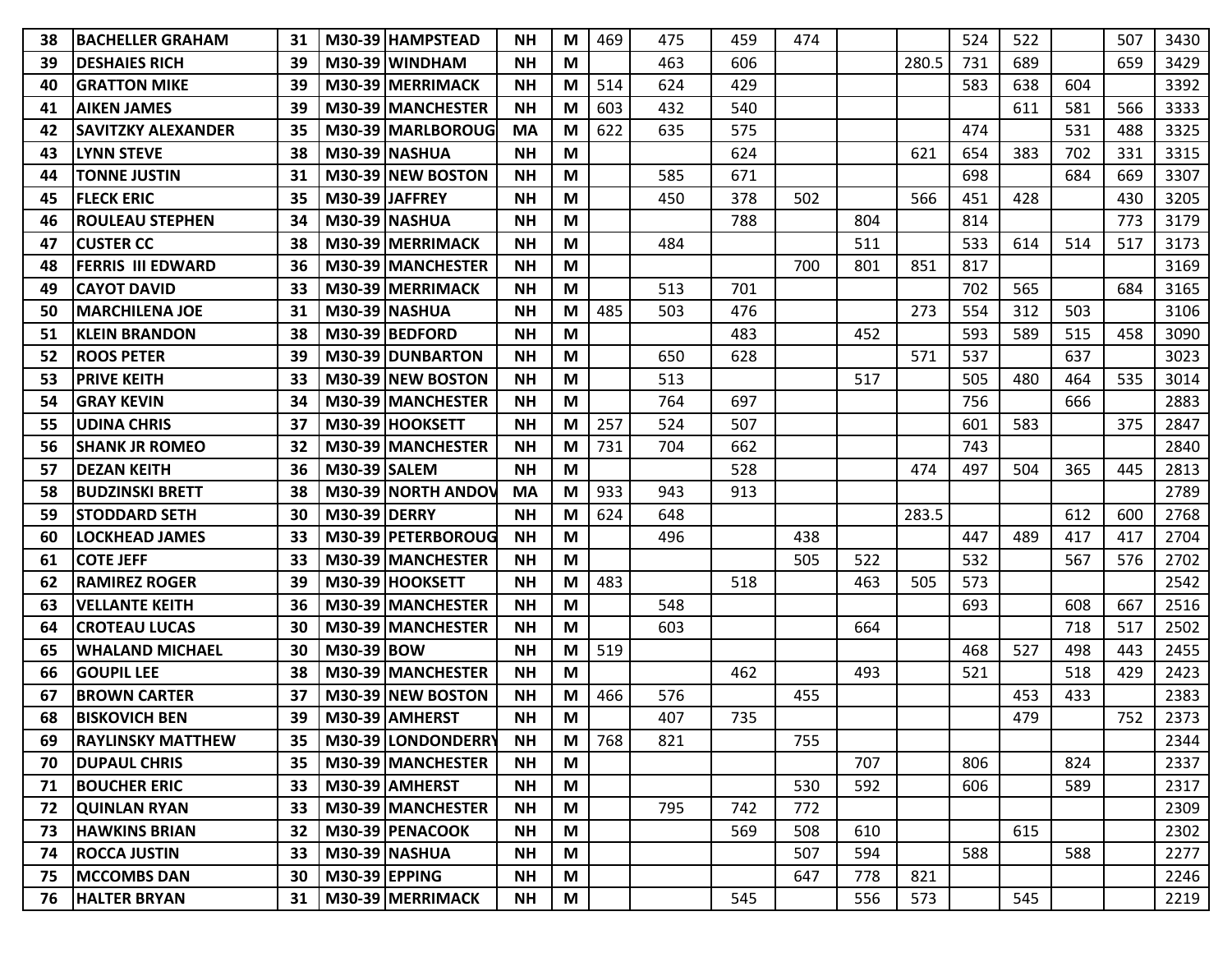| 77  | <b>IMATTSON JOEY</b>     | 30 |                     | M30-39 MANCHESTER    | <b>NH</b> | M | 730 |     |     |     |     | 720   | 760 |     |     |     | 2210 |
|-----|--------------------------|----|---------------------|----------------------|-----------|---|-----|-----|-----|-----|-----|-------|-----|-----|-----|-----|------|
| 78  | <b>RUTUPS JONATHAN</b>   | 31 |                     | <b>M30-39 HUDSON</b> | <b>NH</b> | M |     |     | 532 | 497 | 565 |       |     | 614 |     |     | 2208 |
| 79  | lLAWS WALTER             | 35 |                     | M30-39 GOFFSTOWN     | <b>NH</b> | M | 701 | 478 | 663 |     |     |       |     |     |     | 360 | 2202 |
| 80  | <b>MORRIS CLAYTON</b>    | 39 |                     | M30-39 LAWRENCE      | <b>MA</b> | M | 412 | 434 | 396 |     |     |       |     |     | 447 | 465 | 2154 |
| 81  | <b>ROGERS JOSEPH</b>     | 32 | <b>M30-39 DERRY</b> |                      | <b>NH</b> | M | 785 |     |     |     |     | 900   |     | 460 |     |     | 2145 |
| 82  | <b>TOURIGNY ANTHONY</b>  | 32 |                     | M30-39 MANCHESTER    | <b>NH</b> | M |     | 571 |     |     |     |       | 764 |     |     | 787 | 2122 |
| 83  | <b>ALLISON JEFFREY</b>   | 37 |                     | <b>M30-39 HUDSON</b> | <b>NH</b> | M |     |     | 660 |     |     | 692   |     |     | 745 |     | 2097 |
| 84  | <b>ALCIDE YVERSON</b>    | 32 | <b>M30-39 WEARE</b> |                      | <b>NH</b> | M |     |     | 644 |     | 665 |       |     |     |     | 785 | 2094 |
| 85  | <b>ICUNHA PATRICK</b>    | 30 |                     | M30-39 LOWELL        | <b>MA</b> | M | 642 | 728 | 710 |     |     |       |     |     |     |     | 2080 |
| 86  | <b>POIRIER MARC</b>      | 36 |                     | M30-39 MANCHESTER    | <b>NH</b> | M |     |     |     |     |     |       |     | 688 | 658 | 686 | 2032 |
| 87  | <b>GROVER DANA</b>       | 36 |                     | M30-39 LEBANON       | <b>ME</b> | M |     |     |     |     | 633 |       | 689 |     | 691 |     | 2013 |
| 88  | <b>IBOROVICKA CHRIS</b>  | 39 |                     | M30-39 LONDONDERRY   | <b>NH</b> | M | 684 | 640 |     |     |     |       |     |     | 676 |     | 2000 |
| 89  | <b>COHEN GABRIEL</b>     | 35 |                     | M30-39 CONCORD       | <b>NH</b> | M | 540 | 564 | 504 |     |     |       |     | 365 |     |     | 1973 |
| 90  | <b>IHINTON JEREMY</b>    | 38 |                     | M30-39 BEDFORD       | <b>NH</b> | M |     |     | 632 |     |     |       | 665 | 672 |     |     | 1969 |
| 91  | <b>HENRY STEVEN</b>      | 38 |                     | M30-39 CANTERBURY    | <b>NH</b> | M |     | 506 | 420 |     |     | 511   | 528 |     |     |     | 1965 |
| 92  | <b>SUGRUE TIMOTHY</b>    | 37 | <b>M30-39 DERRY</b> |                      | <b>NH</b> | M | 649 | 677 |     |     | 624 |       |     |     |     |     | 1950 |
| 93  | <b>POOLER BOB</b>        | 33 |                     | M30-39 MANCHESTER    | <b>NH</b> | M |     | 483 |     |     |     |       | 557 | 327 |     | 536 | 1903 |
| 94  | <b>LORDAN ADAM</b>       | 36 |                     | <b>M30-39 NASHUA</b> | <b>NH</b> | M |     | 700 | 714 |     |     |       | 438 |     |     |     | 1852 |
| 95  | <b>TEPLEY JOSHUA</b>     | 31 |                     | M30-39 MANCHESTER    | <b>NH</b> | M |     |     | 601 |     |     | 625   |     |     | 624 |     | 1850 |
| 96  | <b>SWIDERSKI BOB</b>     | 37 |                     | M30-39 HOOKSETT      | <b>NH</b> | M |     | 352 |     |     |     |       | 329 | 389 | 378 | 382 | 1830 |
| 97  | <b>JANTAUSCH BRIAN</b>   | 33 |                     | M30-39 GOFFSTOWN     | <b>NH</b> | M |     | 607 |     |     |     |       | 605 |     |     | 564 | 1776 |
| 98  | <b>IMCDONALD JEFFREY</b> | 34 |                     | M30-39   MANCHESTER  | <b>NH</b> | M |     |     | 557 | 585 | 618 |       |     |     |     |     | 1760 |
| 99  | <b>ANDERSON SCOTT</b>    | 30 |                     | M30-39 MANCHESTER    | <b>NH</b> | M |     |     |     |     |     |       | 543 | 590 | 619 |     | 1752 |
| 100 | <b>MILLER BRIAN</b>      | 34 |                     | M30-39 MERRIMACK     | <b>NH</b> | M |     |     | 505 |     |     |       |     |     | 666 | 562 | 1733 |
| 101 | <b>HOFMANN MATTHEW</b>   | 34 |                     | M30-39 NORTH CHELM   | <b>MA</b> | M |     |     |     |     |     |       | 600 | 517 | 608 |     | 1725 |
| 102 | <b>AREL TIM</b>          | 32 |                     | M30-39 MERRIMACK     | <b>NH</b> | M |     |     | 662 |     | 701 | 341.5 |     |     |     |     | 1705 |
| 103 | <b>BRANCO JR JOSEPH</b>  | 37 |                     | <b>M30-39 HUDSON</b> | <b>NH</b> | M |     | 433 |     | 354 | 387 |       | 527 |     |     |     | 1701 |
| 104 | <b>HAGGART SHAWN</b>     | 35 | <b>M30-39 DERRY</b> |                      | <b>NH</b> | M | 623 | 538 |     |     |     |       | 533 |     |     |     | 1694 |
| 105 | <b>ZIANE JOSEPH</b>      | 33 |                     | M30-39 MANCHESTER    | <b>NH</b> | M |     |     | 557 |     |     |       | 591 |     | 536 |     | 1684 |
| 106 | <b>FREEMAN RICHARD</b>   | 32 |                     | M30-39 MANCHESTER    | <b>NH</b> | M |     | 382 |     |     | 420 |       | 432 | 445 |     |     | 1679 |
| 107 | <b>SHAILER MARK</b>      | 36 |                     | M30-39 BRIGHTON      | <b>MA</b> | M |     | 515 |     |     |     |       | 562 |     | 594 |     | 1671 |
|     | 108   RAMBERG HENRIK     | 30 |                     | M30-39 MANCHESTER    | <b>NH</b> | M |     |     |     |     |     | 808   | 843 |     |     |     | 1651 |
|     | 109   STELMACH JOSEPH    | 32 |                     | M30-39 MANCHESTER    | <b>NH</b> | M |     |     | 569 |     | 554 | 528   |     |     |     |     | 1651 |
|     | 110 AUGER MATT           | 36 |                     | M30-39 NORTHFIELD    | <b>NH</b> | M | 542 | 571 |     |     |     |       | 537 |     |     |     | 1650 |
|     | 111  HOSKINS CHRIS       | 39 |                     | <b>M30-39 NASHUA</b> | <b>NH</b> | M |     |     |     |     |     |       |     | 551 | 559 | 535 | 1645 |
|     | 112   FREI MARCO         | 39 |                     | M30-39 MANCHESTER    | <b>NH</b> | M |     | 531 |     |     |     | 529   |     |     | 574 |     | 1634 |
|     | 113  HAMMOND CARL        | 31 |                     | M30-39 MANCHESTER    | <b>NH</b> | M | 606 | 430 | 598 |     |     |       |     |     |     |     | 1634 |
|     | 114   MORRISON JUSTIN    | 33 |                     | M30-39 LONDONDERRY   | <b>NH</b> | M |     |     | 321 |     |     |       | 343 | 315 | 324 | 314 | 1617 |
|     | 115 GROVE SHAWN          | 35 |                     | M30-39 MANCHESTER    | <b>NH</b> | M |     |     |     | 753 | 846 |       |     |     |     |     | 1599 |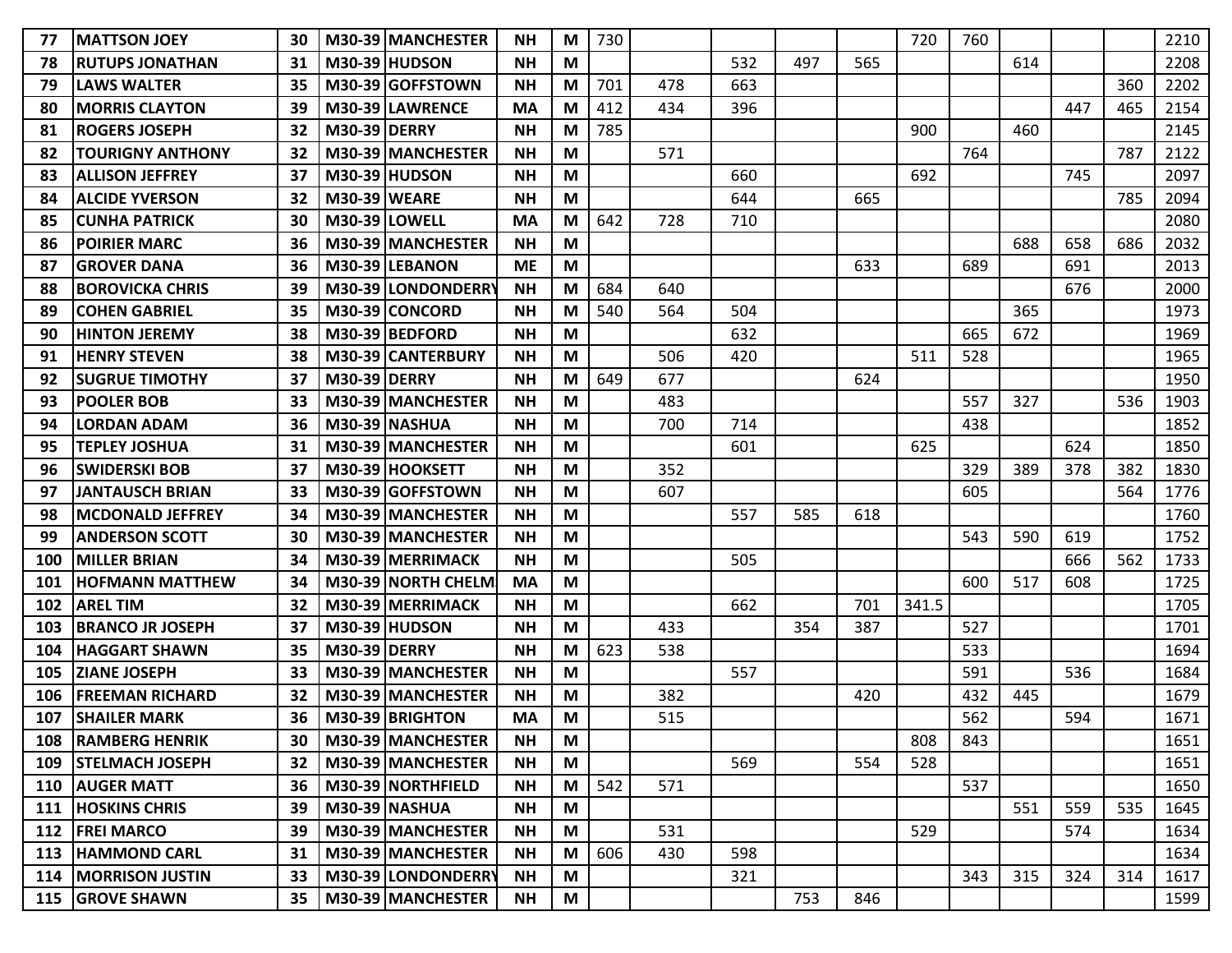| 116 | <b>LEE JEFFREY</b>          | 38 | M30-39 AMHERST       | <b>NH</b> | M                                                                                     |     |     |     |     |     |     | 670 | 268 |     | 633 | 1571 |
|-----|-----------------------------|----|----------------------|-----------|---------------------------------------------------------------------------------------|-----|-----|-----|-----|-----|-----|-----|-----|-----|-----|------|
| 117 | <b>BUTLER JEFF</b>          | 32 | M30-39 MANCHESTER    | <b>NH</b> | M                                                                                     |     |     | 772 |     |     |     | 794 |     |     |     | 1566 |
| 118 | <b>INEWHALL KEVIN</b>       | 36 | M30-39 MANCHESTER    | <b>NH</b> | M                                                                                     |     |     | 479 |     |     |     | 532 |     | 551 |     | 1562 |
| 119 | <b>BISHOP CHRIS</b>         | 38 | M30-39 MANCHESTER    | <b>NH</b> | M                                                                                     |     | 809 | 748 |     |     |     |     |     |     |     | 1557 |
| 120 | <b>SENEL EROL</b>           | 33 | M30-39 MERRIMACK     | <b>NH</b> | M                                                                                     |     |     |     | 733 | 819 |     |     |     |     |     | 1552 |
| 121 | <b>CAREY STEVE</b>          | 33 | <b>M30-39 NASHUA</b> | <b>NH</b> | M                                                                                     |     |     | 505 |     |     |     | 514 |     | 515 |     | 1534 |
| 122 | <b>COUTURE DENIS</b>        | 33 | M30-39 HOOKSETT      | <b>NH</b> | M                                                                                     |     |     |     |     |     |     | 738 | 788 |     |     | 1526 |
| 123 | <b>RILEY BRIAN</b>          | 34 | M30-39 GOFFSTOWN     | <b>NH</b> | M                                                                                     |     |     |     | 719 |     |     |     |     |     | 775 | 1494 |
| 124 | <b>HALEY SHON</b>           | 38 | M30-39 LITCHFIELD    | <b>NH</b> | M                                                                                     |     |     | 469 |     | 428 | 591 |     |     |     |     | 1488 |
| 125 | LANCASTER JASON             | 32 | M30-39 MERRIMACK     | <b>NH</b> | M                                                                                     |     |     | 636 |     |     |     | 413 |     | 419 |     | 1468 |
| 126 | <b>PERREAULT CHARLES</b>    | 31 | M30-39 MANCHESTER    | <b>NH</b> | M                                                                                     |     |     |     |     |     |     |     | 708 | 712 |     | 1420 |
| 127 | <b>MONIER AARON</b>         | 30 | M30-39 MANCHESTER    | <b>NH</b> | M                                                                                     |     |     |     | 654 | 748 |     |     |     |     |     | 1402 |
| 128 | <b>IFINNERTY KEVIN</b>      | 31 | M30-39 LEOMINSTER    | <b>MA</b> | M                                                                                     |     | 471 | 470 |     |     |     |     |     | 460 |     | 1401 |
| 129 | <b>LIMA KEITH</b>           | 38 | M30-39 LOWELL        | <b>MA</b> | M                                                                                     |     | 437 |     |     | 354 |     | 591 |     |     |     | 1382 |
| 130 | LAHAIR JR WALTER            | 39 | M30-39 CHICOPEE      | <b>MA</b> | M                                                                                     |     |     | 677 |     |     | 701 |     |     |     |     | 1378 |
| 131 | <b>KRAFT KEVIN</b>          | 38 | M30-39 NEWPORT       | <b>NH</b> | M                                                                                     | 675 | 701 |     |     |     |     |     |     |     |     | 1376 |
| 132 | <b>FOULIS ROBERT</b>        | 35 | M30-39 MERRIMACK     | <b>NH</b> | M                                                                                     |     |     | 661 |     |     | 690 |     |     |     |     | 1351 |
| 133 | <b>BEAUDOIN RICHARD</b>     | 35 | M30-39 DAMARISCOTT   | <b>ME</b> | M                                                                                     |     |     | 619 |     |     |     |     |     | 729 |     | 1348 |
| 134 | <b>DISY JASON</b>           | 34 | M30-39 HILLSBORO     | <b>NH</b> | M                                                                                     |     |     |     | 629 | 716 |     |     |     |     |     | 1345 |
| 135 | <b>PROVOST JARED</b>        | 35 | M30-39 GOFFSTOWN     | <b>NH</b> | M                                                                                     |     |     |     |     |     |     | 697 |     | 642 |     | 1339 |
| 136 | <b>AQUINO JAKE</b>          | 32 | <b>M30-39 DERRY</b>  | <b>NH</b> | M                                                                                     |     | 689 | 644 |     |     |     |     |     |     |     | 1333 |
| 137 | <b>IHARTMANN KEVIN</b>      | 33 | M30-39 MANCHESTER    | <b>NH</b> | M                                                                                     |     | 560 | 439 |     |     |     | 328 |     |     |     | 1327 |
| 138 | <b>SHANK ROMEO</b>          | 33 | M30-39 MANCHESTER    | <b>NH</b> | M                                                                                     |     |     |     |     |     |     |     |     | 713 | 609 | 1322 |
| 139 | <b>SMITH RYAN</b>           | 33 | M30-39 BEDFORD       | <b>NH</b> | M                                                                                     |     |     |     | 449 | 861 |     |     |     |     |     | 1310 |
| 140 | <b>ROSSI JASON</b>          | 35 | M30-39 GOFFSTOWN     | <b>NH</b> | M                                                                                     |     |     |     |     |     |     | 660 |     | 641 |     | 1301 |
| 141 | <b>CAMPION TODD</b>         | 39 | M30-39 MILFORD       | <b>NH</b> | M                                                                                     |     |     | 666 |     |     | 632 |     |     |     |     | 1298 |
| 142 | <b>ISMITH MATTHEW</b>       | 38 | M30-39 MONT VERNON   | <b>NH</b> | M                                                                                     |     |     | 734 |     |     |     |     |     |     | 552 | 1286 |
| 143 | <b>IDONOHUE MICHAEL</b>     | 36 | M30-39 RAYMOND       | <b>NH</b> | M                                                                                     |     | 462 |     |     |     |     | 813 |     |     |     | 1275 |
| 144 | <b>WOZNIAK DARRELL</b>      | 32 | M30-39 RAYMOND       | <b>NH</b> | M                                                                                     |     |     | 589 |     |     |     |     |     | 682 |     | 1271 |
| 145 | <b>HOLT AARON</b>           | 34 | M30-39 PEMBROKE      | <b>NH</b> | M                                                                                     |     |     | 600 |     |     | 661 |     |     |     |     | 1261 |
|     | 146 LEMMO DJ                | 31 | M30-39 HOOKSETT      | <b>NH</b> | $\mathsf{M}% _{T}=\mathsf{M}_{T}\!\left( a,b\right) ,\ \mathsf{M}_{T}=\mathsf{M}_{T}$ |     |     | 690 |     |     |     |     |     | 567 |     | 1257 |
|     | 147   LEAVIS NEIL           | 32 | M30-39 HAMPTON       | <b>NH</b> | M                                                                                     |     |     |     |     |     |     |     | 584 |     | 645 | 1229 |
|     | 148   FISH JASON            | 39 | M30-39 LONDONDERRY   | <b>NH</b> | M                                                                                     |     |     |     |     |     |     |     |     | 585 | 640 | 1225 |
|     | <b>149 HANSON CHRIS</b>     | 34 | M30-39 MANCHESTER    | <b>NH</b> | M                                                                                     |     |     |     |     |     |     | 608 |     | 608 |     | 1216 |
|     | <b>150   KELLEY DANIEL</b>  | 35 | M30-39 BARNSTEAD     | <b>NH</b> | M                                                                                     |     |     |     |     |     |     | 606 |     |     | 610 | 1216 |
|     | 151   CASSETTY TOM          | 35 | M30-39 NASHUA        | <b>NH</b> | M                                                                                     |     |     | 623 |     |     | 587 |     |     |     |     | 1210 |
|     | <b>152   TOMASELLI NICO</b> | 34 | M30-39 NEWMARKET     | <b>NH</b> | M                                                                                     |     |     |     |     |     | 579 |     |     |     | 608 | 1187 |
|     | <b>153   DRAKE SCOTT</b>    | 38 | M30-39 PEMBROKE      | <b>NH</b> | M                                                                                     |     |     |     |     |     |     |     | 576 |     | 610 | 1186 |
|     | 154 REID SCOTT              | 36 | M30-39 NASHUA        | <b>NH</b> | M                                                                                     |     | 567 |     |     |     |     |     | 618 |     |     | 1185 |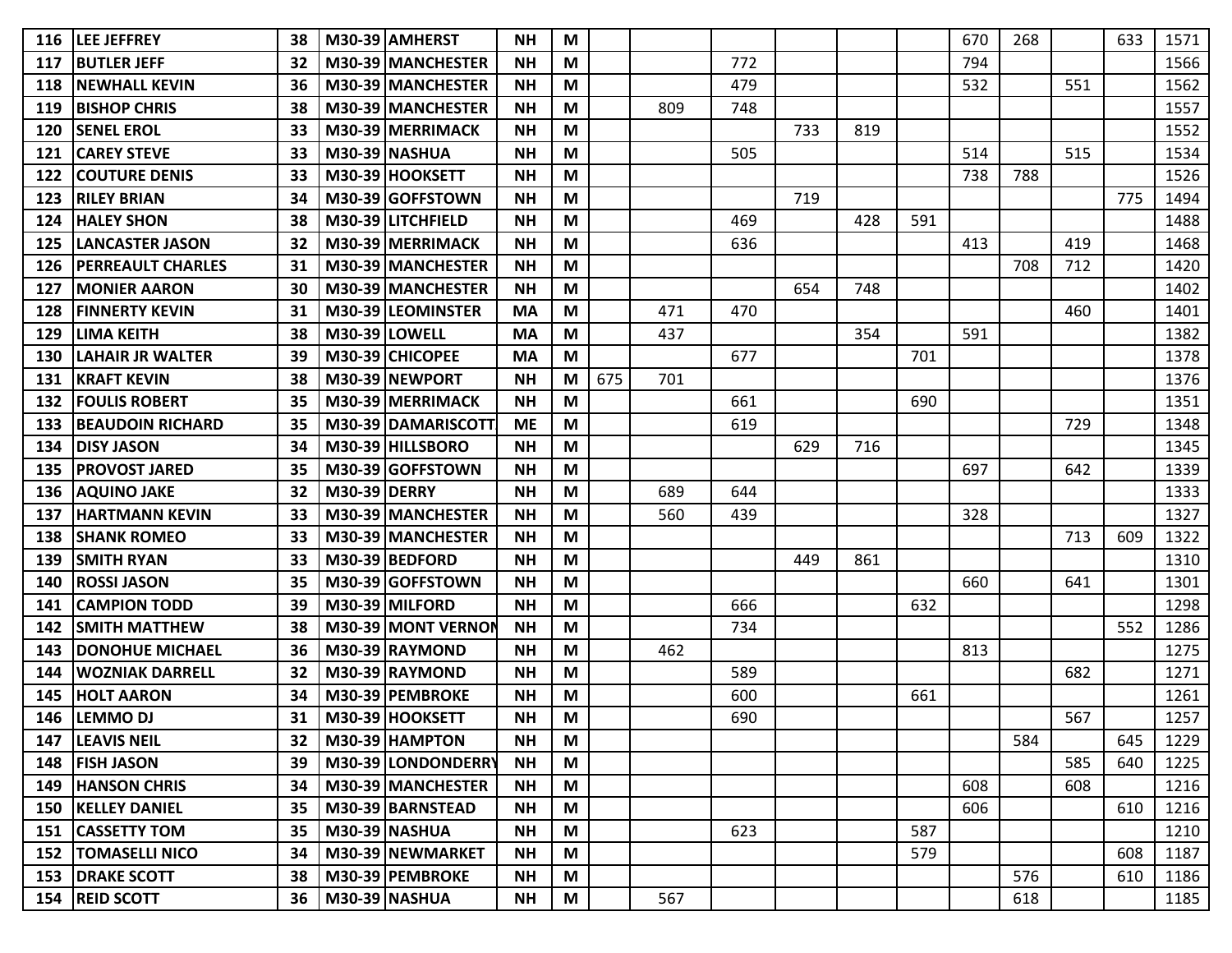| 155 | IWHEELER JR GARRY         | 33 |                     | M30-39 NASHUA        | <b>NH</b> | M |     |     |     |     |     |     | 606 |          | 579 |     | 1185 |
|-----|---------------------------|----|---------------------|----------------------|-----------|---|-----|-----|-----|-----|-----|-----|-----|----------|-----|-----|------|
| 156 | <b>IGREGORY STEW</b>      | 33 |                     | M30-39 PEMBROKE      | <b>NH</b> | M |     | 590 | 590 |     |     |     |     |          |     |     | 1180 |
| 157 | <b>ANDREJAK DAVID</b>     | 38 |                     | M30-39 MANCHESTER    | <b>NH</b> | M |     | 312 |     |     |     |     | 405 |          |     | 461 | 1178 |
| 158 | <b>WINTERS NATHAN</b>     | 38 |                     | M30-39 MERRIMACK     | <b>NH</b> | M |     |     |     |     |     |     |     | 594      | 582 |     | 1176 |
| 159 | <b>MAKMANN MARK</b>       | 34 |                     | M30-39 MANCHESTER    | <b>NH</b> | M |     |     |     |     |     |     |     |          | 593 | 578 | 1171 |
| 160 | <b>HILSON ANDREW</b>      | 34 |                     | M30-39 BELMONT       | <b>NH</b> | M |     |     | 593 |     |     | 574 |     |          |     |     | 1167 |
| 161 | <b>FARRELL MIKE</b>       | 30 |                     | M30-39 MANCHESTER    | <b>NH</b> | M |     |     | 593 |     |     | 569 |     |          |     |     | 1162 |
| 162 | <b>KOVALSKY KEVIN</b>     | 38 |                     | M30-39 AMHERST       | <b>NH</b> | M |     |     |     |     |     | 644 |     |          |     | 517 | 1161 |
| 163 | <b>IMARSHALL MARK</b>     | 38 | <b>M30-39 DERRY</b> |                      | <b>NH</b> | M |     |     |     |     |     |     |     | 591      |     | 570 | 1161 |
| 164 | <b>PATRICK GILLIGAN</b>   | 31 |                     | M30-39 NASHUA        | <b>NH</b> | M |     | 635 | 521 |     |     |     |     |          |     |     | 1156 |
| 165 | <b>MORAN PATRICK</b>      | 34 | M30-39 CANDIA       |                      | <b>NH</b> | M |     |     |     |     |     |     |     |          | 575 | 574 | 1149 |
| 166 | <b>KAMERMAN SOL</b>       | 36 |                     | M30-39 MERRIMACK     | <b>NH</b> | M |     |     |     |     |     |     |     |          | 600 | 544 | 1144 |
| 167 | <b>LAWLER CHRIS</b>       | 39 |                     | M30-39 MERRIMACK     | <b>NH</b> | M |     |     | 577 |     |     | 567 |     |          |     |     | 1144 |
| 168 | <b>LINDHOLM J</b>         | 37 |                     | M30-39 LONDONDERRY   | <b>NH</b> | M | 504 | 633 |     |     |     |     |     |          |     |     | 1137 |
| 169 | <b>BURGESS RYAN</b>       | 35 |                     | M30-39 MANCHESTER    | <b>NH</b> | M |     |     | 549 |     |     |     |     |          |     | 580 | 1129 |
| 170 | <b>ARBUCKLE ART</b>       | 38 |                     | M30-39 MERRIMACK     | <b>NH</b> | M |     |     |     |     |     |     | 567 |          |     | 554 | 1121 |
| 171 | <b>OCONNOR BRIAN</b>      | 34 |                     | M30-39 MANCHESTER    | <b>NH</b> | M |     |     |     |     |     |     | 556 |          | 565 |     | 1121 |
| 172 | <b>PAVEGLIO RYAN</b>      | 37 |                     | M30-39 BEDFORD       | <b>NH</b> | M |     |     |     |     |     |     |     | 497      | 624 |     | 1121 |
| 173 | <b>PALMER JON</b>         | 38 |                     | M30-39 MILFORD       | <b>NH</b> | M |     | 556 | 560 |     |     |     |     |          |     |     | 1116 |
| 174 | <b>SMITH BOGART</b>       | 31 |                     | M30-39 MANCHESTER    | <b>NH</b> | M |     |     | 529 |     |     |     | 583 |          |     |     | 1112 |
| 175 | <b>GEORGE STEVEN</b>      | 31 |                     | M30-39 MANCHESTER    | <b>NH</b> | M |     | 598 |     |     | 511 |     |     |          |     |     | 1109 |
| 176 | <b>GREGOIRE KEVIN</b>     | 39 |                     | M30-39 LONDONDERRY   | <b>NH</b> | M | 511 | 590 |     |     |     |     |     |          |     |     | 1101 |
| 177 | <b>ANDERSON ERIC</b>      | 31 |                     | M30-39 BEDFORD       | <b>NH</b> | M |     |     |     |     |     |     |     | 554      | 539 |     | 1093 |
| 178 | <b>HILL CHRIS</b>         | 35 |                     | <b>M30-39 NASHUA</b> | <b>NH</b> | M |     |     |     |     |     |     |     | 368      | 722 |     | 1090 |
| 179 | <b>BEAUDOIN JEREMY</b>    | 31 |                     | M30-39 MILFORD       | <b>NH</b> | M |     |     | 520 |     |     |     |     |          | 567 |     | 1087 |
| 180 | <b>GABRIEL JASON</b>      | 30 |                     | M30-39 MERRIMACK     | <b>NH</b> | M |     | 420 |     |     |     |     | 666 |          |     |     | 1086 |
| 181 | <b>LIBBY MIKE</b>         | 38 |                     | M30-39 DEERFIELD     | <b>NH</b> | M |     | 514 |     |     |     | 571 |     |          |     |     | 1085 |
| 182 | <b>DRAGON DOUG</b>        | 34 |                     | M30-39 PEMBROKE      | <b>NH</b> | M |     |     |     |     |     |     | 408 | 267      | 404 |     | 1079 |
| 183 | <b>MARCHESSEAULT ERIK</b> | 35 |                     | M30-39 MILFORD       | <b>NH</b> | M |     |     |     | 508 | 571 |     |     |          |     |     | 1079 |
| 184 | <b>ANDERSON ERICK</b>     | 31 |                     | M30-39 MANCHESTER    | <b>NH</b> | M |     |     |     |     |     |     |     |          | 531 | 543 | 1074 |
|     | 185 PICOTT JASON          | 38 |                     | M30-39 PEMBROKE      | <b>NH</b> | M |     |     |     |     |     |     |     | 153<br>╍ |     | 616 | 1069 |
|     | 186   KEROUAC JIM         | 38 |                     | M30-39 CONCORD       | <b>NH</b> | M |     |     |     |     |     | 527 |     |          | 527 |     | 1054 |
|     | 187 BERGEN DANIEL         | 39 |                     | M30-39 MERRIMACK     | <b>NH</b> | M |     | 516 | 529 |     |     |     |     |          |     |     | 1045 |
|     | 188   KRANTZ ALEX         | 39 |                     | M30-39 MANCHESTER    | <b>NH</b> | M |     |     |     |     |     |     |     | 565      |     | 478 | 1043 |
|     | 189 HUSSEY SEAN           | 36 |                     | M30-39 ROCHESTER     | <b>NH</b> | M |     | 587 |     |     |     |     |     |          |     | 447 | 1034 |
|     | 190   MARTIN JASON        | 35 |                     | M30-39 MANCHESTER    | <b>NH</b> | M |     |     | 560 |     |     |     |     |          | 474 |     | 1034 |
|     | 191   SLOPER GARY         | 36 |                     | M30-39 LONDONDERRY   | <b>NH</b> | M | 416 |     |     |     |     | 615 |     |          |     |     | 1031 |
|     | 192   FRELIGH SHAWN       | 37 |                     | M30-39 SANDOWN       | <b>NH</b> | M |     |     |     |     |     |     |     |          | 376 | 653 | 1029 |
|     | <b>193 STONE JOSHUA</b>   | 33 |                     | M30-39 CHICHESTER    | <b>NH</b> | M |     |     |     |     | 566 |     |     |          | 458 |     | 1024 |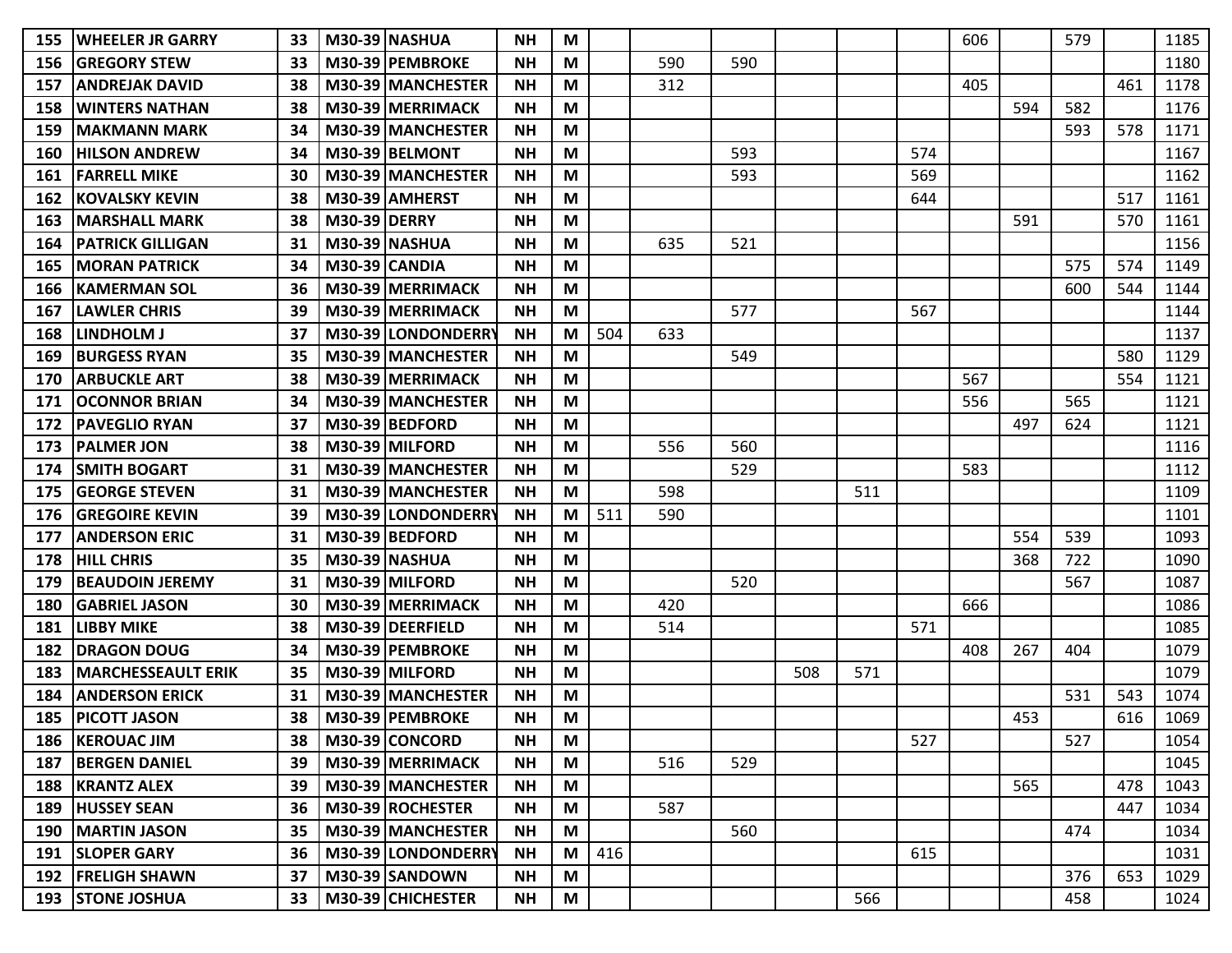| 194 | <b>IFREDRIKSEN CHAD</b>  | 36 |                     | M30-39 AUBURN        | <b>NH</b> | M |     |     |     |     |     |     |     |     | 509 | 513 | 1022 |
|-----|--------------------------|----|---------------------|----------------------|-----------|---|-----|-----|-----|-----|-----|-----|-----|-----|-----|-----|------|
| 195 | <b>GAMACHE BRENDAN</b>   | 34 |                     | M30-39 METHUEN       | <b>MA</b> | M |     |     | 480 |     |     |     | 541 |     |     |     | 1021 |
| 196 | <b>HORODINCU VICTOR</b>  | 37 | <b>M30-39 DERRY</b> |                      | <b>NH</b> | M |     |     |     |     |     |     |     |     | 509 | 512 | 1021 |
| 197 | <b>AHERN CHRISTOPHER</b> | 35 |                     | M30-39 CONCORD       | <b>NH</b> | M |     | 409 | 610 |     |     |     |     |     |     |     | 1019 |
| 198 | <b>ARNDT KEVIN</b>       | 39 |                     | M30-39 MANCHESTER    | <b>NH</b> | M |     | 579 |     |     |     |     |     | 433 |     |     | 1012 |
| 199 | <b>VACHON JEFF</b>       | 32 |                     | M30-39 BEDFORD       | <b>NH</b> | M |     | 524 |     |     |     |     |     |     | 484 |     | 1008 |
| 200 | <b>DELORENZO DAN</b>     | 33 |                     | M30-39 LONDONDERRY   | <b>NH</b> | M |     |     |     | 444 | 563 |     |     |     |     |     | 1007 |
| 201 | <b>TURMEL DAN</b>        | 39 |                     | M30-39 HOOKSETT      | <b>NH</b> | M |     | 523 |     |     | 474 |     |     |     |     |     | 997  |
| 202 | <b>ABDINOOR JD</b>       | 38 |                     | M30-39 MANCHESTER    | <b>NH</b> | M |     |     |     |     |     |     | 468 | 524 |     |     | 992  |
| 203 | <b>DAVIS BRENT</b>       | 39 |                     | M30-39 TOWNSEND      | <b>MA</b> | M |     |     | 516 |     |     | 475 |     |     |     |     | 991  |
| 204 | <b>SPERRY LEE</b>        | 39 |                     | M30-39 GOFFSTOWN     | <b>NH</b> | M |     | 551 | 430 |     |     |     |     |     |     |     | 981  |
| 205 | <b>IVESTER NEAL</b>      | 39 |                     | M30-39 MERRIMACK     | <b>NH</b> | M |     | 469 |     |     |     |     |     |     | 510 |     | 979  |
| 206 | <b>DUNN JOHN</b>         | 38 |                     | M30-39 MERRIMACK     | <b>NH</b> | M |     | 481 |     |     |     |     | 497 |     |     |     | 978  |
| 207 | <b>DEJESUS EUELL</b>     | 38 |                     | M30-39 MERRIMACK     | <b>NH</b> | M |     | 334 | 636 |     |     |     |     |     |     |     | 970  |
| 208 | <b>BOUFFORD JUSTIN</b>   | 32 |                     | M30-39 MERRIMACK     | NΗ        | M |     |     |     |     |     |     |     | 512 |     | 453 | 965  |
| 209 | <b>BRANCO JOSEPH</b>     | 37 |                     | <b>M30-39 HUDSON</b> | <b>NH</b> | M |     |     |     |     |     |     |     | 505 | 454 |     | 959  |
| 210 | <b>FOLLANSBEE DAVID</b>  | 37 |                     | M30-39 GOFFSTOWN     | <b>NH</b> | M | 347 | 341 |     |     |     |     |     | 259 |     |     | 947  |
| 211 | <b>HAMMETT GREG</b>      | 35 |                     | M30-39 CHESTERFIELD  | <b>NH</b> | M | 946 |     |     |     |     |     |     |     |     |     | 946  |
| 212 | <b>DAVIS BRIAN</b>       | 39 |                     | M30-39 MANCHESTER    | <b>NH</b> | M |     | 322 |     |     |     |     | 619 |     |     |     | 941  |
| 213 | <b>OWENS MICHAEL</b>     | 37 |                     | M30-39 ALLENSTOWN    | <b>NH</b> | M |     | 511 |     |     |     |     |     |     | 429 |     | 940  |
| 214 | <b>HUNGUS KARL</b>       | 31 |                     | M30-39 CANDIA        | <b>NH</b> | M |     |     |     |     |     |     |     |     | 937 |     | 937  |
| 215 | <b>IRUSH AUSTIN</b>      | 32 |                     | M30-39 MANCHESTER    | <b>NH</b> | M |     |     | 467 |     |     |     |     |     | 463 |     | 930  |
| 216 | <b>SMALL JAY</b>         | 34 |                     | M30-39 BEDFORD       | <b>NH</b> | M |     |     |     | 228 | 694 |     |     |     |     |     | 922  |
| 217 | <b>ALLEN THERRIN</b>     | 39 |                     | M30-39 LONDONDERRY   | <b>NH</b> | M | 383 | 537 |     |     |     |     |     |     |     |     | 920  |
| 218 | <b>BRYANT ADAM</b>       | 31 |                     | M30-39 MANCHESTER    | <b>NH</b> | M |     | 508 |     |     |     |     |     |     | 409 |     | 917  |
| 219 | <b>BURKE MATHEW</b>      | 34 |                     | M30-39 MANCHESTER    | <b>NH</b> | M |     |     |     |     |     |     |     | 459 |     | 452 | 911  |
| 220 | <b>IIRVING DAVE</b>      | 39 |                     | M30-39 NEW HAMPTO    | <b>NH</b> | M |     |     |     |     |     |     |     |     | 910 |     | 910  |
| 221 | <b>BROWN CHRIS</b>       | 35 |                     | M30-39 MILFORD       | <b>NH</b> | M |     |     |     |     |     |     |     |     | 384 | 513 | 897  |
| 222 | <b>JOHNSTON BRYAN</b>    | 34 | <b>M30-39 KEENE</b> |                      | <b>NH</b> | M |     |     |     |     |     |     |     |     |     | 897 | 897  |
| 223 | <b>JENKINS JOHN</b>      | 30 |                     | M30-39 MANCHESTER    | <b>NH</b> | M |     | 413 |     |     |     |     | 477 |     |     |     | 890  |
| 224 | <b>SURRETTE RYAN</b>     | 35 |                     | <b>M30-39 AUBURN</b> | <b>NH</b> | M |     | 396 |     |     |     |     | 487 |     |     |     | 883  |
|     | 225   LANE MATT          | 35 |                     | M30-39 HOPKINTON     | <b>NH</b> | M |     |     | 881 |     |     |     |     |     |     |     | 881  |
|     | 226 LEONE DAN            | 39 |                     | M30-39 LONDONDERRY   | <b>NH</b> | M | 427 |     |     |     |     |     |     |     | 452 |     | 879  |
| 227 | <b>GOVE SHAWN</b>        | 35 |                     | M30-39 MANCHESTER    | <b>NH</b> | M |     |     |     |     |     |     | 876 |     |     |     | 876  |
| 228 | <b>SO ROBERT</b>         | 34 |                     | <b>M30-39 NASHUA</b> | <b>NH</b> | M |     |     | 422 |     |     | 448 |     |     |     |     | 870  |
|     | 229   DAY MICHAEL        | 33 |                     | M30-39 MERRIMACK     | <b>NH</b> | M |     |     |     |     |     |     | 869 |     |     |     | 869  |
|     | 230   SWENSON TODD       | 33 |                     | M30-39 READING       | <b>MA</b> | M |     |     |     |     |     |     |     |     | 862 |     | 862  |
|     | 231 RYBCZYK JOSHWA       | 34 |                     | M30-39 MANCHESTER    | <b>NH</b> | M |     | 407 |     |     |     |     | 449 |     |     |     | 856  |
|     | 232 BERNARD KEN          | 33 |                     | M30-39 MANCHESTER    | <b>NH</b> | M |     |     | 382 |     |     |     |     |     | 472 |     | 854  |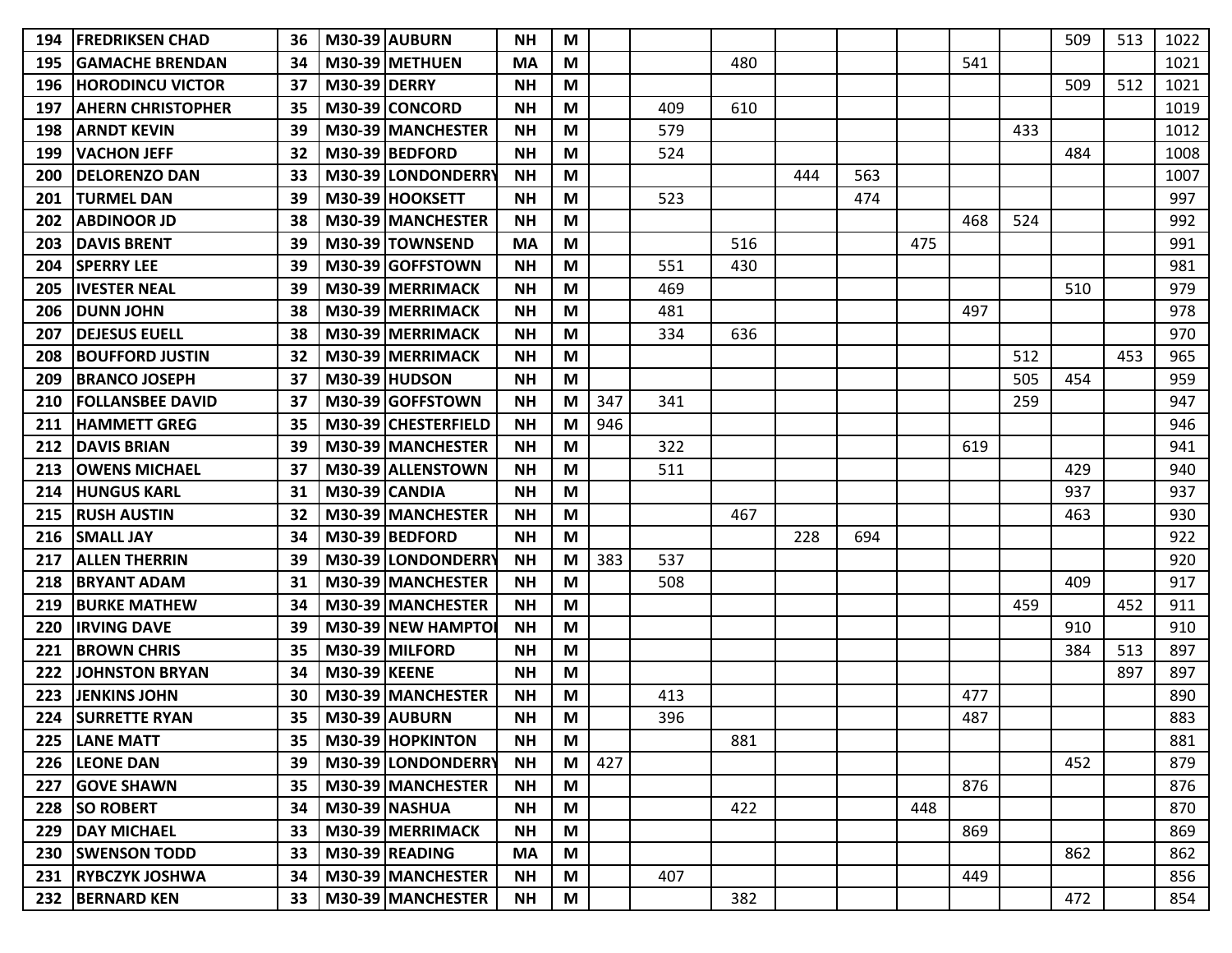| 233 | <b>WILK JONATHAN</b>        | 33 | <b>M30-39 LOWELL</b> |                          | MA        | M                         |     |     | 852 |     |     |     |     |     |     |     | 852 |
|-----|-----------------------------|----|----------------------|--------------------------|-----------|---------------------------|-----|-----|-----|-----|-----|-----|-----|-----|-----|-----|-----|
| 234 | <b>CONNORS STEVE</b>        | 35 |                      | M30-39 MANCHESTER        | <b>NH</b> | М                         | 358 |     |     |     |     |     |     | 481 |     |     | 839 |
| 235 | <b>ROONEY SEAN</b>          | 33 |                      | M30-39 WEST ROXBURY      | <b>MA</b> | M                         |     |     | 501 |     |     |     | 330 |     |     |     | 831 |
| 236 | <b>RILEY MARK</b>           | 36 |                      | M30-39 CONCORD           | <b>NH</b> | М                         | 344 | 485 |     |     |     |     |     |     |     |     | 829 |
| 237 | <b>COOLE ROB</b>            | 30 |                      | M30-39 MERRIMACK         | <b>NH</b> | M                         | 424 |     | 402 |     |     |     |     |     |     |     | 826 |
| 238 | <b>RAMSHAW MICHAEL</b>      | 39 |                      | M30-39 MANCHESTER        | <b>NH</b> | M                         |     |     |     |     | 406 |     |     |     | 418 |     | 824 |
| 239 | <b>BISHOP ROSCOE</b>        | 30 |                      | M30-39 PORTSMOUTH        | <b>NH</b> | M                         |     |     |     |     |     |     |     |     |     | 823 | 823 |
| 240 | <b>FORTIER JARED</b>        | 33 |                      | M30-39 LEBANON           | <b>NH</b> | M                         |     |     |     |     |     |     |     |     | 816 |     | 816 |
| 241 | <b>CLARK RANDY</b>          | 38 |                      | M30-39 AMHERST           | <b>NH</b> | M                         |     |     |     |     |     |     |     |     | 814 |     | 814 |
| 242 | <b>FLANDERS GEORGE</b>      | 36 |                      | M30-39 NASHUA            | <b>NH</b> | M                         |     |     |     |     |     |     |     |     | 456 | 357 | 813 |
| 243 | <b>OGDEN RUDY</b>           | 32 |                      | M30-39 HOOKSETT          | <b>NH</b> | М                         | 362 | 449 |     |     |     |     |     |     |     |     | 811 |
| 244 | <b>GIARD BRYAN</b>          | 35 |                      | M30-39 RAYMOND           | <b>NH</b> | M                         |     |     |     |     |     |     |     |     |     | 806 | 806 |
| 245 | <b>IEGAN JUSTIN</b>         | 33 |                      | M30-39 RAYMOND           | <b>NH</b> | M                         |     |     |     |     |     | 799 |     |     |     |     | 799 |
| 246 | <b>POPHAM MICHAEL</b>       | 32 |                      | M30-39 TOLLAND           | <b>CT</b> | M                         |     |     |     |     |     |     |     | 799 |     |     | 799 |
| 247 | <b>IWHITMORE BRIAN</b>      | 30 |                      | M30-39 MANCHESTER        | <b>NH</b> | M                         |     |     |     |     | 797 |     |     |     |     |     | 797 |
| 248 | <b>LACOURSE STEVEN</b>      | 37 | <b>M30-39 QUINCY</b> |                          | <b>MA</b> | М                         |     |     |     |     |     |     |     |     |     | 796 | 796 |
| 249 | <b>BOZEK ROBERT</b>         | 36 |                      | M30-39 BEDFORD           | <b>NH</b> | M                         | 790 |     |     |     |     |     |     |     |     |     | 790 |
| 250 | <b>LANCTOT KYLE</b>         | 32 |                      | M30-39 MANCHESTER        | <b>NH</b> | M                         |     |     |     |     |     |     |     |     | 784 |     | 784 |
| 251 | <b>JOY PATRICK</b>          | 35 |                      | M30-39 JAMAICA PLAII     | <b>MA</b> | M                         |     |     |     | 783 |     |     |     |     |     |     | 783 |
| 252 | <b>IMCDONALD MATT</b>       | 34 |                      | M30-39 MANCHESTER        | <b>NH</b> | M                         |     |     |     |     |     |     |     |     |     | 783 | 783 |
| 253 | <b>STUMPF BRANDON</b>       | 36 |                      | M30-39 MANCHESTER        | <b>NH</b> | M                         |     |     | 782 |     |     |     |     |     |     |     | 782 |
| 254 | <b>WILLIAMS RICHARD</b>     | 38 |                      | M30-39 ANDOVER           | <b>MA</b> | M                         | 779 |     |     |     |     |     |     |     |     |     | 779 |
| 255 | <b>BRADY JOHN</b>           | 35 |                      | M30-39 NORTHWOOD         | <b>ND</b> | M                         |     |     |     |     |     |     |     | 776 |     |     | 776 |
| 256 | <b>CECCHERINI TOM</b>       | 32 |                      | M30-39 MANCHESTER        | <b>NH</b> | M                         |     |     |     |     |     | 774 |     |     |     |     | 774 |
| 257 | <b>SEXTON MARC</b>          | 38 |                      | M30-39 AUBURN            | <b>NH</b> | M                         |     |     |     |     |     |     | 773 |     |     |     | 773 |
| 258 | <b>R MCELROY JR WILLIAM</b> | 36 |                      | M30-39 PORTSMOUTH        | <b>NH</b> | M                         |     | 771 |     |     |     |     |     |     |     |     | 771 |
| 259 | <b>WHITTAKER BEN</b>        | 32 |                      | M30-39 NASHUA            | <b>NH</b> | M                         |     | 771 |     |     |     |     |     |     |     |     | 771 |
| 260 | <b>IKANG LEITER</b>         | 35 |                      | M30-39 SOMERVILLE        | <b>MA</b> | М                         |     |     |     |     |     | 768 |     |     |     |     | 768 |
| 261 | <b>TEECE MATT</b>           | 32 |                      | M30-39 PORTSMOUTH        | <b>NH</b> | M                         |     | 763 |     |     |     |     |     |     |     |     | 763 |
| 262 | <b>BAILEY JOSH</b>          | 38 |                      | M30-39 MANCHESTER        | <b>NH</b> | M                         |     |     |     |     |     |     | 761 |     |     |     | 761 |
|     | 263 GUNDLACH BRIAN          |    |                      | 31   M30-39   MANCHESTER | <b>NH</b> | $\boldsymbol{\mathsf{M}}$ |     |     |     |     |     |     |     |     | 761 |     | 761 |
|     | 264 KILEY BRENT             |    |                      | 36   M30-39   MANCHESTER | <b>NH</b> | M                         |     | 761 |     |     |     |     |     |     |     |     | 761 |
|     | 265 BLASE STEVE             | 34 |                      | M30-39 MANCHESTER        | <b>NH</b> | M                         |     |     |     |     | 757 |     |     |     |     |     | 757 |
|     | 266   FOLSOM NICHOLAS       | 34 |                      | M30-39 MANCHESTER        | <b>NH</b> | M                         |     |     |     |     |     | 757 |     |     |     |     | 757 |
|     | 267   CECCHERINI THOMAS     | 33 |                      | M30-39 MANCHESTER        | <b>NH</b> | M                         |     |     |     |     |     |     |     |     | 754 |     | 754 |
|     | 268 HART TAYLOR             | 37 |                      | <b>M30-39 BOSTON</b>     | <b>MA</b> | M                         | 754 |     |     |     |     |     |     |     |     |     | 754 |
|     | 269   MORSE LOREN           | 34 |                      | <b>M30-39 NASHUA</b>     | <b>NH</b> | M                         |     |     | 752 |     |     |     |     |     |     |     | 752 |
|     | 270 HALL SETH               | 33 |                      | M30-39 MANCHESTER        | <b>NH</b> | M                         |     |     |     |     |     |     |     |     | 750 |     | 750 |
|     | 271   FORTIER GRANT         | 32 |                      | M30-39 CONCORD           | <b>NH</b> | M                         |     |     |     |     |     |     |     |     | 747 |     | 747 |
|     |                             |    |                      |                          |           |                           |     |     |     |     |     |     |     |     |     |     |     |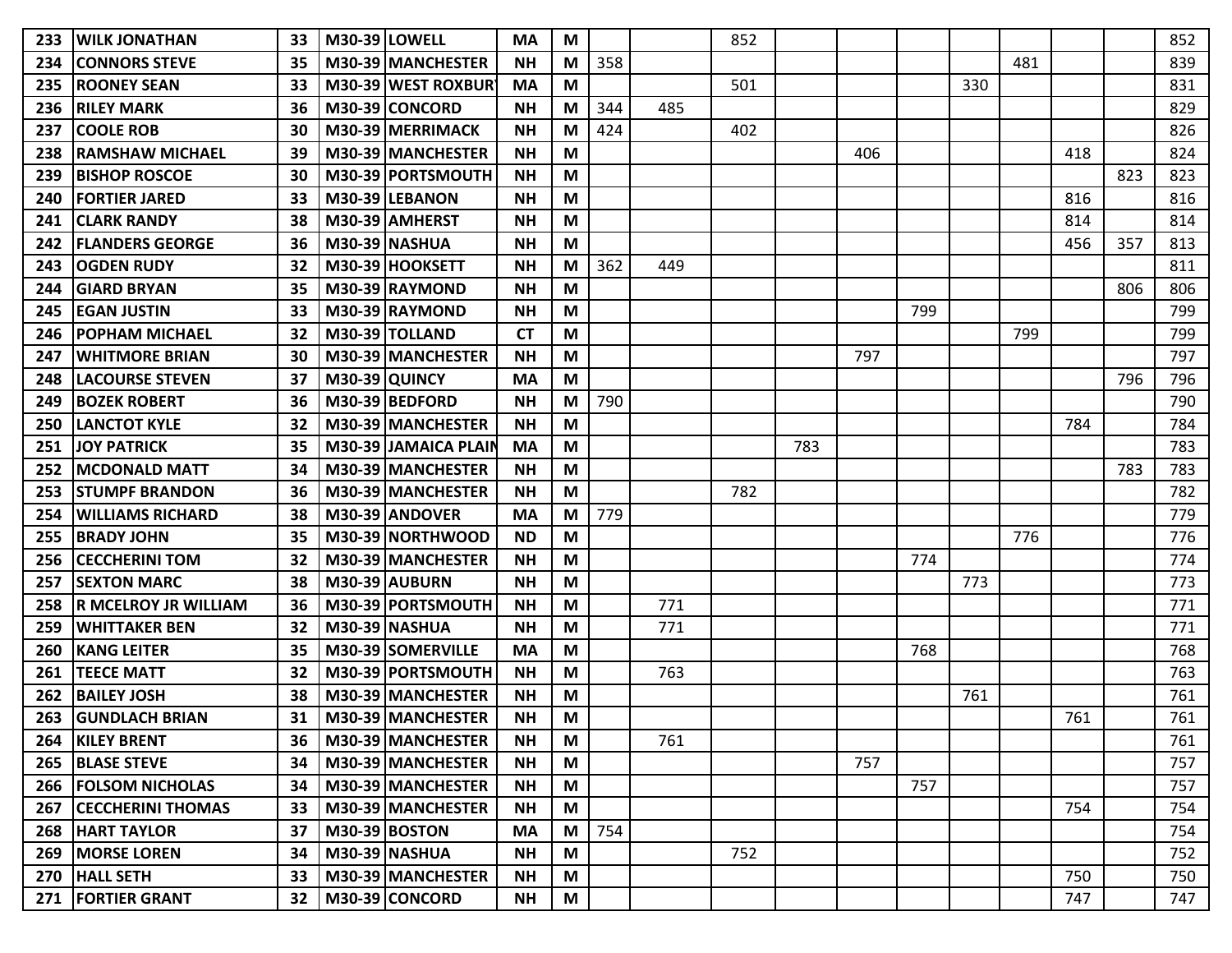| 272 | <b>ORR STEVEN</b>             | 30 |                     | M30-39 GOFFSTOWN     | <b>NH</b> | М |     |     |     | 747 |     |     |     |     | 747 |
|-----|-------------------------------|----|---------------------|----------------------|-----------|---|-----|-----|-----|-----|-----|-----|-----|-----|-----|
| 273 | <b>DAGENAIS RICHARD</b>       | 34 |                     | M30-39 BILLERICA     | <b>MA</b> | М | 741 |     |     |     |     |     |     |     | 741 |
| 274 | <b>PARENT BRIAN</b>           | 39 |                     | M30-39 PENACOOK      | <b>NH</b> | M |     |     |     |     |     |     | 740 |     | 740 |
| 275 | <b>HALL TRISTAN</b>           | 30 |                     | M30-39 LONDONDERRY   | <b>NH</b> | M |     |     |     |     |     | 737 |     |     | 737 |
| 276 | <b>TRULL JACOB</b>            | 37 |                     | M30-39 MANCHESTER    | <b>NH</b> | M |     | 737 |     |     |     |     |     |     | 737 |
| 277 | <b>RUTTINGER JAKE</b>         | 34 |                     | M30-39 SOUTH PORTLA  | <b>ME</b> | M |     |     |     |     |     |     |     | 737 | 737 |
| 278 | <b>ELWELL MARTIN</b>          | 37 |                     | M30-39 NEWMARKET     | <b>NH</b> | M |     |     |     |     |     |     | 734 |     | 734 |
| 279 | <b>HUELSMANN MARK</b>         | 34 |                     | M30-39 MANCHESTER    | <b>NH</b> | M | 325 | 408 |     |     |     |     |     |     | 733 |
| 280 | <b>IVETANZE JOE</b>           | 38 |                     | M30-39 CONCORD       | NΗ        | M |     | 730 |     |     |     |     |     |     | 730 |
| 281 | <b>FERRIS III EDWARD</b>      | 35 |                     | M30-39 MANCHESTER    | <b>NH</b> | M |     | 728 |     |     |     |     |     |     | 728 |
| 282 | <b>NORMAND BRIAN</b>          | 30 |                     | M30-39 MANCHESTER    | <b>NH</b> | M |     |     |     |     |     |     | 728 |     | 728 |
| 283 | <b>PUZA MATTHEW</b>           | 30 |                     | M30-39 HENNIKER      | <b>NH</b> | M |     |     |     |     | 728 |     |     |     | 728 |
| 284 | <b>DROUIN JEREMY</b>          | 32 |                     | M30-39 MANCHESTER    | <b>NH</b> | M |     |     |     |     | 726 |     |     |     | 726 |
| 285 | <b>SMILEY NATE</b>            | 37 |                     | M30-39 NASHUA        | <b>NH</b> | M |     |     | 725 |     |     |     |     |     | 725 |
| 286 | <b>MALINOWSKI ANDREW</b>      | 38 |                     | M30-39 GARDINER      | <b>ME</b> | M |     |     |     |     |     |     | 723 |     | 723 |
| 287 | <b>IFONTAINE TOBY</b>         | 33 |                     | M30-39 CONCORD       | <b>NH</b> | M |     |     |     |     |     |     | 722 |     | 722 |
| 288 | <b>SCHULZ DOMINIC</b>         | 35 |                     | M30-39 SOMERVILLE    | <b>MA</b> | M |     |     |     |     |     |     |     | 722 | 722 |
| 289 | <b>ANDERSON DANE</b>          | 34 |                     | M30-39 BEDFORD       | <b>NH</b> | M |     |     |     |     |     |     | 721 |     | 721 |
| 290 | llUFFMAN KEVIN                | 38 |                     | M30-39 ROCHESTER     | <b>NH</b> | M |     |     |     |     |     |     | 721 |     | 721 |
| 291 | <b>ILEES DENNIS</b>           | 34 |                     | M30-39 NEWMARKET     | <b>NH</b> | M |     |     |     |     |     | 717 |     |     | 717 |
| 292 | IBORYSENKO VIKTOR             | 31 |                     | M30-39 MERRIMACK     | <b>NH</b> | M |     |     |     |     |     | 713 |     |     | 713 |
| 293 | CORRELL CHAD                  | 35 |                     | M30-39 IMANCHESTER   | <b>NH</b> | M |     |     | 713 |     |     |     |     |     | 713 |
| 294 | LEVITSKY KEITH                | 36 |                     | M30-39 BRENTWOOD     | <b>NH</b> | M |     |     |     |     | 713 |     |     |     | 713 |
| 295 | <b>HOGABOOM KEVIN</b>         | 34 |                     | M30-39 LACONIA       | <b>NH</b> | M |     |     |     |     |     | 711 |     |     | 711 |
| 296 | <b>ILUONGO TONY</b>           | 35 |                     | M30-39 MANCHESTER    | <b>NH</b> | M |     |     |     |     |     |     | 709 |     | 709 |
| 297 | <b>CARLSON MICHAEL</b>        | 37 |                     | M30-39 MERRIMACK     | <b>NH</b> | M |     |     | 708 |     |     |     |     |     | 708 |
| 298 | <b>AMES PETER</b>             | 34 |                     | M30-39 LITCHFIELD    | <b>NH</b> | M |     |     | 707 |     |     |     |     |     | 707 |
| 299 | <b>IGRANT COREY</b>           | 36 |                     | M30-39 LONDONDERRY   | <b>NH</b> | M |     | 417 |     |     |     | 289 |     |     | 706 |
| 300 | <b>LINDBERG JASON</b>         | 30 |                     | M30-39 WINDHAM       | <b>NH</b> | M |     |     | 706 |     |     |     |     |     | 706 |
| 301 | <b>SOCHANEK DAVID</b>         | 38 |                     | M30-39 LONDONDERRY   | <b>NH</b> | M |     |     |     |     |     |     | 705 |     | 705 |
|     | 302   PORTER TIMOTHY          | 32 |                     | M30-39 LONDONDERRY   | <b>NH</b> | M |     |     |     |     |     |     |     | 704 | 704 |
|     | <b>303   METHE CHRIS</b>      | 31 |                     | M30-39 BELMONT       | <b>MA</b> | M |     |     |     |     |     |     | 703 |     | 703 |
|     | <b>304   MULLANEY MICHAEL</b> | 39 |                     | M30-39 MATAWAN       | <b>NJ</b> | M |     |     |     |     |     |     | 703 |     | 703 |
|     | 305 SEAVEY ZACH               | 33 |                     | M30-39 MANCHESTER    | <b>NH</b> | M |     |     | 703 |     |     |     |     |     | 703 |
|     | <b>306   PERRY JARRETT</b>    | 33 |                     | M30-39 EVERETT       | <b>MA</b> | M |     |     |     |     |     | 702 |     |     | 702 |
|     | <b>307   AMBROSE MARK</b>     | 30 |                     | <b>M30-39 NASHUA</b> | <b>NH</b> | M |     |     |     |     |     | 701 |     |     | 701 |
|     | 308   BOOTH JESSE             | 30 | <b>M30-39 DERRY</b> |                      | <b>NH</b> | M |     |     |     |     | 701 |     |     |     | 701 |
|     | 309 CHABOT ISAAC              | 35 |                     | M30-39 MANCHESTER    | <b>NH</b> | M |     |     | 701 |     |     |     |     |     | 701 |
|     | <b>310 COLLINS MICHAEL</b>    | 30 |                     | M30-39 METHUEN       | <b>MA</b> | M |     |     |     |     | 700 |     |     |     | 700 |
|     |                               |    |                     |                      |           |   |     |     |     |     |     |     |     |     |     |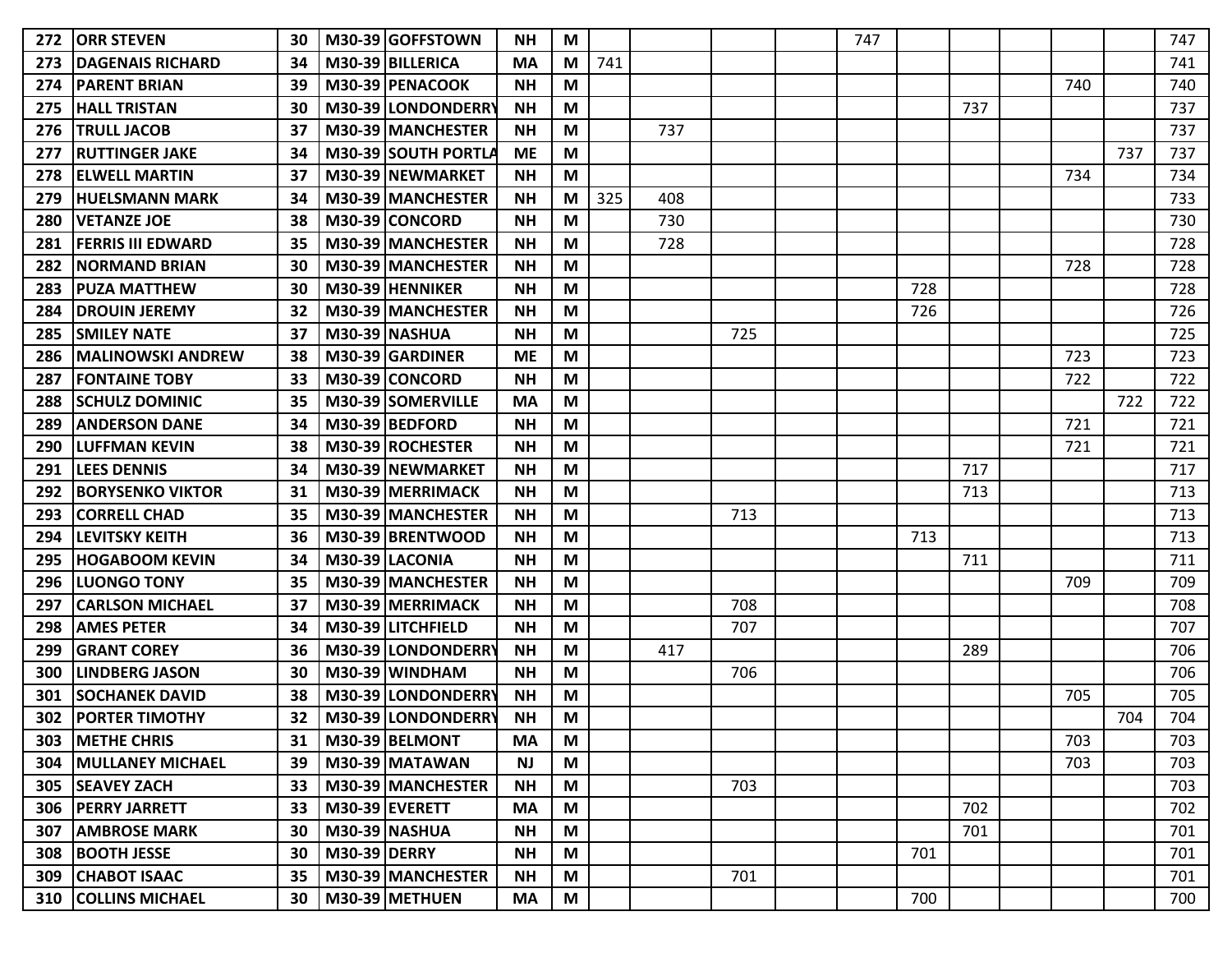| 311 | <b>JUSTASON MIKE</b>             | 31 | M30-39 MANCHESTER    | <b>NH</b> | M |     |     |     |     |     |     |     |     | 700 | 700 |
|-----|----------------------------------|----|----------------------|-----------|---|-----|-----|-----|-----|-----|-----|-----|-----|-----|-----|
| 312 | <b>IHORTON ANTHONY</b>           | 37 | M30-39 MANCHESTER    | <b>NH</b> | M |     |     |     | 699 |     |     |     |     |     | 699 |
| 313 | <b>MAISTROSKY JEFF</b>           | 32 | M30-39 HUDSON        | <b>NH</b> | M |     |     | 695 |     |     |     |     |     |     | 695 |
| 314 | <b>ISPRAGUE MATTHEW</b>          | 35 | M30-39 FREMONT       | <b>NH</b> | M |     |     |     |     |     | 695 |     |     |     | 695 |
| 315 | <b>MORTON GREG</b>               | 36 | M30-39 HOOKSETT      | <b>NH</b> | M |     | 694 |     |     |     |     |     |     |     | 694 |
| 316 | <b>LANCTOT CHRIS</b>             | 33 | M30-39 MANCHESTER    | <b>NH</b> | M |     |     |     |     |     |     |     | 693 |     | 693 |
| 317 | <b>CESATI RICK</b>               | 39 | M30-39 PEPPERELL     | <b>MA</b> | M |     |     | 692 |     |     |     |     |     |     | 692 |
| 318 | <b>BURBANK WOODY</b>             | 37 | M30-39 HOOKSETT      | <b>NH</b> | M |     |     |     |     |     |     | 690 |     |     | 690 |
| 319 | <b>IGANNON SHANE</b>             | 34 | M30-39 HAVERHILL     | <b>MA</b> | M |     |     |     |     |     |     | 689 |     |     | 689 |
| 320 | <b>BRADY DAVID</b>               | 35 | <b>M30-39 BOSTON</b> | <b>MA</b> | M |     |     |     |     | 683 |     |     |     |     | 683 |
| 321 | <b>THOMPSON ROBERT</b>           | 38 | M30-39 MANCHESTER    | <b>NH</b> | M |     |     |     |     |     |     |     | 681 |     | 681 |
| 322 | <b>YEWDALL GARY</b>              | 37 | M30-39 NOTTINGHAM    | <b>NH</b> | M |     |     |     |     |     |     |     |     | 681 | 681 |
| 323 | <b>GUARRERA MICHAEL</b>          | 36 | M30-39 AMHERST       | <b>NH</b> | M |     |     | 680 |     |     |     |     |     |     | 680 |
| 324 | <b>VILLA LUIS</b>                | 39 | M30-39 MANCHESTER    | <b>NH</b> | M |     |     |     |     |     | 680 |     |     |     | 680 |
| 325 | <b>IOLIVIERI DAVID</b>           | 30 | M30-39 METHUEN       | <b>MA</b> | M |     |     |     |     |     |     |     | 679 |     | 679 |
| 326 | <b>WARD JASON</b>                | 39 | M30-39 BEDFORD       | <b>NH</b> | M |     |     |     |     |     | 679 |     |     |     | 679 |
| 327 | <b>FORBES TONY</b>               | 32 | <b>M30-39 DERRY</b>  | <b>NH</b> | M |     | 677 |     |     |     |     |     |     |     | 677 |
| 328 | <b>CHORMA TIM</b>                | 35 | M30-39 BROOKLINE     | <b>NH</b> | M | 676 |     |     |     |     |     |     |     |     | 676 |
| 329 | <b>EATON JONATHAN</b>            | 30 | M30-39 WILMINGTON    | <b>MA</b> | M |     |     | 676 |     |     |     |     |     |     | 676 |
| 330 | <b>PHILLIPS JOSH</b>             | 32 | M30-39 NASHUA        | <b>NH</b> | M |     |     | 676 |     |     |     |     |     |     | 676 |
| 331 | <b>IWRIDE MARK</b>               | 36 | M30-39 MANCHESTER    | <b>NH</b> | M |     |     | 316 |     |     |     |     | 359 |     | 675 |
| 332 | <b>IFINCH DANA</b>               | 35 | M30-39 NASHUA        | <b>NH</b> | M |     |     |     |     |     |     |     |     | 675 | 675 |
| 333 | <b>BEAUDET BENJAMIN</b>          | 36 | M30-39 MANCHESTER    | <b>NH</b> | M |     |     |     |     |     |     |     | 673 |     | 673 |
| 334 | <b>DONOVAN BRIAN</b>             | 38 | M30-39 RAYMOND       | <b>NH</b> | M |     |     | 671 |     |     |     |     |     |     | 671 |
| 335 | <b>BARRY JOHN-PAUL</b>           | 35 | M30-39 MILFORD       | <b>NH</b> | M |     |     |     | 670 |     |     |     |     |     | 670 |
| 336 | <b>GENTRY KELLY</b>              | 35 | M30-39 NASHUA        | <b>NH</b> | M |     |     |     |     |     |     | 670 |     |     | 670 |
| 337 | <b>DIMATTINA ANDREW</b>          | 34 | M30-39 HOOKSETT      | <b>NH</b> | M |     | 669 |     |     |     |     |     |     |     | 669 |
| 338 | <b>IGERMAIN CHRISTOPHER</b>      | 37 | M30-39 NORTH ANDOV   | <b>MA</b> | M |     |     |     |     |     |     |     | 669 |     | 669 |
| 339 | <b>DALESSANDRO ANTHONY</b>       | 39 | <b>M30-39 WAYNE</b>  | PA        | M |     |     |     |     |     |     |     | 668 |     | 668 |
| 340 | <b>KULBASHIAN JEFF</b>           | 30 | M30-39 AMHERST       | <b>NH</b> | M |     |     |     |     |     |     |     |     | 668 | 668 |
|     | 341 SCHNEIDER ADAM               | 37 | M30-39 MANCHESTER    | <b>NH</b> | M |     |     |     |     |     |     |     |     | 666 | 666 |
|     | 342   ABBOTT JEREMY C            | 34 | M30-39 MANCHESTER    | <b>NH</b> | M |     |     |     |     |     |     |     |     | 665 | 665 |
|     | 343  HAMMETT GLENN               | 35 | M30-39 HINSDALE      | <b>NH</b> | M | 664 |     |     |     |     |     |     |     |     | 664 |
|     | <b>344   MACIOROWSKI MICHAEL</b> | 38 | M30-39 NASHUA        | <b>NH</b> | M |     |     | 664 |     |     |     |     |     |     | 664 |
|     | <b>345   MARIOTTI ROB</b>        | 38 | M30-39 NORTH HAMPT   | <b>NH</b> | M |     |     | 664 |     |     |     |     |     |     | 664 |
|     | 346   WRIGHT JASON               | 33 | M30-39 MERRIMACK     | <b>NH</b> | M |     | 664 |     |     |     |     |     |     |     | 664 |
|     | <b>347   DROUIN SHAWN</b>        | 37 | M30-39 MANCHESTER    | <b>NH</b> | M |     |     |     |     |     |     |     | 663 |     | 663 |
|     | 348 GELDENHUYS WILLEM            | 33 | M30-39 MANCHESTER    | <b>NH</b> | M |     |     |     |     |     |     |     | 663 |     | 663 |
|     | <b>349 HENRY STEVE</b>           | 39 | M30-39 CANTERBURY    | <b>NH</b> | M |     |     |     |     |     |     | 314 |     | 349 | 663 |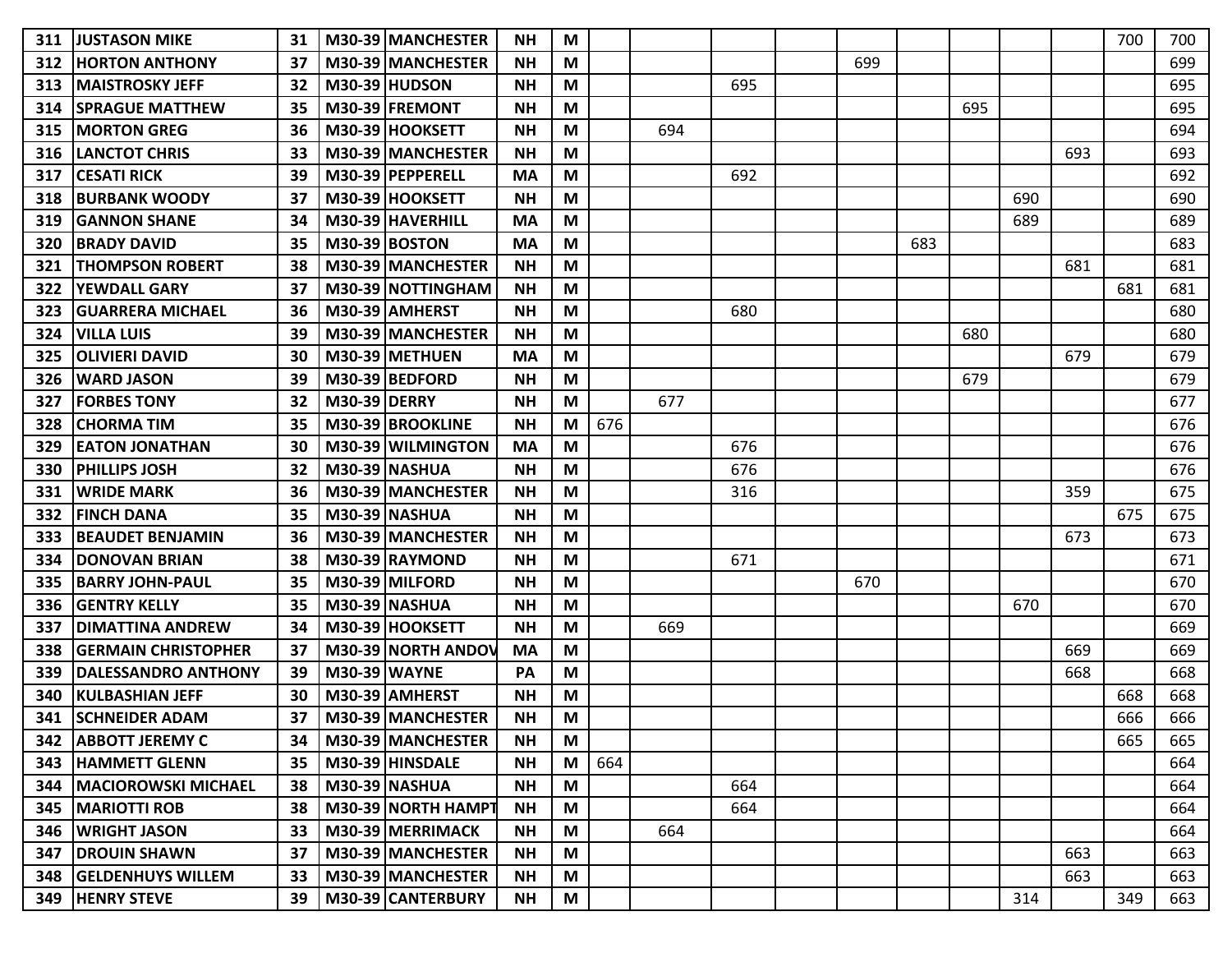| 350 | <b>HARRIS JASON</b>          | 39              |                     | M30-39 PELHAM         | <b>NH</b> | M |     |     | 314 |  | 348 |     |     |     |     | 662 |
|-----|------------------------------|-----------------|---------------------|-----------------------|-----------|---|-----|-----|-----|--|-----|-----|-----|-----|-----|-----|
| 351 | <b>KRAFT KEITH</b>           | 36              |                     | M30-39 LONDONDERR     | <b>NH</b> | M | 662 |     |     |  |     |     |     |     |     | 662 |
| 352 | <b>IKRYGERIS JONATHAN</b>    | 32              |                     | M30-39 AUBURN         | <b>NH</b> | М |     |     |     |  | 661 |     |     |     |     | 661 |
| 353 | <b>IDOERFLER JACOB</b>       | 30              |                     | M30-39 MANCHESTER     | <b>NH</b> | M |     |     |     |  |     |     |     | 660 |     | 660 |
| 354 | <b>IFRANCOEUR MELISSA</b>    | 31              |                     | <b>M30-39 NASHUA</b>  | <b>NH</b> | M |     |     |     |  |     | 660 |     |     |     | 660 |
| 355 | <b>ICHASE JOHN</b>           | 34              |                     | M30-39 CONTOOCOOK     | <b>NH</b> | M |     |     |     |  | 659 |     |     |     |     | 659 |
| 356 | <b>ICONNOLLY SEAN</b>        | 33              | <b>M30-39 WEARE</b> |                       | <b>NH</b> | M |     |     |     |  |     |     |     | 659 |     | 659 |
| 357 | <b>KALISH MATT</b>           | 31              |                     | M30-39 HINGHAM        | <b>MA</b> | M |     |     | 659 |  |     |     |     |     |     | 659 |
| 358 | IWAGGONER JON                | 37              |                     | M30-39 IMANCHESTER    | <b>NH</b> | M | 309 | 349 |     |  |     |     |     |     |     | 658 |
| 359 | <b>WESTON JONATHAN</b>       | 37              |                     | <b>M30-39 PELHAM</b>  | <b>NH</b> | M |     | 657 |     |  |     |     |     |     |     | 657 |
| 360 | <b>BEAUDET BEN</b>           | 35              |                     | M30-39 MANCHESTER     | <b>NH</b> | M |     |     | 655 |  |     |     |     |     |     | 655 |
| 361 | <b>HORAN BRENDAN</b>         | 36              |                     | M30-39 LONDONDERR     | <b>NH</b> | M |     |     | 655 |  |     |     |     |     |     | 655 |
| 362 | <b>PROULX JOE</b>            | 33              |                     | M30-39 BEDFORD        | <b>NH</b> | M |     |     | 654 |  |     |     |     |     |     | 654 |
| 363 | <b>DEBOWSKI MARK</b>         | 35              |                     | M30-39 NEW BOSTON     | <b>NH</b> | M |     |     |     |  |     |     |     | 652 |     | 652 |
| 364 | <b>JACKSON JEFFREY</b>       | 32              |                     | <b>M30-39 NASHUA</b>  | <b>NH</b> | M |     |     | 652 |  |     |     |     |     |     | 652 |
| 365 | ILONG TIM                    | 32              |                     | M30-39 NASHUA         | <b>NH</b> | M |     |     |     |  |     |     |     | 651 |     | 651 |
| 366 | <b>PROULX NATHAN</b>         | 34              |                     | M30-39   PHILADELPHIA | PA        | M |     |     |     |  |     |     |     | 651 |     | 651 |
| 367 | <b>SCHREIBER ERIC</b>        | 38              |                     | <b>M30-39 MILTON</b>  | <b>NH</b> | M |     |     |     |  |     |     |     |     | 651 | 651 |
| 368 | <b>HICKEY DAN</b>            | 32              |                     | <b>M30-39 NASHUA</b>  | <b>NH</b> | M |     | 650 |     |  |     |     |     |     |     | 650 |
| 369 | <b>HARRINGTON TODD</b>       | 35              |                     | M30-39 CAMBRIDGE      | <b>MA</b> | M |     |     |     |  |     |     |     |     | 650 | 650 |
| 370 | <b>PROVENCHER PETE</b>       | 35              |                     | M30-39 MASHPEE        | MA        | M |     |     |     |  |     |     |     | 649 |     | 649 |
| 371 | IGAGNON MICHAEL              | 37              |                     | M30-39 GOFFSTOWN      | <b>NH</b> | M |     | 647 |     |  |     |     |     |     |     | 647 |
| 372 | <b>TROY TIM</b>              | 33              |                     | M30-39 MERRIMACK      | <b>NH</b> | M |     |     | 646 |  |     |     |     |     |     | 646 |
| 373 | <b>WEINSTEIN MIKE</b>        | 30              |                     | M30-39 MANCHESTER     | <b>NH</b> | M |     |     |     |  |     |     |     | 645 |     | 645 |
| 374 | <b>IFINK DANIEL</b>          | 32              |                     | M30-39 BEDFORD        | <b>NH</b> | M |     |     | 644 |  |     |     |     |     |     | 644 |
| 375 | <b>IMCLAURIN MONICA</b>      | 30              |                     | M30-39 AMHERST        | <b>NH</b> | M |     |     |     |  | 644 |     |     |     |     | 644 |
| 376 | <b>FOSSUM MATTHEW</b>        | 34              | <b>M30-39 BOW</b>   |                       | <b>NH</b> | M |     |     | 643 |  |     |     |     |     |     | 643 |
| 377 | <b>IWALKER ERIC</b>          | 32              |                     | M30-39 HULLS COVE     | МE        | M |     |     | 640 |  |     |     |     |     |     | 640 |
| 378 | <b>IPROVENCHER RYAN</b>      | 37              |                     | M30-39 DOWNINGTOW     | PA        | M |     |     |     |  |     |     |     | 639 |     | 639 |
| 379 | <b>THOMAS MATTHEW</b>        | 30              | M30-39 EPPING       |                       | <b>NH</b> | M |     |     |     |  |     |     |     | 639 |     | 639 |
| 380 | <b>CROSS JOHN</b>            | 37              |                     | M30-39 BROOKLINE      | <b>NH</b> | M |     |     |     |  |     |     |     | 638 |     | 638 |
|     | <b>381  HARRISON DOUG</b>    | 34 I            |                     | M30-39 HUDSON         | <b>NH</b> | M |     |     |     |  |     |     |     | 638 |     | 638 |
|     | 382  LEONARD ERIC            | 37 <sup>1</sup> | <b>M30-39 DERRY</b> |                       | <b>NH</b> | M |     |     |     |  |     |     | 638 |     |     | 638 |
|     | 383 SHAW TYLER               | 31              |                     | M30-39 GILMANTON      | <b>NH</b> | M |     | 638 |     |  |     |     |     |     |     | 638 |
|     | 384   WALL STEPHEN           | 39              | M30-39 SALEM        |                       | <b>NH</b> | M |     |     |     |  |     |     |     | 637 |     | 637 |
|     | <b>385   DUPREY DWAYNE</b>   | 38 <sup>1</sup> |                     | $M30-39$ HUDSON       | <b>NH</b> | M |     |     | 636 |  |     |     |     |     |     | 636 |
|     | 386   FERRAGAMO MICHAEL      | 39              |                     | M30-39 WOBURN         | <b>MA</b> | M |     |     | 636 |  |     |     |     |     |     | 636 |
|     | <b>387  HENNESSEY DENNIS</b> | 37              |                     | M30-39 NORTH BILLERI  | <b>MA</b> | M |     |     | 636 |  |     |     |     |     |     | 636 |
|     | 388   SULLIVAN CHAD          | 34              |                     | M30-39 WESTFORD       | MA        | M |     |     | 636 |  |     |     |     |     |     | 636 |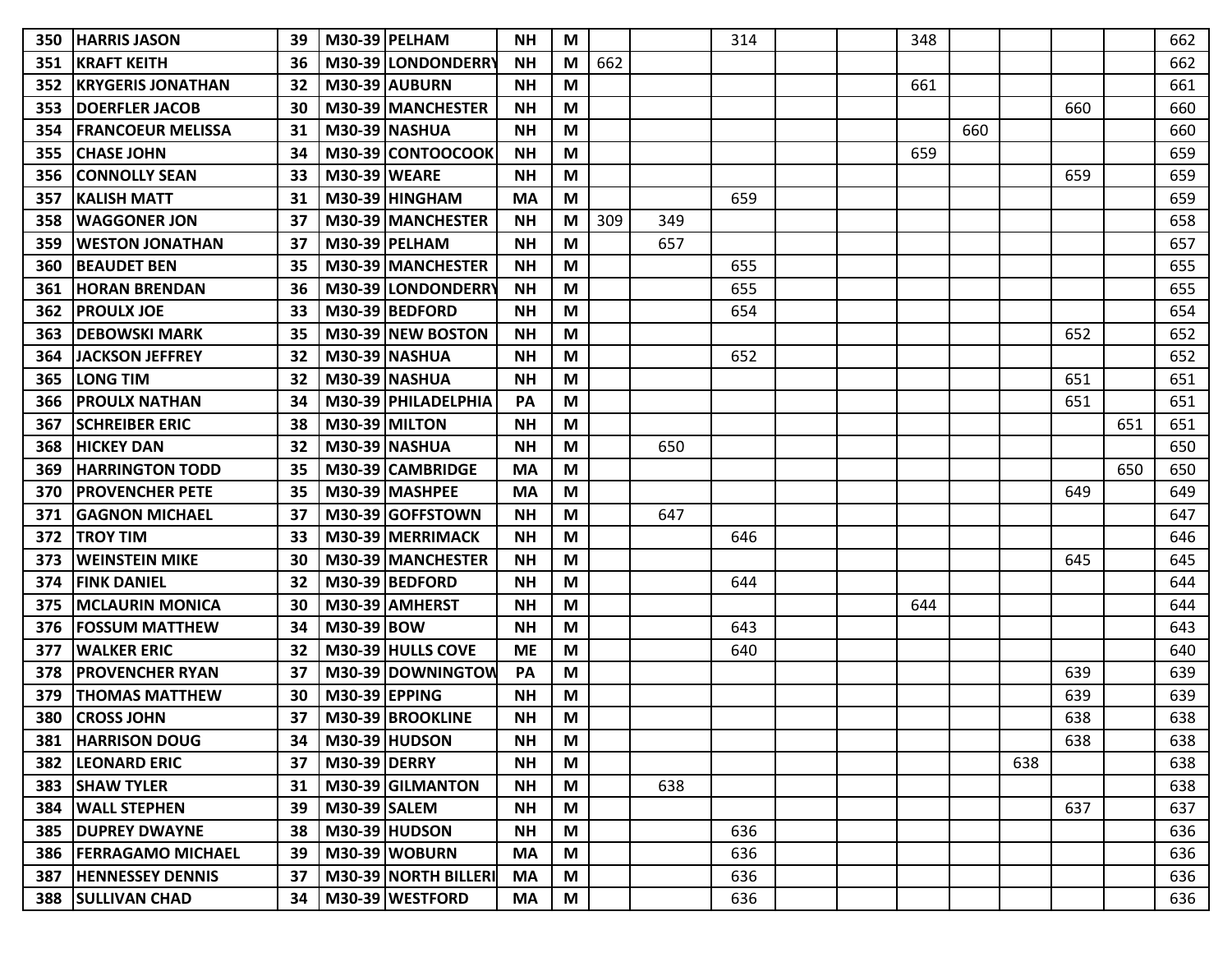| 389 | <b>DEVLIN JAMIE</b>       | 38              |                     | M30-39 MERRIMACK          | <b>NH</b> | M                                                                                     |     |     |     |  | 635 |     |     |     |     | 635 |
|-----|---------------------------|-----------------|---------------------|---------------------------|-----------|---------------------------------------------------------------------------------------|-----|-----|-----|--|-----|-----|-----|-----|-----|-----|
| 390 | <b>EISL MAX</b>           | 39              |                     | M30-39 WORCESTER          | <b>MA</b> | M                                                                                     |     |     |     |  |     |     |     | 635 |     | 635 |
| 391 | <b>IMCPHEE MICHAEL</b>    | 39              |                     | M30-39 WEBSTER            | MA        | M                                                                                     |     | 635 |     |  |     |     |     |     |     | 635 |
| 392 | <b>PAULETTE JOSHUA</b>    | 34              |                     | M30-39 WALPOLE            | <b>NH</b> | M                                                                                     |     |     |     |  |     |     |     | 635 |     | 635 |
| 393 | <b>CONNELLY BRIAN</b>     | 32              |                     | M30-39 BEDFORD            | <b>NH</b> | M                                                                                     |     |     |     |  |     |     |     | 634 |     | 634 |
| 394 | <b>MCGINTY MIKE</b>       | 38              |                     | M30-39 NEW YORK           | <b>NY</b> | M                                                                                     |     |     |     |  |     | 633 |     |     |     | 633 |
| 395 | <b>SHAW PHILIP</b>        | 38              |                     | M30-39 COLEBROOK          | <b>NH</b> | M                                                                                     |     |     |     |  |     | 630 |     |     |     | 630 |
| 396 | <b>SOUCIE JAMES</b>       | 30              |                     | M30-39 HOOKSETT           | <b>NH</b> | M                                                                                     | 630 |     |     |  |     |     |     |     |     | 630 |
| 397 | <b>BALL IAN</b>           | 38              |                     | M30-39 EAST KINGSTOI      | <b>NH</b> | M                                                                                     |     |     |     |  |     | 629 |     |     |     | 629 |
| 398 | <b>AMENDAH EKLOU</b>      | 39              |                     | M30-39 WINDHAM            | <b>NH</b> | M                                                                                     |     |     |     |  |     |     |     | 628 |     | 628 |
| 399 | <b>TALBOT CHRISTOPHER</b> | 34              | <b>M30-39 DERRY</b> |                           | <b>NH</b> | M                                                                                     |     | 628 |     |  |     |     |     |     |     | 628 |
| 400 | <b>BRANNEN JEREMY</b>     | 32              |                     | <b>M30-39 NASHUA</b>      | <b>NH</b> | M                                                                                     |     |     |     |  |     |     |     |     | 627 | 627 |
| 401 | <b>DENNIS JASON</b>       | 31              |                     | M30-39 CONCORD            | <b>NH</b> | M                                                                                     |     |     | 626 |  |     |     |     |     |     | 626 |
| 402 | <b>DIAZ SHAWN</b>         | 39              |                     | M30-39 MANCHESTER         | <b>NH</b> | M                                                                                     |     |     |     |  |     |     |     | 626 |     | 626 |
| 403 | IMCALLISTER CHUCK         | 37              |                     | M30-39 HAVERHILL          | MA        | M                                                                                     |     |     |     |  |     |     |     |     | 626 | 626 |
| 404 | <b>IDWYER BRIAN</b>       | 36              |                     | M30-39 PROVIDENCE         | <b>RI</b> | M                                                                                     |     |     |     |  |     |     |     | 625 |     | 625 |
| 405 | <b>MELLOR BRIAN</b>       | 30              |                     | M30-39 MANCHESTER         | <b>NH</b> | M                                                                                     |     |     |     |  |     |     |     | 624 |     | 624 |
| 406 | <b>SMALLEY ROBERT</b>     | 35              |                     | <b>M30-39 HUDSON</b>      | <b>NH</b> | M                                                                                     |     |     | 624 |  |     |     |     |     |     | 624 |
| 407 | <b>FARENWALD TUCKER</b>   | 33              |                     | M30-39 PENACOOK           | <b>NH</b> | M                                                                                     |     |     |     |  |     |     |     | 621 |     | 621 |
| 408 | <b>MURTHI DINAKAR</b>     | 38              |                     | M30-39 NASHUA             | <b>NH</b> | M                                                                                     |     |     |     |  | 621 |     |     |     |     | 621 |
| 409 | <b>ISKOBY MATTHEW</b>     | 30              |                     | M30-39 CONCORD            | <b>NH</b> | M                                                                                     |     |     |     |  |     |     |     |     | 621 | 621 |
| 410 | <b>BOSE MATHEW</b>        | 35              | M30-39 BOW          |                           | <b>NH</b> | M                                                                                     |     |     | 620 |  |     |     |     |     |     | 620 |
| 411 | <b>ST JOHN PHILIP</b>     | 37              |                     | M30-39 MANCHESTER         | <b>NH</b> | M                                                                                     |     | 620 |     |  |     |     |     |     |     | 620 |
| 412 | <b>THOMAS RYAN</b>        | 36              | <b>M30-39 DOVER</b> |                           | <b>NH</b> | M                                                                                     |     |     |     |  |     |     |     |     | 620 | 620 |
| 413 | <b>CHARRON JONATHAN</b>   | 39              |                     | M30-39 MANCHESTER         | <b>NH</b> | M                                                                                     |     | 619 |     |  |     |     |     |     |     | 619 |
| 414 | <b>CATANZARO MIKE</b>     | 38              |                     | <b>M30-39 HUDSON</b>      | <b>NH</b> | M                                                                                     |     |     |     |  |     |     |     | 618 |     | 618 |
| 415 | <b>JONES JAMES</b>        | 31              | <b>M30-39 SALEM</b> |                           | <b>NH</b> | M                                                                                     | 618 |     |     |  |     |     |     |     |     | 618 |
| 416 | <b>INELSON ERIC</b>       | 31              |                     | M30-39 HOOKSETT           | <b>NH</b> | M                                                                                     |     | 617 |     |  |     |     |     |     |     | 617 |
| 417 | <b>QUIMBY SETH</b>        | 37              |                     | M30-39 MERRIMACK          | <b>NH</b> | M                                                                                     | 280 | 337 |     |  |     |     |     |     |     | 617 |
| 418 | <b>PRICE RYAN</b>         | 30              |                     | M30-39 MONT VERNON        | <b>NH</b> | M                                                                                     |     |     |     |  |     |     |     |     | 617 | 617 |
|     | 419   MAYO JEFFREY        |                 |                     | 33   M30-39   MANCHESTER  | <b>NH</b> | $\mathsf{M}% _{T}=\mathsf{M}_{T}\!\left( a,b\right) ,\ \mathsf{M}_{T}=\mathsf{M}_{T}$ |     |     |     |  |     |     |     | 616 |     | 616 |
|     | 420   WEIGLER BRIAN       |                 |                     | 33   M30-39   LONDONDERRY | <b>NH</b> | M                                                                                     |     |     |     |  |     |     |     | 616 |     | 616 |
|     | 421   MERCADO OMAR        | 32 <sub>1</sub> |                     | M30-39 MANCHESTER         | <b>NH</b> | M                                                                                     |     | 615 |     |  |     |     |     |     |     | 615 |
|     | 422   FURLONG TODD        | 38              |                     | M30-39 GOFFSTOWN          | <b>NH</b> | M                                                                                     |     | 278 |     |  |     |     |     |     | 336 | 614 |
|     | 423   SAVARIA TIM         | 33              | <b>M30-39 WEARE</b> |                           | <b>NH</b> | M                                                                                     |     |     |     |  |     |     |     |     | 614 | 614 |
|     | 424 COUTURE ERIC          | 31              |                     | <b>M30-39 NASHUA</b>      | <b>NH</b> | M                                                                                     |     |     |     |  |     |     |     | 613 |     | 613 |
|     | 425   MCGRAIN TODD        | 32              |                     | M30-39 METHUEN            | <b>MA</b> | M                                                                                     |     |     | 613 |  |     |     |     |     |     | 613 |
|     | 426   ROGIC TOMISLAV      | 30              |                     | M30-39 MANCHESTER         | <b>NH</b> | M                                                                                     |     |     |     |  |     |     |     |     | 613 | 613 |
|     | 427 BRIEN JOSH            | 37 <sup>1</sup> |                     | M30-39 LOUDON             | <b>NH</b> | M                                                                                     |     |     |     |  |     |     | 611 |     |     | 611 |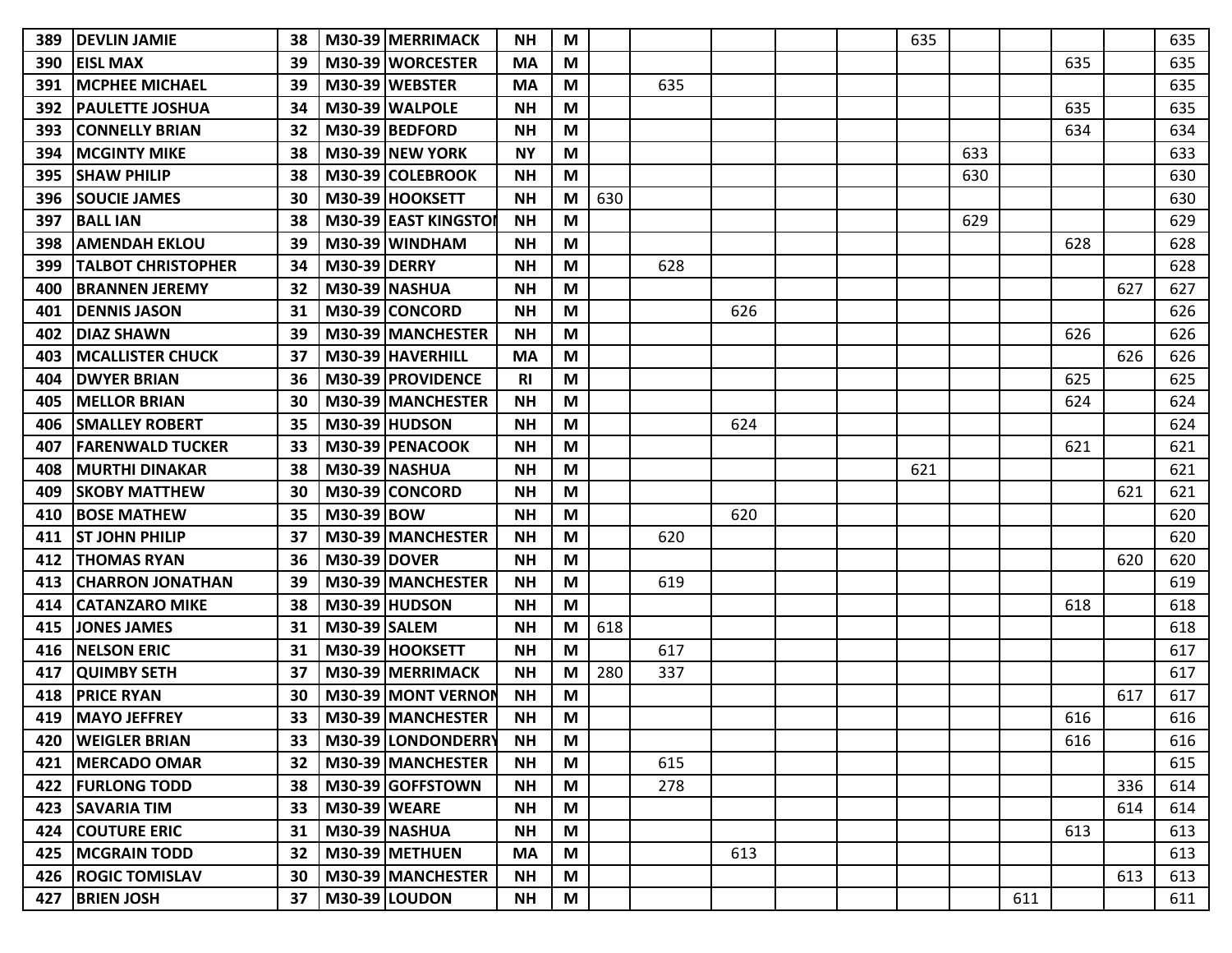| 428 | <b>IBROWN THOMAS</b>      | 38 |                      | <b>M30-39 NASHUA</b> | <b>NH</b> | M |     |     |     |     |     |     | 611 |     | 611 |
|-----|---------------------------|----|----------------------|----------------------|-----------|---|-----|-----|-----|-----|-----|-----|-----|-----|-----|
| 429 | <b>SELESNICK PHILIP</b>   | 30 | M30-39 SALEM         |                      | <b>MA</b> | M |     |     |     |     |     |     | 611 |     | 611 |
| 430 | <b>VILLEFRANC JACQUES</b> | 32 |                      | M30-39 NEW YORK      | <b>NY</b> | M |     |     |     |     |     |     | 610 |     | 610 |
| 431 | <b>GLIDDEN RYAN</b>       | 35 |                      | M30-39 WHITEFIELD    | <b>NH</b> | M |     | 609 |     |     |     |     |     |     | 609 |
| 432 | <b>ARNOLD STEPHEN</b>     | 34 | <b>M30-39 DERRY</b>  |                      | <b>NH</b> | M |     |     | 608 |     |     |     |     |     | 608 |
| 433 | <b>BUDROE ED</b>          | 36 |                      | M30-39 MANCHESTER    | <b>NH</b> | M |     | 608 |     |     |     |     |     |     | 608 |
| 434 | <b>HENSON JONATHAN</b>    | 30 |                      | M30-39 MERRIMACK     | <b>NH</b> | M |     |     | 608 |     |     |     |     |     | 608 |
| 435 | <b>STONE JASON</b>        | 33 |                      | M30-39 WAKEFIELD     | <b>MA</b> | M | 608 |     |     |     |     |     |     |     | 608 |
| 436 | <b>FEATHER DEREK</b>      | 35 | <b>M30-39 MANCH</b>  |                      | <b>NH</b> | М |     |     |     |     |     |     | 607 |     | 607 |
| 437 | <b>POTHIER ERIC</b>       | 33 |                      | M30-39 NEW BOSTON    | <b>NH</b> | M |     |     |     |     |     |     |     | 607 | 607 |
| 438 | <b>ANTILUS RALPH</b>      | 33 |                      | M30-39 WALTHAM       | <b>MA</b> | M |     |     | 606 |     |     |     |     |     | 606 |
| 439 | <b>GABREE MICHAEL</b>     | 39 |                      | M30-39 BEDFORD       | <b>NH</b> | M |     |     |     |     | 606 |     |     |     | 606 |
| 440 | <b>MILLINA BENJAMIN</b>   | 34 |                      | M30-39 AMHERST       | <b>NH</b> | M |     |     |     |     |     |     | 606 |     | 606 |
| 441 | <b>PLOURDE SCOTT</b>      | 39 |                      | M30-39 GOFFSTOWN     | <b>NH</b> | M |     |     |     |     |     |     | 606 |     | 606 |
| 442 | <b>ROSSI JAY</b>          | 35 |                      | M30-39 GOFFSTOWN     | <b>NH</b> | M |     | 606 |     |     |     |     |     |     | 606 |
| 443 | <b>GIBB IAN</b>           | 38 |                      | M30-39 BRENTWOOD     | <b>NH</b> | М |     |     |     |     |     |     |     | 606 | 606 |
| 444 | <b>PALAZZO STEPHEN</b>    | 33 |                      | M30-39 SACRAMENTO    | <b>CA</b> | M |     |     |     |     |     |     |     | 605 | 605 |
| 445 | <b>BATTS MARK</b>         | 39 |                      | M30-39 LONDONDERRY   | <b>NH</b> | M |     | 604 |     |     |     |     |     |     | 604 |
| 446 | <b>BAUER IV PETER</b>     | 37 |                      | M30-39 NASHUA        | <b>NH</b> | M |     |     |     |     |     |     | 604 |     | 604 |
| 447 | <b>BOVA GENE</b>          | 34 |                      | M30-39 PENACOOK      | <b>NH</b> | M |     |     |     |     |     |     | 603 |     | 603 |
| 448 | <b>DEMEIS JONATHAN</b>    | 37 |                      | M30-39 MERRIMACK     | <b>NH</b> | M |     |     | 603 |     |     |     |     |     | 603 |
| 449 | <b>SCHULZ CARL</b>        | 37 |                      | M30-39 MANCHESTER    | <b>NH</b> | M |     |     |     |     |     |     | 603 |     | 603 |
| 450 | <b>BLACK TREVOR</b>       | 33 |                      | M30-39 MERRIMACK     | <b>NH</b> | M |     |     |     |     |     | 601 |     |     | 601 |
| 451 | <b>BLACK DANA</b>         | 31 |                      | M30-39 FRAMINGHAM    | <b>MA</b> | M |     |     |     |     |     | 600 |     |     | 600 |
| 452 | <b>BOX MATT</b>           | 32 |                      | M30-39 MANCHESTER    | <b>NH</b> | M |     |     |     |     |     |     | 600 |     | 600 |
| 453 | <b>LEHMANN PHILIPP</b>    | 32 |                      | M30-39 SOMERVILLE    | <b>MA</b> | M |     |     |     |     |     |     |     | 600 | 600 |
| 454 | <b>ANAIR DANIEL</b>       | 37 | <b>M30-39 TEMPLE</b> |                      | <b>NH</b> | M |     |     | 599 |     |     |     |     |     | 599 |
| 455 | <b>OCONNOR COREY</b>      | 38 |                      | M30-39 GILFORD       | <b>NH</b> | М |     | 599 |     |     |     |     |     |     | 599 |
| 456 | <b>ROULEAU MATT</b>       | 31 |                      | M30-39 GOFFSTOWN     | <b>NH</b> | M |     |     |     |     |     |     |     | 599 | 599 |
| 457 | <b>KOTRLIK MICHAEL</b>    | 38 |                      | M30-39 HOOKSETT      | <b>NH</b> | M |     | 598 |     |     |     |     |     |     | 598 |
| 458 | <b>MARTIN JONATHAN</b>    | 32 |                      | M30-39 MANCHESTER    | <b>NH</b> | M | 598 |     |     |     |     |     |     |     | 598 |
| 459 | <b>PERRAULT JOSHUA</b>    | 30 |                      | M30-39 CANTERBURY    | <b>NH</b> | M |     |     |     | 598 |     |     |     |     | 598 |
| 460 | <b>RAICHE MICHAEL</b>     | 34 |                      | M30-39 HOOKSETT      | <b>NH</b> | M |     | 596 |     |     |     |     |     |     | 596 |
| 461 | <b>LUDWIG HEINZ</b>       | 39 |                      | M30-39 BEDFORD       | <b>NH</b> | M |     | 595 |     |     |     |     |     |     | 595 |
|     | <b>462 QUIMBY ELIJAH</b>  | 32 |                      | M30-39 MANCHESTER    | <b>NH</b> | M |     |     |     | 593 |     |     |     |     | 593 |
| 463 | <b>RUSSELL SEAN</b>       | 34 |                      | M30-39 MANCHESTER    | <b>NH</b> | M |     |     |     |     |     |     |     | 593 | 593 |
|     | 464   WUELLENWEBER JOHN   | 39 |                      | M30-39 HOPKINTON     | <b>NH</b> | M |     |     |     |     |     |     |     | 593 | 593 |
|     | 465 JEW JEFFREY           | 33 |                      | M30-39 BROOKLINE     | <b>NH</b> | M |     |     | 591 |     |     |     |     |     | 591 |
|     | 466   FEMINO JOSEPH       | 32 |                      | M30-39 GOFFSTOWN     | <b>NH</b> | M |     |     |     |     |     |     |     | 591 | 591 |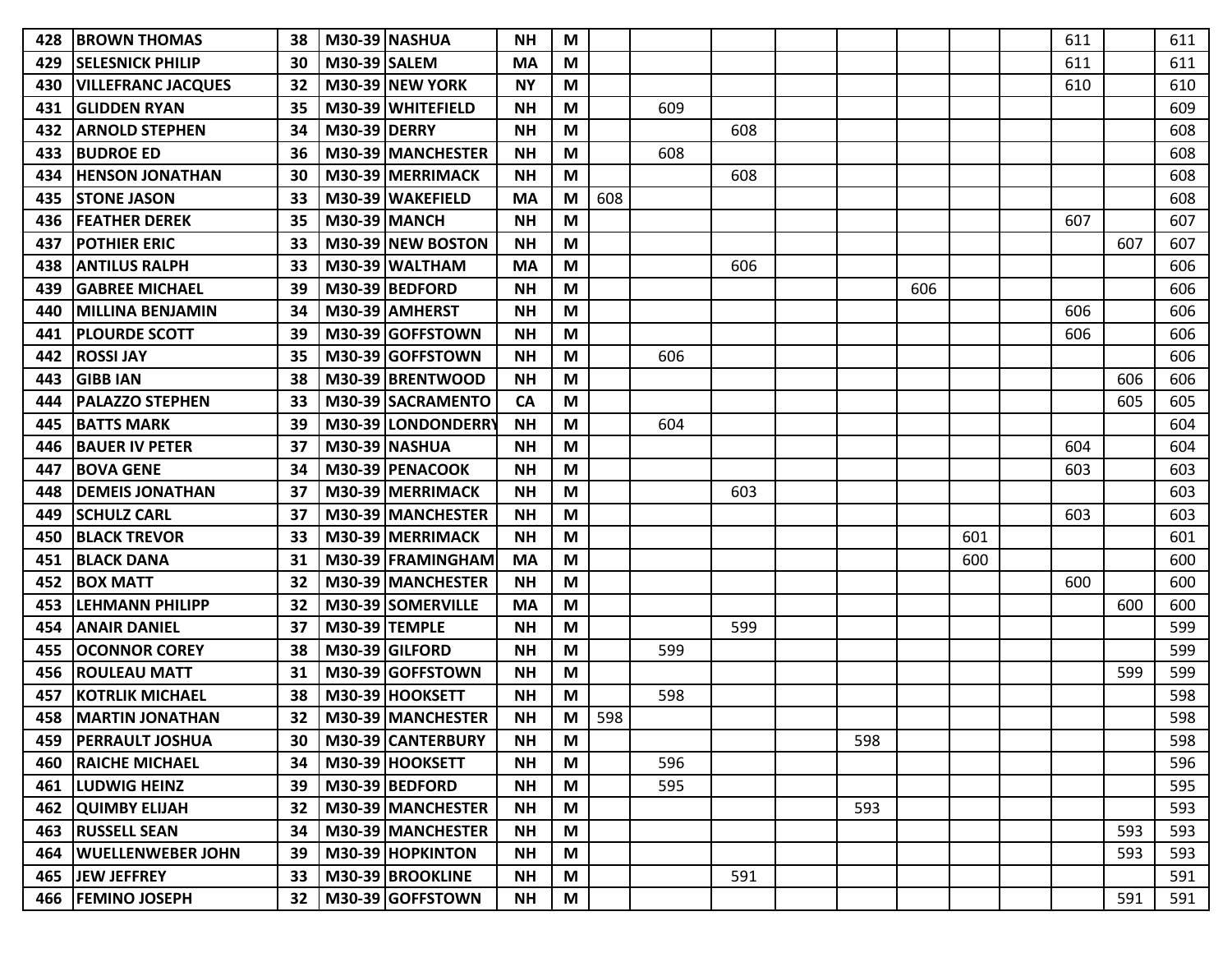| 467 | <b>DAVIDSON SCOTT</b>         | 32 |                      | M30-39 PEMBROKE          | <b>NH</b> | M |     |     |     |     | 590 |     |     |     | 590 |
|-----|-------------------------------|----|----------------------|--------------------------|-----------|---|-----|-----|-----|-----|-----|-----|-----|-----|-----|
| 468 | <b>FIGUEROA MARIO</b>         | 37 |                      | <b>M30-39 NASHUA</b>     | <b>NH</b> | M |     |     |     | 590 |     |     |     |     | 590 |
| 469 | <b>HANSON TRIPP</b>           | 32 |                      | M30-39 MANCHESTER        | <b>NH</b> | M |     |     |     |     |     |     | 590 |     | 590 |
| 470 | <b>ST JOHN PHIL</b>           | 38 |                      | M30-39 MANCHESTER        | <b>NH</b> | M |     |     |     |     | 590 |     |     |     | 590 |
| 471 | <b>GERMAN ERIC</b>            | 39 |                      | M30-39 NEW IPSWICH       | <b>NH</b> | M |     |     |     |     |     |     |     | 590 | 590 |
| 472 | <b>CURRIE DOUGLAS</b>         | 31 |                      | M30-39 METHUEN           | <b>MA</b> | M |     |     |     |     |     |     | 588 |     | 588 |
| 473 | <b>RENNA JOE</b>              | 36 |                      | M30-39 NORTH READIN      | <b>MA</b> | M |     |     |     |     | 588 |     |     |     | 588 |
| 474 | <b>SMITH HARRY</b>            | 34 |                      | M30-39 LONDONDERRY       | <b>NH</b> | M |     | 588 |     |     |     |     |     |     | 588 |
| 475 | <b>IMICHAEL JAMES</b>         | 37 |                      | M30-39 LONDONDERRY       | <b>NH</b> | M |     |     |     |     |     | 585 |     |     | 585 |
| 476 | <b>BERGERON JOEL</b>          | 34 |                      | M30-39 MANCHESTER        | <b>NH</b> | M |     | 584 |     |     |     |     |     |     | 584 |
| 477 | <b>BRODERICK PATRICK</b>      | 31 |                      | M30-39 MANCHESTER        | <b>NH</b> | M |     |     |     |     |     |     | 584 |     | 584 |
| 478 | <b>DELROSSI GARY</b>          | 33 |                      | M30-39 WINDHAM           | <b>NH</b> | M |     |     |     | 583 |     |     |     |     | 583 |
| 479 | <b>KIRBY MATT</b>             | 38 |                      | M30-39 PEMBROKE          | <b>NH</b> | M |     |     |     |     |     |     | 583 |     | 583 |
| 480 | <b>SWEENEY MARK</b>           | 36 |                      | M30-39 EAST KINGSTOI     | <b>NH</b> | M |     |     | 583 |     |     |     |     |     | 583 |
| 481 | <b>GRIMARD MICHAEL</b>        | 31 |                      | M30-39 HOOKSETT          | <b>NH</b> | M |     |     |     |     |     |     | 582 |     | 582 |
| 482 | <b>lOUELLETTE ADAM</b>        | 35 |                      | M30-39 HOOKSETT          | <b>NH</b> | М |     |     | 582 |     |     |     |     |     | 582 |
| 483 | <b>TWOMEY JONATHAN</b>        | 37 |                      | M30-39 NEWBURYPOR        | <b>MA</b> | M |     |     |     |     |     |     | 582 |     | 582 |
| 484 | <b>EDOUARD JAMES</b>          | 31 |                      | M30-39 MANCHESTER        | <b>NH</b> | M |     |     |     |     |     |     |     | 582 | 582 |
| 485 | <b>GEIB JONATHAN</b>          | 37 |                      | M30-39 MERRIMACK         | <b>NH</b> | M |     |     |     |     |     |     |     | 582 | 582 |
| 486 | <b>SOUTHWICK ADAM</b>         | 32 |                      | M30-39 FRAMINGHAM        | <b>MA</b> | M |     |     |     |     |     |     |     | 582 | 582 |
| 487 | <b>LEUCI NICHOLAS</b>         | 39 | <b>M30-39 WEARE</b>  |                          | <b>NH</b> | M |     |     | 581 |     |     |     |     |     | 581 |
| 488 | <b>JOHNSON BRIAN</b>          | 35 | M30-39 CANDIA        |                          | <b>NH</b> | M |     |     |     |     | 580 |     |     |     | 580 |
| 489 | <b>LANDRY BRIAN</b>           | 34 |                      | M30-39 LITCHFIELD        | <b>NH</b> | M |     | 578 |     |     |     |     |     |     | 578 |
| 490 | <b>MOTHA JAKE</b>             | 30 |                      | M30-39 MANCHESTER        | <b>NH</b> | M |     |     |     |     |     |     | 577 |     | 577 |
| 491 | <b>MACK GUILFORD</b>          | 32 |                      | M30-39 MANCHESTER        | <b>NH</b> | M |     |     |     |     |     |     |     | 576 | 576 |
| 492 | <b>PITCHER BILL</b>           | 36 |                      | M30-39 COPACK            | <b>NY</b> | M |     |     |     |     |     |     |     | 576 | 576 |
| 493 | <b>PROVENCHER PHIL</b>        | 38 | <b>M30-39 QUINCY</b> |                          | <b>MA</b> | M |     |     |     |     |     |     | 575 |     | 575 |
| 494 | <b>PYLE JASON</b>             | 32 |                      | M30-39 ROCHESTER         | <b>NH</b> | М | 575 |     |     |     |     |     |     |     | 575 |
| 495 | <b>FOSS RUSS</b>              | 35 | <b>M30-39 ALTON</b>  |                          | <b>NH</b> | M |     |     |     |     | 574 |     |     |     | 574 |
| 496 | <b>KYDD KYLE</b>              | 34 |                      | M30-39 CHELMSFORD        | <b>MA</b> | M |     |     |     |     | 574 |     |     |     | 574 |
| 497 | <b>SURBER BRENT</b>           |    |                      | 33   M30-39   NEW YORK   | <b>NY</b> | M |     |     |     |     |     |     | 574 |     | 574 |
|     | 498   LOPES CRAIG             |    |                      | 39   M30-39   MANCHESTER | <b>NH</b> | M |     | 573 |     |     |     |     |     |     | 573 |
|     | 499 GAUDREAU ERIC             | 30 |                      | M30-39 MANCHESTER        | <b>NH</b> | M |     | 572 |     |     |     |     |     |     | 572 |
|     | <b>500 HERVIEUX CHAD</b>      | 38 |                      | $M30-39$ HUDSON          | <b>NH</b> | M |     | 572 |     |     |     |     |     |     | 572 |
|     | <b>501  LAROCHELLE ADRIAN</b> | 32 |                      | M30-39 MANCHESTER        | <b>NH</b> | M |     |     |     |     |     |     | 572 |     | 572 |
|     | 502   WILLIAMS JAMIE          | 38 |                      | M30-39 MANCHESTER        | <b>NH</b> | M |     | 572 |     |     |     |     |     |     | 572 |
|     | <b>503  LACHANCE ROBERT</b>   | 35 |                      | M30-39 HOOKSETT          | <b>NH</b> | M |     | 571 |     |     |     |     |     |     | 571 |
|     | <b>504   MAILLOUX ERIK</b>    | 34 |                      | M30-39 MANCHESTER        | <b>NH</b> | M |     |     |     |     |     | 571 |     |     | 571 |
|     | 505   MELKER PER              | 39 |                      | M30-39 MERRIMACK         | <b>NH</b> | M | 571 |     |     |     |     |     |     |     | 571 |
|     |                               |    |                      |                          |           |   |     |     |     |     |     |     |     |     |     |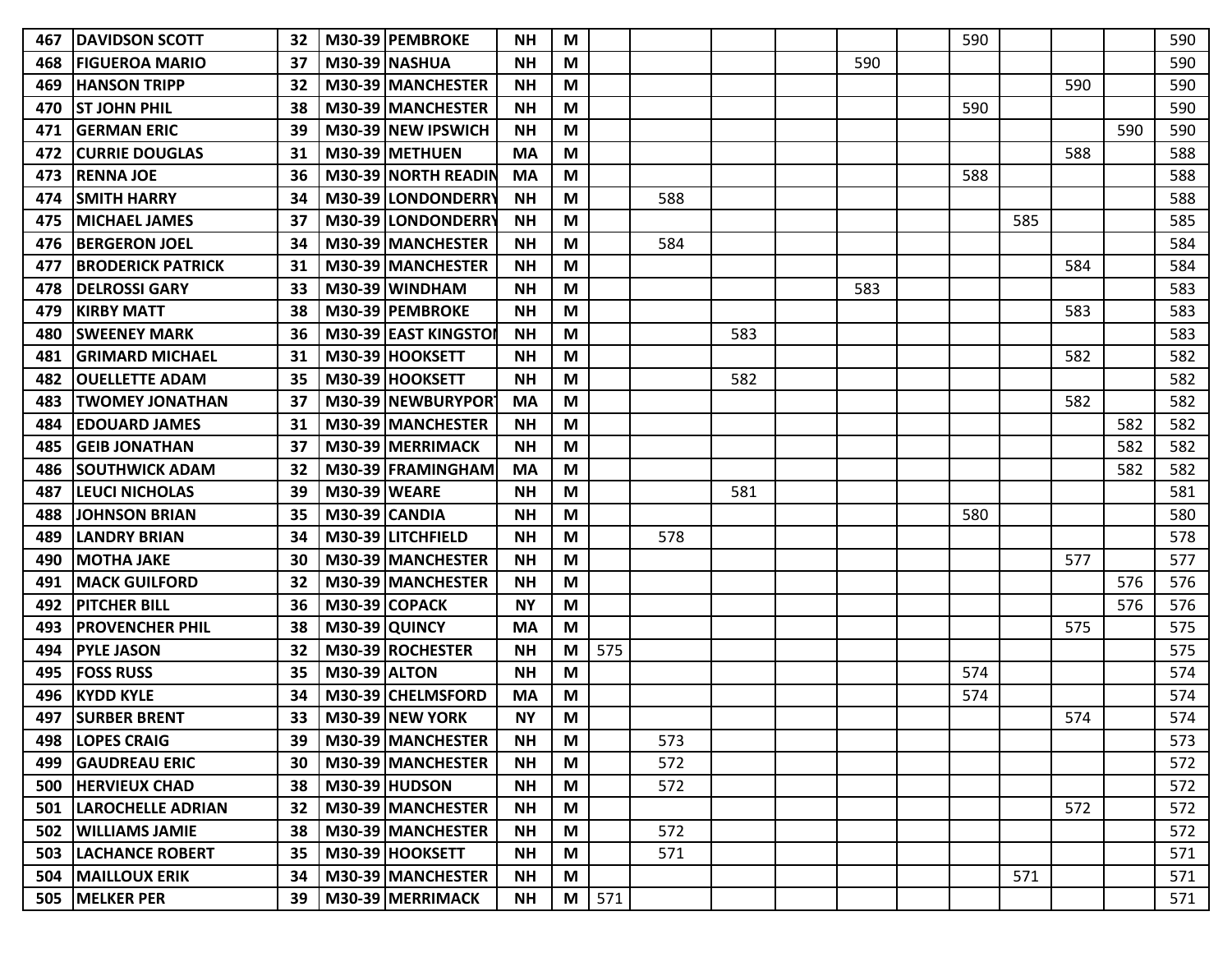| 506 | <b>IBROWN JONATHAN</b>       | 36   |                     | M30-39 BEDFORD           | <b>NH</b> | M |     |     |     |     |     |                   | 570 |     | 570 |
|-----|------------------------------|------|---------------------|--------------------------|-----------|---|-----|-----|-----|-----|-----|-------------------|-----|-----|-----|
| 507 | <b>DUMAINE TONY</b>          | 36   |                     | <b>M30-39 NASHUA</b>     | <b>NH</b> | M |     | 570 |     |     |     |                   |     |     | 570 |
| 508 | IGIORDANO MICHAEL            | 35   |                     | M30-39 BELMONT           | <b>MA</b> | M |     |     |     |     |     |                   | 569 |     | 569 |
| 509 | <b>WYMAN BILL</b>            | 31   | <b>M30-39 DOER</b>  |                          | <b>NH</b> | M |     |     |     |     |     |                   | 568 |     | 568 |
| 510 | <b>HALL JAMES</b>            | 39   |                     | $M30-39$ WINDHAM         | <b>NH</b> | M | 567 |     |     |     |     |                   |     |     | 567 |
| 511 | <b>UDINA CHRISTOPHER</b>     | 37   |                     | M30-39 HOOKSETT          | <b>NH</b> | M |     |     |     |     |     |                   | 567 |     | 567 |
| 512 | <b>WHITNEY CHRIS</b>         | 36   |                     | M30-39 BEDFORD           | <b>NH</b> | M | 567 |     |     |     |     |                   |     |     | 567 |
| 513 | <b>OCONNER BRIAN</b>         | 34   |                     | M30-39 MANCHESTER        | <b>NH</b> | M |     |     |     |     |     |                   |     | 567 | 567 |
| 514 | <b>ANKETELL NEIL</b>         | 39   |                     | M30-39 MERRIMACK         | <b>NH</b> | М |     |     | 566 |     |     |                   |     |     | 566 |
| 515 | <b>FURTADO DANIEL</b>        | 32   |                     | <b>M30-39 SAUGUS</b>     | <b>MA</b> | M |     |     |     | 566 |     |                   |     |     | 566 |
| 516 | <b>LISTER TIMOTHY</b>        | 32   |                     | M30-39 MERRIMACK         | <b>NH</b> | M |     |     |     |     | 566 |                   |     |     | 566 |
| 517 | <b>BARAM DANIEL</b>          | 35   | <b>M30-39 WEARE</b> |                          | <b>NH</b> | M |     |     |     |     |     |                   | 564 |     | 564 |
| 518 | <b>BOVA JONATHAN</b>         | 30   |                     | M30-39 PENACOOK          | <b>NH</b> | M |     |     |     |     |     |                   | 564 |     | 564 |
| 519 | <b>HAMILTON JEFF</b>         | 35   |                     | M30-39 RAYMOND           | <b>NH</b> | M |     |     | 561 |     |     |                   |     |     | 561 |
| 520 | <b>ISHAW PHIL</b>            | 38   |                     | M30-39 COLEBROOK         | <b>NH</b> | M |     | 561 |     |     |     |                   |     |     | 561 |
| 521 | <b>WILLITTS MICHAEL</b>      | 35   |                     | M30-39 MANCHESTER        | <b>NH</b> | М |     |     |     |     |     |                   | 561 |     | 561 |
| 522 | <b>ACHILLES CHAD</b>         | 38   |                     | M30-39 GOFFSTOWN         | <b>NH</b> | M |     |     |     |     |     |                   | 560 |     | 560 |
| 523 | <b>FLAGG LANCE</b>           | 35   |                     | M30-39 MANCHESTER        | <b>NH</b> | M |     |     |     |     |     |                   | 560 |     | 560 |
| 524 | <b>GRANT SCOTT</b>           | 37   |                     | M30-39 MERRIMACK         | <b>NH</b> | M |     |     | 560 |     |     |                   |     |     | 560 |
| 525 | <b>HENDERSHOT MATT</b>       | 32   |                     | M30-39 MANCHESTER        | <b>NH</b> | M |     |     |     |     |     |                   | 560 |     | 560 |
| 526 | <b>ISTEVENS MATTHEW</b>      | 30   |                     | M30-39 HOOKSETT          | <b>NH</b> | М |     |     |     | 559 |     |                   |     |     | 559 |
| 527 | <b>FITZGERALD BOB</b>        | 36   |                     | M30-39 PLAISTOW          | <b>NH</b> | M |     |     |     |     |     |                   |     | 559 | 559 |
| 528 | <b>IVERS WILLIAM</b>         | 36   |                     | M30-39 MANCHESTER        | <b>NH</b> | M |     |     |     |     | 558 |                   |     |     | 558 |
| 529 | <b>MARSHALL RYAN</b>         | 37   |                     | M30-39 PORTSMOUTH        | <b>NH</b> | M |     |     |     |     |     |                   | 558 |     | 558 |
| 530 | <b>ST. CYR MARTIN</b>        | 32   |                     | M30-39 MANCHESTER        | <b>NH</b> | M |     |     |     |     |     |                   | 558 |     | 558 |
| 531 | <b>CONNINGTON BRIAN</b>      | 30   |                     | M30-39 MANCHESTER        | <b>NH</b> | M |     |     |     |     |     |                   | 556 |     | 556 |
| 532 | <b>SULLIVAN MATT</b>         | 33   |                     | M30-39 MANCHESTER        | <b>NH</b> | M |     | 556 |     |     |     |                   |     |     | 556 |
| 533 | <b>COOK JEFFREY</b>          | 35   |                     | M30-39 MADBURY           | <b>NH</b> | М |     |     |     |     |     |                   |     | 556 | 556 |
| 534 | <b>LIEBKE JOSEPH</b>         | 32   |                     | M30-39 MANCHESTER        | <b>NH</b> | M |     |     |     |     |     |                   | 555 |     | 555 |
| 535 | <b>SANTOSO PATRICK</b>       | 31   | <b>M30-39 DOVER</b> |                          | <b>NH</b> | M |     |     |     |     |     |                   | 555 |     | 555 |
|     | 536 SCALES CHRISTOPHER       |      |                     | 30   M30-39   MANCHESTER | <b>NH</b> | M |     |     |     |     |     | 555<br><b>JJJ</b> |     |     | 555 |
|     | 537   THOMAS DAN             | 39 I |                     | M30-39 KINGSTON          | <b>NH</b> | M |     |     |     |     |     |                   | 555 |     | 555 |
|     | 538 BEAUPRE MARC             | 35   |                     | M30-39 PEMBROKE          | MA        | M |     |     |     |     |     |                   |     | 555 | 555 |
|     | 539   LUPOLI CHRIS           | 35   |                     | M30-39 MERRIMACK         | <b>NH</b> | M |     |     |     |     | 554 |                   |     |     | 554 |
|     | <b>540 DUBOS MARK</b>        | 30   |                     | M30-39 HOOKSETT          | <b>NH</b> | M |     |     | 553 |     |     |                   |     |     | 553 |
|     | <b>541   MICHAEL GREGORY</b> | 33   |                     | M30-39 MANCHESTER        | <b>NH</b> | M |     |     | 553 |     |     |                   |     |     | 553 |
|     | 542   VAILLANT SHAWNN        | 33   |                     | M30-39 CONCORD           | <b>NH</b> | M |     | 552 |     |     |     |                   |     |     | 552 |
|     | 543   ROBINSON MICHAEL       | 38   |                     | M30-39 MANCHESTER        | <b>NH</b> | M |     |     |     |     |     |                   |     | 552 | 552 |
|     | 544 HOWARD SETH              | 34   |                     | M30-39 JOHNSTON          | <b>RI</b> | M |     |     | 551 |     |     |                   |     |     | 551 |
|     |                              |      |                     |                          |           |   |     |     |     |     |     |                   |     |     |     |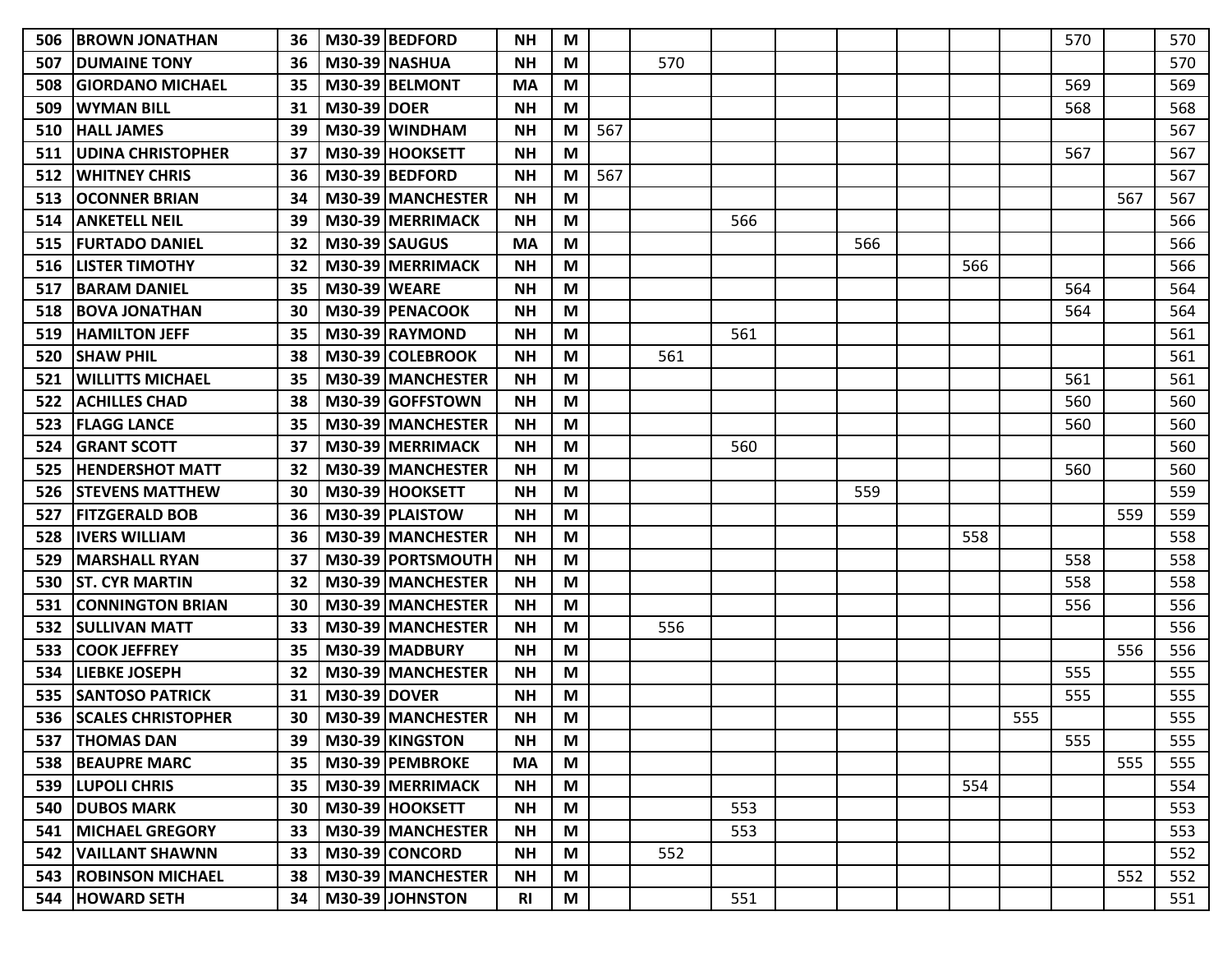| 545 | <b>SWEENEY NICK</b>        | 30 |            | M30-39 WESTBROOK         | <b>ME</b> | M |            |     |     |     | 551 |     |     |     | 551 |
|-----|----------------------------|----|------------|--------------------------|-----------|---|------------|-----|-----|-----|-----|-----|-----|-----|-----|
| 546 | <b>MCNEILL CHARLES</b>     | 30 |            | M30-39 MANCHESTER        | <b>NH</b> | M |            | 549 |     |     |     |     |     |     | 549 |
| 547 | <b>CAMERON CHIP</b>        | 33 |            | M30-39 LITCHFIELD        | <b>NH</b> | M |            |     |     |     |     |     |     | 548 | 548 |
| 548 | <b>HORNE COLBY</b>         | 38 |            | M30-39 PENACOOK          | <b>NH</b> | M |            | 547 |     |     |     |     |     |     | 547 |
| 549 | <b>MARTIN JIMMY</b>        | 37 |            | M30-39 MANCHESTER        | <b>NH</b> | M |            |     |     |     |     |     | 547 |     | 547 |
| 550 | <b>WILSON STEVE</b>        | 37 |            | M30-39 GOFFSTOWN         | <b>NH</b> | M |            |     |     |     |     |     |     | 547 | 547 |
| 551 | <b>HORN ISAAC</b>          | 31 |            | <b>M30-39 NASHUA</b>     | <b>NH</b> | M |            |     | 546 |     |     |     |     |     | 546 |
| 552 | <b>LAWSON TREVOR</b>       | 32 |            | M30-39 SANFORD           | <b>ME</b> | M |            |     | 546 |     |     |     |     |     | 546 |
| 553 | <b>REEVES DAVE</b>         | 38 |            | M30-39 GOFFSTOWN         | <b>NH</b> | M |            | 545 |     |     |     |     |     |     | 545 |
| 554 | <b>DANTON CRAIG</b>        | 37 |            | M30-39 HOOKSETT          | <b>NH</b> | M |            |     |     |     | 543 |     |     |     | 543 |
| 555 | <b>HAMMER BARRY</b>        | 36 |            | <b>M30-39 AUBURN</b>     | <b>NH</b> | M |            | 543 |     |     |     |     |     |     | 543 |
| 556 | <b>ING MARVIN</b>          | 39 |            | M30-39 MANCHESTER        | <b>NH</b> | M |            |     |     |     | 543 |     |     |     | 543 |
| 557 | <b>GERBER CHRISTOPHER</b>  | 34 |            | M30-39 MERRIMACK         | <b>NH</b> | M |            |     |     |     |     |     |     | 543 | 543 |
| 558 | <b>CHAU KHING</b>          | 39 |            | M30-39 LONDONDERRY       | <b>NH</b> | M |            |     |     |     | 542 |     |     |     | 542 |
| 559 | IMCDONALD MICHAEL          | 34 |            | M30-39 CHARLESTOWN       | <b>MA</b> | M |            |     |     |     |     |     | 542 |     | 542 |
| 560 | IRICE HAWKINS BRIAN        | 32 |            | M30-39 GOFFSTOWN         | <b>NH</b> | M |            | 542 |     |     |     |     |     |     | 542 |
| 561 | <b>WHITNEY CHRISTOPHER</b> | 36 |            | M30-39 BEDFORD           | <b>NH</b> | M |            | 542 |     |     |     |     |     |     | 542 |
| 562 | <b>LONG MATT</b>           | 37 |            | M30-39 GOFFSTOWN         | <b>NH</b> | M |            |     |     | 541 |     |     |     |     | 541 |
| 563 | MACK III GUILFORD          | 32 |            | M30-39 MANCHESTER        | <b>NH</b> | M |            | 540 |     |     |     |     |     |     | 540 |
| 564 | <b> MARCHESSEAULT ERIC</b> | 35 |            | M30-39 MILFORD           | <b>NH</b> | M |            |     | 540 |     |     |     |     |     | 540 |
| 565 | <b>CIANO ENRICO</b>        | 30 |            | M30-39 ROCHESTER         | <b>NH</b> | M |            |     |     |     |     |     |     | 540 | 540 |
| 566 | <b>BLASIDELL MICHAEL</b>   | 39 |            | M30-39 CONCORD           | <b>NH</b> | M |            | 539 |     |     |     |     |     |     | 539 |
| 567 | <b>WIRTZ DAN</b>           | 38 |            | M30-39 PEMBROKE          | <b>NH</b> | M |            |     |     |     |     |     | 539 |     | 539 |
| 568 | <b>LONG MATTHEW</b>        | 37 |            | M30-39 GOFFSTOWN         | <b>NH</b> | M |            |     |     |     |     |     | 538 |     | 538 |
| 569 | <b>CRONIN PATRICK</b>      | 30 |            | M30-39 HOLLISTON         | <b>MA</b> | M |            |     | 537 |     |     |     |     |     | 537 |
| 570 | <b>MOYER JOEL</b>          | 31 |            | M30-39 MANCHESTER        | <b>NH</b> | M |            |     |     | 537 |     |     |     |     | 537 |
| 571 | <b>PLACE RON</b>           | 33 |            | M30-39 MANCHESTER        | <b>NH</b> | M |            |     |     | 536 |     |     |     |     | 536 |
| 572 | <b>IMARDEN DAVE</b>        | 36 |            | M30-39 MANCHESTER        | <b>NH</b> | M |            |     |     |     |     |     |     | 536 | 536 |
| 573 | <b>HUOT GERRY</b>          | 37 |            | M30-39 MNCHESTER         | <b>NH</b> | M |            | 535 |     |     |     |     |     |     | 535 |
| 574 | <b>FOSS ETHAN</b>          | 31 |            | M30-39 MERRIMACK         | <b>NH</b> | M |            |     |     |     |     |     |     | 535 | 535 |
|     | 575   DUDAS MARK           | 32 |            | M30-39 HUDSON            | <b>NH</b> | M | 533<br>JJJ |     |     |     |     |     |     |     | 533 |
|     | 576   SOUCY DAVID          |    |            | 34   M30-39   MANCHESTER | <b>NH</b> | M |            |     |     |     | 531 |     |     |     | 531 |
|     | 577 BAUMANN JOE ZANGIEF    | 30 |            | M30-39 CHICAGO           | IL.       | M |            |     |     |     |     |     | 530 |     | 530 |
|     | <b>578   MONTWILL TODD</b> | 31 |            | M30-39 AMHERST           | <b>NH</b> | M |            |     |     |     |     | 530 |     |     | 530 |
|     | 579   REYNOLDS MICHAEL     | 30 | M30-39 LEE |                          | <b>NH</b> | M |            | 529 |     |     |     |     |     |     | 529 |
|     | 580   ONEIL DAN            | 39 |            | M30-39 NASHUA            | <b>NH</b> | M |            |     | 528 |     |     |     |     |     | 528 |
|     | 581 RICHER DEREK           | 33 |            | M30-39 WASHINGTON        | <b>DC</b> | M |            |     |     |     |     |     | 527 |     | 527 |
|     | <b>582 KALISH KEVIN</b>    | 32 |            | M30-39 MEDFORD           | <b>MA</b> | M |            |     | 526 |     |     |     |     |     | 526 |
|     | 583 BELESKI DAN            | 33 |            | M30-39 MANCHESTER        | <b>NH</b> | M |            |     |     |     |     |     | 525 |     | 525 |
|     |                            |    |            |                          |           |   |            |     |     |     |     |     |     |     |     |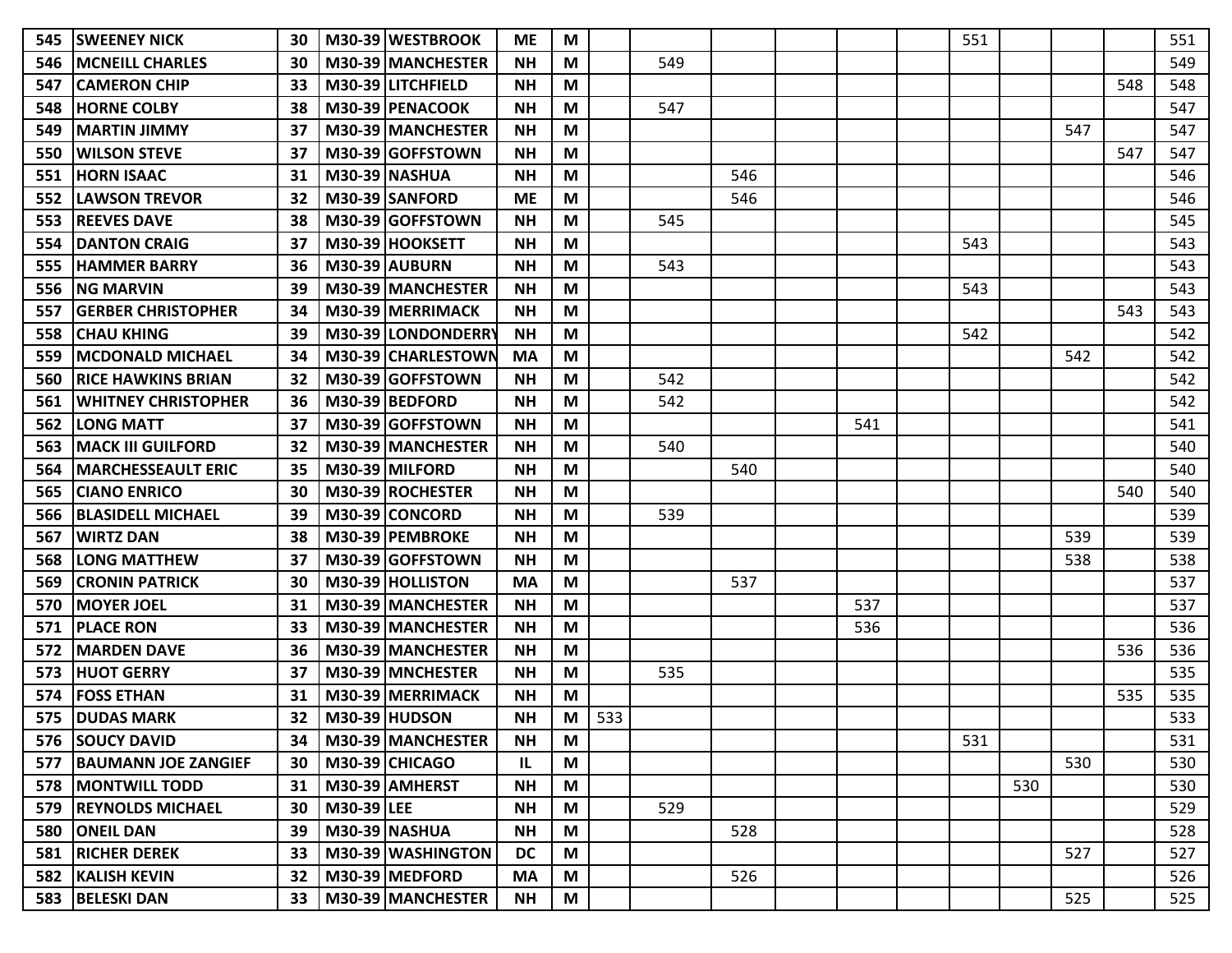| 584 | <b>PHILIE BRUCE</b>         | 34 |                     | M30-39 MERRIMACK     | NΗ        | M |     |     | 525 |     |  |     |     |     |     | 525 |
|-----|-----------------------------|----|---------------------|----------------------|-----------|---|-----|-----|-----|-----|--|-----|-----|-----|-----|-----|
| 585 | <b>WOBROCK ADAM</b>         | 32 |                     | M30-39 LITCHFIELD    | <b>NH</b> | M |     |     |     |     |  |     |     | 525 |     | 525 |
| 586 | <b>CLARK JOHN</b>           | 33 |                     | M30-39 NORTHFIELD    | NΗ        | M |     | 524 |     |     |  |     |     |     |     | 524 |
| 587 | <b>GAGNON STEFAN</b>        | 31 |                     | M30-39 FRANKLIN      | MA        | M |     |     |     |     |  |     |     | 524 |     | 524 |
| 588 | <b>LESSARD ALEX</b>         | 31 |                     | M30-39 MANCHESTER    | <b>NH</b> | M |     | 524 |     |     |  |     |     |     |     | 524 |
| 589 | <b>PERRY TOM</b>            | 35 | M30-39              |                      |           | M |     |     |     | 524 |  |     |     |     |     | 524 |
| 590 | <b>ROBICHAUD DEREK</b>      | 31 | <b>M30-39 WEARE</b> |                      | <b>NH</b> | M |     |     |     |     |  |     |     |     | 524 | 524 |
| 591 | <b>BRASSARD JASON</b>       | 36 |                     | M30-39 FRANKLIN      | <b>NH</b> | M |     |     |     |     |  |     |     | 523 |     | 523 |
| 592 | <b>FERNALD JEREMY</b>       | 35 |                     | M30-39 MERRIMACK     | <b>NH</b> | M |     |     |     |     |  | 523 |     |     |     | 523 |
| 593 | <b>GIROUARD BRIAN</b>       | 39 |                     | M30-39 NORTH BILLERI | MA        | M |     |     |     |     |  |     | 523 |     |     | 523 |
| 594 | <b>HANSON MICHAEL</b>       | 33 |                     | M30-39 AMHERST       | <b>NH</b> | M |     |     |     |     |  |     | 523 |     |     | 523 |
| 595 | <b>NILES SHAWN</b>          | 36 |                     | M30-39 MANCHESTER    | <b>NH</b> | M | 523 |     |     |     |  |     |     |     |     | 523 |
| 596 | <b>HUNT CHRIS</b>           | 39 |                     | M30-39 MANCHESTER    | <b>NH</b> | M |     |     |     |     |  |     |     | 522 |     | 522 |
| 597 | <b>STPIERRE DON</b>         | 37 |                     | M30-39 MANCHESTER    | <b>NH</b> | M |     | 521 |     |     |  |     |     |     |     | 521 |
| 598 | <b>ODONNELL DAN</b>         | 39 |                     | M30-39 BEDFORD       | <b>NH</b> | M |     |     |     |     |  |     |     |     | 521 | 521 |
| 599 | <b>FAULKNER LOUIE</b>       | 31 |                     | M30-39 HOOKSETT      | <b>NH</b> | M |     |     |     |     |  |     |     | 520 |     | 520 |
| 600 | <b>SCHOEDEL CHRISTOPHER</b> | 31 |                     | M30-39 REISTERSTOWN  | <b>MD</b> | M |     |     |     |     |  |     |     | 520 |     | 520 |
| 601 | <b>WILLIAMS CLINT</b>       | 33 |                     | M30-39 MANCHESTER    | <b>NH</b> | M |     |     |     |     |  |     |     | 520 |     | 520 |
| 602 | <b>OBRIEN CRAIG</b>         | 32 |                     | <b>M30-39 HUDSON</b> | <b>NH</b> | M |     | 519 |     |     |  |     |     |     |     | 519 |
| 603 | <b>PECK MIKE</b>            | 32 |                     | M30-39 PENACOOK      | <b>NH</b> | M |     | 518 |     |     |  |     |     |     |     | 518 |
| 604 | WILKINSON JOHN              | 37 |                     | M30-39 MERRIMACK     | <b>NH</b> | M |     |     | 518 |     |  |     |     |     |     | 518 |
| 605 | <b>ANCTIL GENO</b>          | 32 |                     | M30-39 MANCHESTER    | <b>NH</b> | M |     |     |     |     |  | 517 |     |     |     | 517 |
| 606 | <b>CORWIN ROBERT</b>        | 32 |                     | M30-39 MANCHESTER    | <b>NH</b> | M |     |     |     |     |  | 517 |     |     |     | 517 |
| 607 | <b>LEMIEUX MATTHEW</b>      | 31 |                     | M30-39 MANCHESTER    | <b>NH</b> | M |     |     |     |     |  |     |     |     | 517 | 517 |
| 608 | <b>ROBERT JOSH</b>          | 32 |                     | M30-39 HILLSBOROUGH  | <b>NH</b> | M |     |     | 516 |     |  |     |     |     |     | 516 |
| 609 | <b>GARDINER RUSSELL</b>     | 38 |                     | M30-39 GOFFSTOWN     | <b>NH</b> | M |     |     | 515 |     |  |     |     |     |     | 515 |
| 610 | <b>CADY MITCH</b>           | 30 |                     | M30-39 HOOKSETT      | <b>NH</b> | M |     | 514 |     |     |  |     |     |     |     | 514 |
| 611 | <b>TWAROG JEFF</b>          | 36 |                     | M30-39 FRANKLIN      | <b>NH</b> | M |     | 514 |     |     |  |     |     |     |     | 514 |
| 612 | <b>BOWEN KEVIN</b>          | 38 |                     | M30-39 HOOKSETT      | <b>NH</b> | M |     |     | 513 |     |  |     |     |     |     | 513 |
| 613 | <b>BRIEN JOSHUA</b>         | 37 |                     | M30-39 LOUDON        | <b>NH</b> | M |     |     |     |     |  | 513 |     |     |     | 513 |
| 614 | <b>LACOURSE SHAWN</b>       | 31 |                     | M30-39 GOFFSTOWN     | <b>NH</b> | M |     | 513 |     |     |  |     |     |     |     | 513 |
|     | 615   FIFER JEREMY          | 38 |                     | M30-39 MANCHESTER    | <b>NH</b> | M | 512 |     |     |     |  |     |     |     |     | 512 |
|     | 616 DUFFY OWEN              | 33 |                     | M30-39 WOBURN        | MA        | M |     | 511 |     |     |  |     |     |     |     | 511 |
| 617 | <b>ROBERTSON PATRICK</b>    | 30 |                     | M30-39 MANCGESTER    | <b>NH</b> | M |     |     |     |     |  |     |     |     | 511 | 511 |
|     | <b>618 GEORGE NICHOLAS</b>  | 31 |                     | M30-39 NASHUA        | <b>NH</b> | M |     | 510 |     |     |  |     |     |     |     | 510 |
|     | 619   DOHERTY BRIAN         | 39 |                     | M30-39 MANCHESTER    | <b>NH</b> | M |     |     |     | 509 |  |     |     |     |     | 509 |
|     | <b>620   MARRONE MIKE</b>   | 31 |                     | M30-39 MANCHESTER    | <b>NH</b> | M |     |     |     |     |  |     |     | 509 |     | 509 |
| 621 | <b>GILES BILL</b>           | 35 |                     | M30-39 MANCHESTER    | <b>NH</b> | M |     |     |     |     |  |     |     |     | 508 | 508 |
|     | 622 FRAIZE JOSH             | 33 |                     | <b>M30-39 NASHUA</b> | <b>NH</b> | M |     |     |     |     |  | 507 |     |     |     | 507 |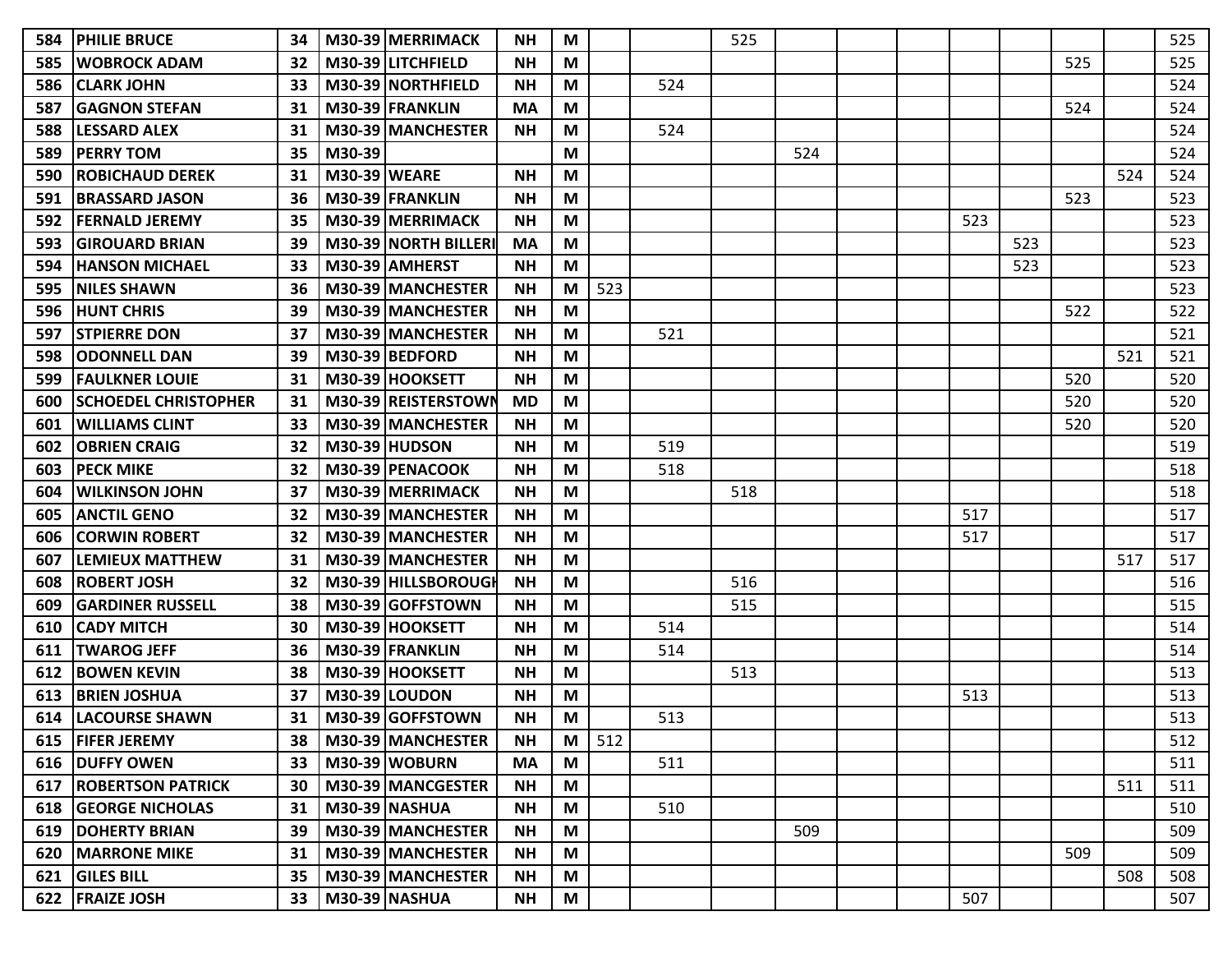| 623 | <b>SULLIVAN J.T.</b>       | 39 |                     | M30-39 MANCHESTER    | NΗ        | M |     | 507 |     |     |     |     |     |     | 507 |
|-----|----------------------------|----|---------------------|----------------------|-----------|---|-----|-----|-----|-----|-----|-----|-----|-----|-----|
| 624 | <b>MARKLEY THOMAS</b>      | 38 |                     | <b>M30-39 NASHUA</b> | <b>NH</b> | M |     |     |     |     |     |     |     | 507 | 507 |
| 625 | <b>MALANDRINO PJ</b>       | 32 |                     | M30-39 HOOKSETT      | <b>NH</b> | M |     | 262 |     |     |     | 244 |     |     | 506 |
| 626 | <b>PEEKED</b>              | 35 |                     | M30-39 NASHUA        | <b>NH</b> | M |     | 506 |     |     |     |     |     |     | 506 |
| 627 | <b>BEVAN ANDREW</b>        | 37 |                     | M30-39 SOUTH BERWIC  | <b>ME</b> | M |     |     |     |     |     |     |     | 506 | 506 |
| 628 | <b>POISSON BRIAN</b>       | 38 |                     | M30-39 RAYMOND       | <b>NH</b> | M |     |     |     |     |     |     |     | 505 | 505 |
| 629 | <b>ALLEN KEVIN</b>         | 38 |                     | M30-39 AMHERST       | <b>NH</b> | M | 504 |     |     |     |     |     |     |     | 504 |
| 630 | <b>MCGUIRE BRENDAN</b>     | 30 |                     | M30-39 WALTHAM       | MA        | M |     |     |     |     |     |     |     | 504 | 504 |
| 631 | <b>GREEN CHRISTIAN</b>     | 36 |                     | M30-39 BROOKLINE     | <b>NH</b> | M |     | 503 |     |     |     |     |     |     | 503 |
| 632 | <b>ICHEYNE SCOTT</b>       | 35 |                     | M30-39 BROOKLINE     | <b>NH</b> | M | 501 |     |     |     |     |     |     |     | 501 |
| 633 | <b>HANSON MATT</b>         | 30 |                     | M30-39 MANCHESTER    | <b>NH</b> | M |     |     |     |     |     |     | 501 |     | 501 |
| 634 | <b>THORELL ANDREW</b>      | 33 |                     | M30-39 MANCHESTER    | <b>NH</b> | M |     |     |     |     |     | 501 |     |     | 501 |
| 635 | <b>LEDOUX JOE</b>          | 33 |                     | M30-39 BROOKLINE     | <b>NH</b> | M |     |     |     |     |     |     |     | 500 | 500 |
| 636 | <b>DAVIS BRENDON</b>       | 31 |                     | M30-39 LITTLETON     | <b>MA</b> | M |     |     |     |     |     |     |     | 499 | 499 |
| 637 | <b>ARMATA ROBERT</b>       | 33 |                     | M30-39 DANVILLE      | NΗ        | M |     |     |     |     |     |     |     | 498 | 498 |
| 638 | <b>TIMSON GREG</b>         | 37 | <b>M30-39 DERRY</b> |                      | <b>NH</b> | M |     |     |     |     |     | 497 |     |     | 497 |
| 639 | <b>MICHAUD CHAD</b>        | 38 |                     | M30-39 BARRINGTON    | <b>NH</b> | M |     |     |     |     |     |     |     | 497 | 497 |
| 640 | WASILEWSKI JONATHAN        | 39 |                     | M30-39 SOMERVILLE    | MA        | M |     |     | 496 |     |     |     |     |     | 496 |
| 641 | <b>CARNUCCI FRANK</b>      | 37 |                     | M30-39 HOOKSETT      | <b>NH</b> | M |     |     |     |     |     |     | 495 |     | 495 |
| 642 | <b>HORAN SEAN</b>          | 30 |                     | <b>M30-39 NASHUA</b> | <b>NH</b> | M |     |     |     |     |     |     |     | 495 | 495 |
| 643 | <b>BLANCHARD BOBBY</b>     | 32 |                     | M30-39 GOFFSTOWN     | <b>NH</b> | M |     |     |     |     |     |     | 493 |     | 493 |
| 644 | <b>IGINGROW CHRIS</b>      | 38 |                     | M30-39 LONDONDERRY   | <b>NH</b> | M |     |     |     |     |     |     | 489 |     | 489 |
| 645 | <b>BAINES MIKE</b>         | 38 |                     | M30-39 GOFFSTOWN     | <b>NH</b> | M |     |     |     |     |     | 487 |     |     | 487 |
| 646 | <b>CURRAN ALEX</b>         | 33 |                     | M30-39 BEDFORD       | <b>NH</b> | M |     | 487 |     |     |     |     |     |     | 487 |
| 647 | <b>BROOKS STEPHEN</b>      | 38 |                     | M30-39 BEDFORD       | <b>NH</b> | M |     |     |     |     |     |     |     | 487 | 487 |
| 648 | <b>IHELWIG JEFFREY</b>     | 39 |                     | M30-39 MANCHESTER    | <b>NH</b> | M |     |     |     |     |     |     | 486 |     | 486 |
| 649 | <b>MICHAEL GREG</b>        | 34 |                     | M30-39 MANCHESTER    | <b>NH</b> | M |     |     |     |     | 486 |     |     |     | 486 |
| 650 | <b>NICHOLSON NEIL</b>      | 35 |                     | M30-39 AUBURN        | <b>NH</b> | M |     | 486 |     |     |     |     |     |     | 486 |
| 651 | <b>PARE SEAN</b>           | 39 |                     | M30-39 MANCHESTER    | <b>NH</b> | M |     |     |     |     |     |     | 485 |     | 485 |
| 652 | <b>HEROD JON</b>           | 33 |                     | M30-39 GOFFSTOWN     | <b>NH</b> | M |     |     |     | 484 |     |     |     |     | 484 |
| 653 | <b>HIGGINS DANIEL</b>      | 30 |                     | M30-39 MANCHESTER    | <b>NH</b> | M |     |     |     |     |     |     | 484 |     | 484 |
| 654 | <b>LEWIS AARON</b>         | 35 |                     | M30-39 HOOKSETT      | <b>NH</b> | M |     | 484 |     |     |     |     |     |     | 484 |
| 655 | <b>MORAN JEFF</b>          | 38 |                     | M30-39 MANCHESTER    | <b>NH</b> | M |     | 484 |     |     |     |     |     |     | 484 |
| 656 | <b>DOHONEY STEPHEN</b>     | 37 |                     | <b>M30-39 NASHUA</b> | <b>NH</b> | M |     |     |     |     |     |     |     | 484 | 484 |
| 657 | <b>BLATSOS NICHOLAS</b>    | 31 |                     | M30-39 MANCHESTER    | <b>NH</b> | M |     |     |     |     |     |     | 483 |     | 483 |
| 658 | <b>LACHANCE MICHAEL</b>    | 39 |                     | M30-39 NORTWOOD      | <b>NH</b> | M |     | 483 |     |     |     |     |     |     | 483 |
|     | <b>659 BRADBURN ROMMEL</b> | 30 |                     | M30-39 RAYMOND       | <b>NH</b> | M |     |     |     |     |     |     |     | 483 | 483 |
| 660 | <b>DIPASQUALE ZAC</b>      | 31 |                     | M30-39 BRIGHTON      | MA        | M |     | 482 |     |     |     |     |     |     | 482 |
| 661 | <b>KRAM DARIN</b>          | 37 |                     | M30-39 MANCHESTER    | <b>NH</b> | M |     |     |     |     |     | 481 |     |     | 481 |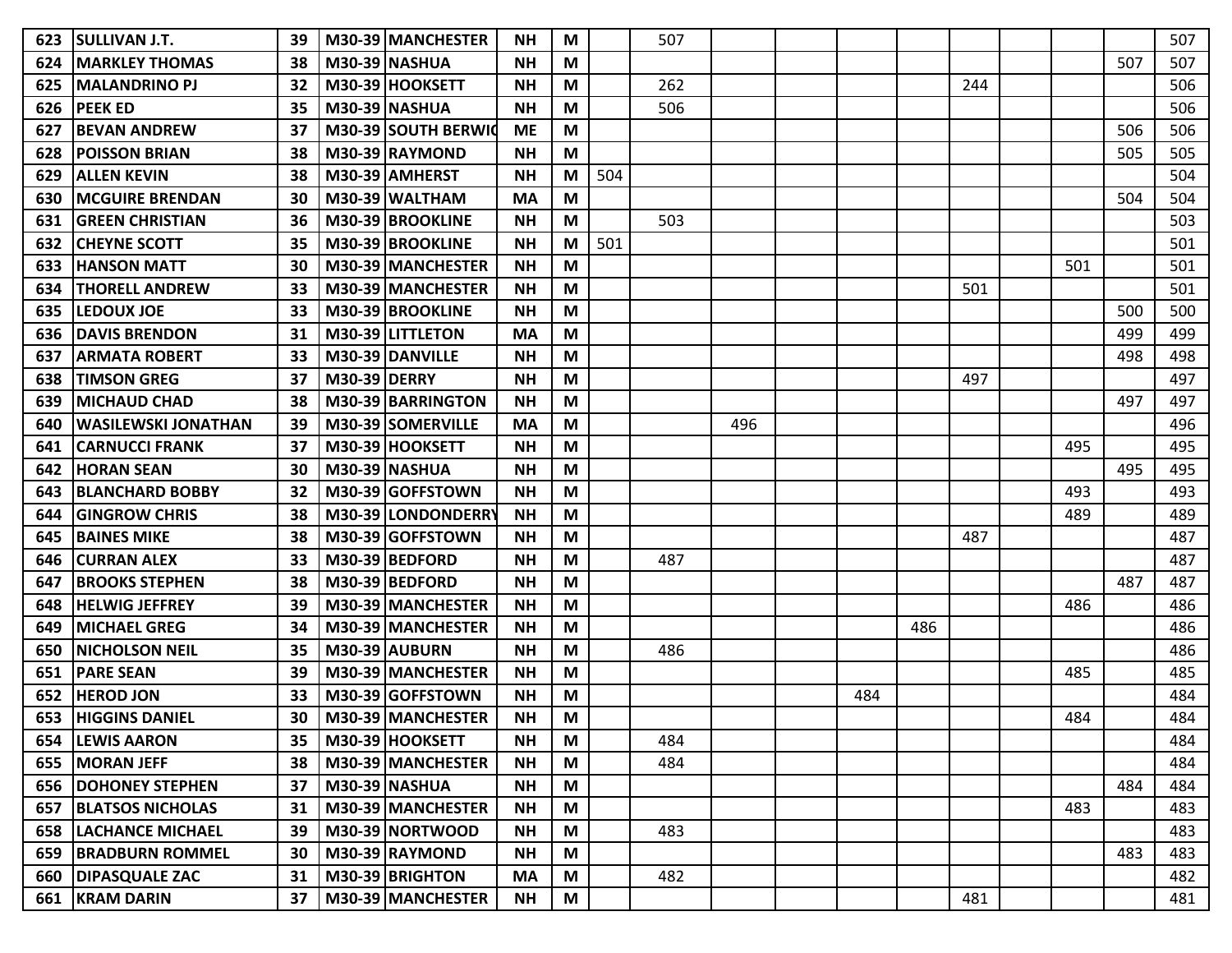| 662 | <b>COTE DAVID</b>            | 37 |                      | M30-39 MANCHESTER   | NΗ        | M |     |     |     |     |     |     |     |     | 481 | 481 |
|-----|------------------------------|----|----------------------|---------------------|-----------|---|-----|-----|-----|-----|-----|-----|-----|-----|-----|-----|
| 663 | <b>BEAUCHEMIN SETH</b>       | 37 |                      | M30-39 NEW BOSTON   | <b>NH</b> | M |     | 480 |     |     |     |     |     |     |     | 480 |
| 664 | <b>MUNIZ CARLOS</b>          | 30 |                      | M30-39   PROVIDENCE | RI        | M |     |     |     |     |     |     |     | 480 |     | 480 |
| 665 | <b>AMENKOWICZ MARK</b>       | 39 |                      | M30-39 MILFORD      | <b>NH</b> | M |     | 479 |     |     |     |     |     |     |     | 479 |
| 666 | <b>BROWN RANDY</b>           | 33 |                      | M30-39 MANCHESTER   | <b>NH</b> | M |     |     |     |     |     | 477 |     |     |     | 477 |
| 667 | <b>VAILLANCOURT JASON</b>    | 35 |                      | M30-39 MANCHESTER   | <b>NH</b> | M |     |     |     | 477 |     |     |     |     |     | 477 |
| 668 | <b>IWEST DANIEL</b>          | 31 |                      | M30-39 HILLSBOROUGH | <b>NH</b> | M |     | 477 |     |     |     |     |     |     |     | 477 |
| 669 | <b>GIANUNZIO ADAM</b>        | 36 |                      | M30-39 HOOKSETT     | <b>NH</b> | M |     |     |     |     |     |     | 476 |     |     | 476 |
| 670 | <b>IMORROW JOHN</b>          | 37 | <b>M30-39 DERRY</b>  |                     | <b>NH</b> | M |     |     |     |     |     |     |     |     | 476 | 476 |
| 671 | <b>ICHISHOLM CHRIS</b>       | 35 | <b>M30-39 DERRY</b>  |                     | <b>NH</b> | M |     |     |     |     |     |     |     | 475 |     | 475 |
| 672 | <b>CONSTANTINO ROBERT</b>    | 32 |                      | $M30-39$ WINDHAM    | <b>NH</b> | M |     | 475 |     |     |     |     |     |     |     | 475 |
| 673 | <b>MURPHY BILL</b>           | 33 | <b>M30-39 EXETER</b> |                     | <b>NH</b> | M |     |     |     |     |     |     |     |     | 474 | 474 |
| 674 | <b>COUTURIER CHRISTOPHER</b> | 31 | <b>M30-39 WEARE</b>  |                     | <b>NH</b> | M |     |     |     |     |     | 472 |     |     |     | 472 |
| 675 | <b>IMOYNIHAN JEFF</b>        | 35 |                      | M30-39 MANCHESTER   | <b>NH</b> | M |     | 472 |     |     |     |     |     |     |     | 472 |
| 676 | <b>ICROWLEY RYAN</b>         | 32 |                      | M30-39 NORTH HAMPT  | <b>NH</b> | M |     |     |     |     | 470 |     |     |     |     | 470 |
| 677 | <b>HIGGINS BRIAN</b>         | 33 |                      | M30-39 MANCHESTER   | <b>NH</b> | M |     |     |     |     |     | 470 |     |     |     | 470 |
| 678 | ISMITH BRADLEY               | 31 |                      | M30-39 MONT VERNON  | <b>NH</b> | M |     |     |     |     |     |     |     |     | 470 | 470 |
| 679 | <b>DANN RYAN</b>             | 35 |                      | M30-39 CANDIA       | <b>NH</b> | M |     |     |     |     |     |     |     | 469 |     | 469 |
| 680 | <b>IPOLCHLOPEK JEFF</b>      | 39 |                      | M30-39 HAMPSTEAD    | <b>NH</b> | M |     |     |     |     |     |     |     |     | 467 | 467 |
| 681 | <b>HOMER MATT</b>            | 38 |                      | M30-39 NATICK       | <b>MA</b> | M |     |     |     |     |     | 465 |     |     |     | 465 |
| 682 | <b>ISIMMONS JASON</b>        | 38 |                      | M30-39 GOFFSTOWN    | <b>NH</b> | M |     |     |     |     |     |     |     |     | 465 | 465 |
| 683 | <b>IMUNNIS TODD</b>          | 34 |                      | M30-39   MERRIMACK  | <b>NH</b> | M |     | 464 |     |     |     |     |     |     |     | 464 |
| 684 | <b>SHONKA NICK</b>           | 30 |                      | M30-39 DURHAM       | <b>NH</b> | M |     |     |     |     |     |     |     | 464 |     | 464 |
| 685 | <b>TOMPKINS CHRIS</b>        | 32 |                      | M30-39 CANDIA       | <b>NH</b> | M |     | 464 |     |     |     |     |     |     |     | 464 |
| 686 | <b>BUTLER SEAN</b>           | 31 |                      | M30-39 BRIGHTON     | <b>MA</b> | M |     |     | 462 |     |     |     |     |     |     | 462 |
| 687 | <b>IGANLEY JAMES</b>         | 38 |                      | M30-39 GARDNER      | <b>MA</b> | M |     | 462 |     |     |     |     |     |     |     | 462 |
| 688 | <b>FONTAINE RAYMOND</b>      | 38 | <b>M30-39 DERRY</b>  |                     | <b>NH</b> | M | 460 |     |     |     |     |     |     |     |     | 460 |
| 689 | <b>CALLAHAN RICHARD</b>      | 39 |                      | M30-39   MERRIMACK  | <b>NH</b> | M |     | 459 |     |     |     |     |     |     |     | 459 |
| 690 | <b>LIM MARK</b>              | 39 |                      | M30-39 SANFORD      | <b>ME</b> | M |     |     |     |     |     |     |     |     | 458 | 458 |
| 691 | <b>MURPHY KEITH</b>          | 38 |                      | M30-39 BEDFORD      | <b>NH</b> | M |     |     |     |     |     |     |     |     | 458 | 458 |
| 692 | <b>ICHIRAS ANDREW</b>        | 34 |                      | M30-39 MANCHESTER   | <b>NH</b> | M |     |     |     | 457 |     |     |     |     |     | 457 |
|     | 693   LAROCHELLE MATT        | 33 |                      | M30-39 MANCHESTER   | <b>NH</b> | M |     | 457 |     |     |     |     |     |     |     | 457 |
|     | 694   O'LEARY JAMES          | 38 | <b>M30-39 WEARE</b>  |                     | <b>NH</b> | M |     |     |     |     |     |     |     | 456 |     | 456 |
|     | 695 CARMODY BRIAN            | 33 |                      | M30-39 PEABODY      | <b>MA</b> | M |     | 455 |     |     |     |     |     |     |     | 455 |
|     | 696 CLELAND MICHAEL          | 31 |                      | M30-39 BEDFORD      | <b>NH</b> | M |     | 455 |     |     |     |     |     |     |     | 455 |
|     | <b>697   MONAHAN NICK</b>    | 31 |                      | M30-39 MANCHESTER   | <b>NH</b> | M |     | 455 |     |     |     |     |     |     |     | 455 |
|     | 698   SHANNON RYAN           | 36 |                      | M30-39 BEDFORD      | <b>NH</b> | M |     |     |     |     |     | 455 |     |     |     | 455 |
|     | 699   SMEDICK JASON          | 38 |                      | M30-39 GOFFSTOWN    | <b>NH</b> | M |     |     |     |     |     |     |     |     | 455 | 455 |
|     | 700 ST.GELAIS DEREK          | 30 |                      | M30-39 BERWICK      | <b>ME</b> | M |     |     |     |     |     |     |     |     | 454 | 454 |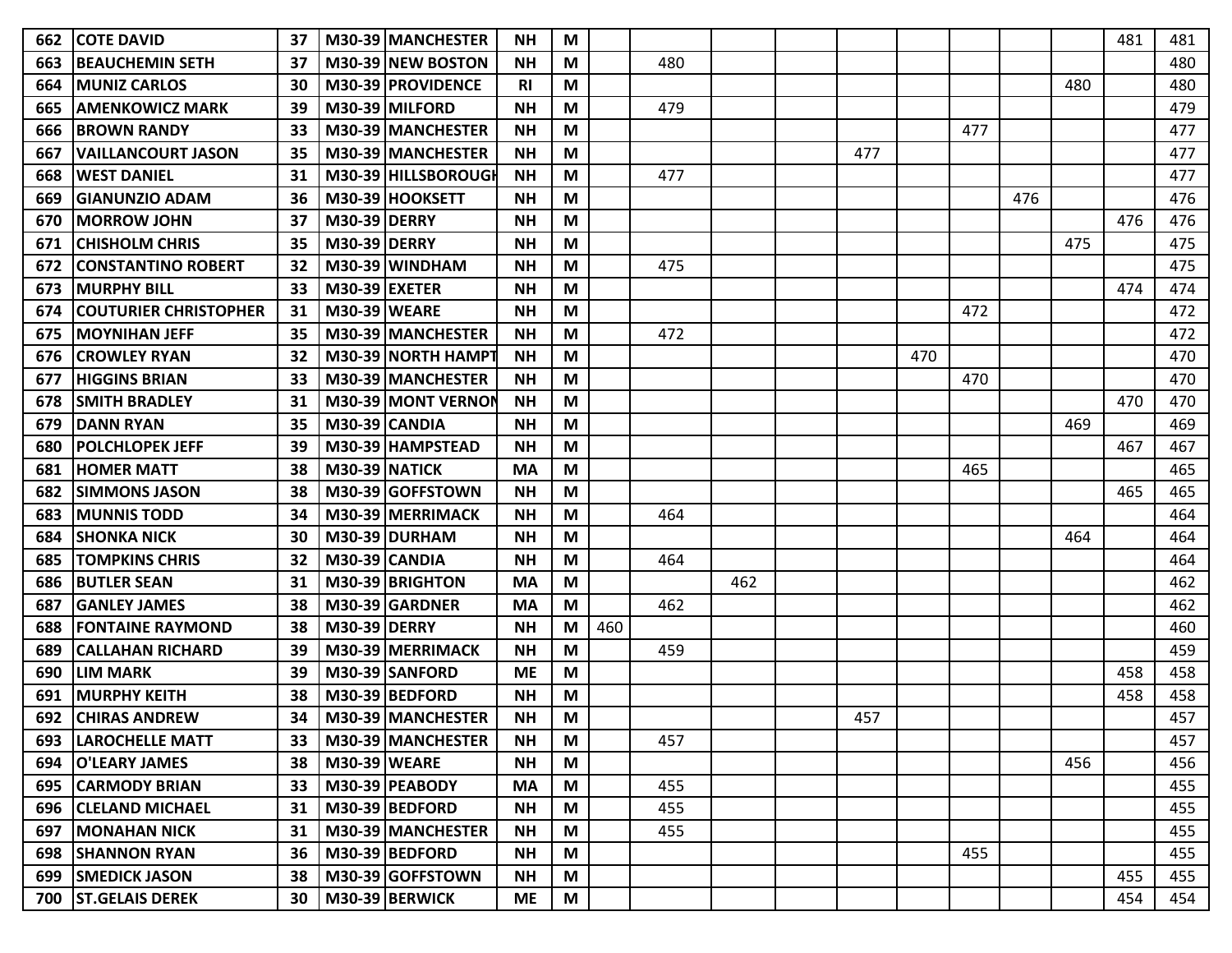| 701 | <b> DURGIN JUSTIN</b>          | 34 |                     | M30-39 WOBURN        | <b>MA</b> | M |            |     |     |     |  |     |     |     | 453 | 453 |
|-----|--------------------------------|----|---------------------|----------------------|-----------|---|------------|-----|-----|-----|--|-----|-----|-----|-----|-----|
| 702 | <b>HILFIKER JEFF</b>           | 38 |                     | M30-39 BARRINGTON    | <b>NH</b> | M |            |     |     |     |  |     |     |     | 452 | 452 |
| 703 | <b>RICK JEFF</b>               | 35 |                     | M30-39 BEDFORD       | <b>NH</b> | M |            | 451 |     |     |  |     |     |     |     | 451 |
| 704 | <b>IDUMAS JONATHAN</b>         | 37 | M30-39 RYE          |                      | <b>NH</b> | M |            | 450 |     |     |  |     |     |     |     | 450 |
| 705 | <b>VIGUE JOE</b>               | 39 |                     | M30-39 BEDFORD       | <b>NH</b> | M |            |     |     |     |  |     |     | 450 |     | 450 |
| 706 | <b>COX SYDNEY</b>              | 35 |                     | M30-39 METHUEN       | <b>MA</b> | M |            |     | 448 |     |  |     |     |     |     | 448 |
| 707 | <b>IMCFADDEN SHAUN</b>         | 34 |                     | M30-39 MERRIMACK     | <b>NH</b> | M |            | 448 |     |     |  |     |     |     |     | 448 |
| 708 | <b>ANGELICOLA MICHAEL</b>      | 32 |                     | <b>M30-39 NASHUA</b> | <b>NH</b> | M |            |     |     |     |  |     |     |     | 448 | 448 |
| 709 | lwilkinson jon                 | 39 |                     | M30-39 MANCHESTER    | <b>NH</b> | M |            |     |     |     |  |     | 447 |     |     | 447 |
| 710 | <b>HALL ADAM</b>               | 35 |                     | M30-39 PORTSMOUTH    | <b>NH</b> | M |            | 445 |     |     |  |     |     |     |     | 445 |
| 711 | <b>TRIBOU GREG</b>             | 34 |                     | M30-39 MERRIMACK     | <b>NH</b> | M |            |     | 444 |     |  |     |     |     |     | 444 |
| 712 | ВАҮКО ТІМОТНҮ                  | 34 |                     | M30-39 SOMERSWORT    | <b>NH</b> | M |            |     |     |     |  |     |     |     | 444 | 444 |
| 713 | <b>NOLET ROBERT</b>            | 35 |                     | M30-39 MERRIMACK     | <b>NH</b> | M |            | 443 |     |     |  |     |     |     |     | 443 |
| 714 | <b>IVEATOR ERIC</b>            | 31 |                     | M30-39 TEWKSBURY     | <b>MA</b> | M |            |     |     |     |  |     |     |     | 442 | 442 |
| 715 | <b>ICARR THOMAS</b>            | 38 |                     | M30-39 HIGHLANDS RA  | <b>CO</b> | M | 441        |     |     |     |  |     |     |     |     | 441 |
| 716 | <b>IGILLIS ANDY</b>            | 37 |                     | M30-39 BEVERLY       | MA        | M |            |     |     |     |  |     |     |     | 441 | 441 |
| 717 | <b>LUEDTKE MATTHEW</b>         | 32 |                     | M30-39 RAYMOND       | <b>NH</b> | M |            |     |     |     |  |     |     | 440 |     | 440 |
| 718 | <b>DONNELLY SEAN</b>           | 34 |                     | M30-39 WEST ROXBUR   | <b>MA</b> | M |            |     |     |     |  |     | 439 |     |     | 439 |
| 719 | <b>FELLERS KYLE</b>            | 38 |                     | M30-39 BEDFORD       | <b>NH</b> | M |            |     |     | 439 |  |     |     |     |     | 439 |
| 720 | <b>LEEDS TYLER</b>             | 38 | <b>M30-39 DERRY</b> |                      | <b>NH</b> | M |            |     |     |     |  |     |     |     | 439 | 439 |
| 721 | <b>GARDNER WILLIAM</b>         | 36 |                     | M30-39 MANCHESTER    | <b>NH</b> | M |            |     |     |     |  |     |     | 438 |     | 438 |
| 722 | <b>SIMARD STEVEN</b>           | 33 |                     | M30-39 IMANCHESTER   | <b>NH</b> | M |            |     |     |     |  |     | 438 |     |     | 438 |
| 723 | <b>CARR TOM</b>                | 38 |                     | M30-39 HIGHLANDS RA  | <b>CO</b> | M |            | 437 |     |     |  |     |     |     |     | 437 |
| 724 | <b>PELLETIER CHRIS</b>         | 35 |                     | M30-39 HAMPSTEAD     | <b>NH</b> | M |            |     |     |     |  |     |     | 436 |     | 436 |
| 725 | <b>MCLEAN JEFFREY</b>          | 34 |                     | <b>M30-39 HUDSON</b> | <b>NH</b> | M |            |     |     |     |  |     |     |     | 436 | 436 |
| 726 | <b>BETHKE TIM</b>              | 37 | <b>M30-39 DERRY</b> |                      | <b>NH</b> | M |            |     |     |     |  |     |     |     | 435 | 435 |
| 727 | <b>BRANNEN JERMY</b>           | 32 |                     | <b>M30-39 NASHUA</b> | <b>NH</b> | M |            |     |     |     |  |     |     | 434 |     | 434 |
| 728 | <b>IGOULET DANA</b>            | 35 |                     | M30-39 NASHUA        | NΗ        | M |            | 434 |     |     |  |     |     |     |     | 434 |
| 729 | <b>HILL PAUL</b>               | 39 |                     | M30-39 MERRIMACK     | <b>NH</b> | M |            |     |     |     |  |     |     | 433 |     | 433 |
| 730 | <b>BARKER ELIZA</b>            | 31 |                     | <b>M30-39 NASHUA</b> | <b>NH</b> | M |            |     |     |     |  |     |     | 432 |     | 432 |
|     | 731 GRIFFIN JOE                | 33 |                     | M30-39 LONDONDERRY   | <b>NH</b> | M | 430<br>᠇੭∪ |     |     |     |  |     |     |     |     | 430 |
|     | 732   DEZAN KEITH              |    | 36   M30-39   SALEM |                      | <b>NH</b> | M |            |     |     |     |  | 429 |     |     |     | 429 |
|     | <b>733   BLACKWELL CHARLIE</b> | 37 |                     | M30-39 MELROSE       | <b>MA</b> | M | 428        |     |     |     |  |     |     |     |     | 428 |
|     | 734 SOUTHER JOHN               | 36 |                     | M30-39 HANOVER       | <b>NH</b> | M | 428        |     |     |     |  |     |     |     |     | 428 |
|     | 735   DAILEY ERIC              | 34 |                     | M30-39 MERRIMACK     | <b>NH</b> | M |            |     |     |     |  |     |     |     | 427 | 427 |
|     | 736 OLSEN ERIK                 | 38 |                     | $M30-39$ AUBURN      | <b>NH</b> | M |            | 426 |     |     |  |     |     |     |     | 426 |
|     | 737   FRANCIS ROBB             | 38 |                     | M30-39 MANCHESTER    | <b>NH</b> | M |            |     |     |     |  |     |     | 421 |     | 421 |
|     | 738   LABRIE JONATHAN          | 35 |                     | M30-39 ROLLINSFORD   | <b>NH</b> | M |            |     |     |     |  |     |     |     | 421 | 421 |
|     | 739 RICKS JEFF                 | 38 |                     | M30-39 MERRIMACK     | <b>NH</b> | M |            | 420 |     |     |  |     |     |     |     | 420 |
|     |                                |    |                     |                      |           |   |            |     |     |     |  |     |     |     |     |     |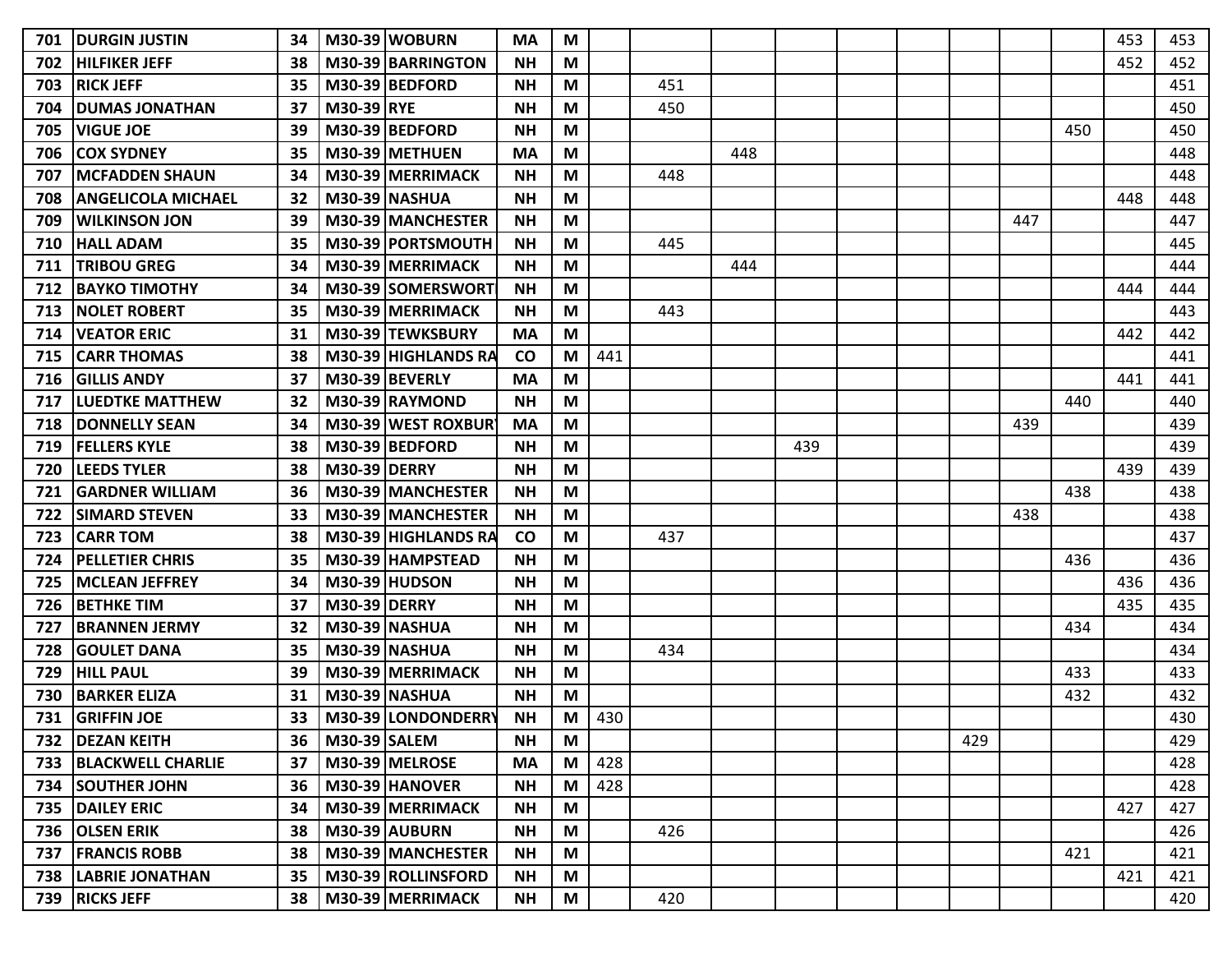| 740 | <b>HEBERT MICHAEL</b>     | 30 |                      | M30-39 MILFORD       | <b>NH</b> | M |     |     | 416 |  |     |     |     |     | 416 |
|-----|---------------------------|----|----------------------|----------------------|-----------|---|-----|-----|-----|--|-----|-----|-----|-----|-----|
| 741 | TETRAULT JUSTIN           | 33 |                      | M30-39 MERRIMACK     | <b>NH</b> | M |     |     | 416 |  |     |     |     |     | 416 |
| 742 | <b>FLANNERY DERWIN</b>    | 39 | <b>M30-39 DERRY</b>  |                      | <b>NH</b> | M |     |     |     |  | 415 |     |     |     | 415 |
| 743 | <b>MCLEAN JUSTIN</b>      | 33 |                      | M30-39 ARLINGTON     | <b>MA</b> | М |     | 415 |     |  |     |     |     |     | 415 |
| 744 | <b>ADER JOSEPH</b>        | 35 |                      | M30-39 MERRIMACK     | <b>NH</b> | M |     | 414 |     |  |     |     |     |     | 414 |
| 745 | <b>LINSCOTT JEREMIAH</b>  | 31 | <b>M30-39 DOVER</b>  |                      | <b>NH</b> | M |     |     |     |  |     | 414 |     |     | 414 |
| 746 | <b>MONROE SEAN</b>        | 36 |                      | M30-39 BEDFORD       | <b>NH</b> | M |     | 414 |     |  |     |     |     |     | 414 |
| 747 | <b>RUSSELL DAVE</b>       | 33 |                      | M30-39 HAVERHILL     | <b>MA</b> | M |     | 414 |     |  |     |     |     |     | 414 |
| 748 | <b>BROWN MIKE</b>         | 39 |                      | M30-39 LITCHFIELD    | <b>NH</b> | M | 413 |     |     |  |     |     |     |     | 413 |
| 749 | <b>ROOT JONATHAN</b>      | 31 |                      | M30-39 GROVELND      | <b>MA</b> | M |     |     |     |  |     |     |     | 413 | 413 |
| 750 | <b>ELLIOTT DAVID</b>      | 33 |                      | M30-39 LITCHFIELD    | <b>NH</b> | M |     |     | 412 |  |     |     |     |     | 412 |
| 751 | <b>KELLY BRAD</b>         | 38 |                      | M30-39 FREMONT       | <b>NH</b> | M |     |     |     |  |     |     |     | 412 | 412 |
| 752 | <b>GOLDSTEIN MICHAEL</b>  | 34 | M30-39 MIL           |                      | <b>NH</b> | M |     |     | 410 |  |     |     |     |     | 410 |
| 753 | <b>LAWRENCE ADAM</b>      | 37 |                      | M30-39 MANCHESTER    | <b>NH</b> | M |     |     |     |  |     | 409 |     |     | 409 |
| 754 | <b>LONG CODY</b>          | 36 |                      | M30-39 DUNBARTON     | <b>NH</b> | M |     |     |     |  |     |     | 409 |     | 409 |
| 755 | <b>DAVIS JEFF</b>         | 30 |                      | M30-39 PEMBROKE      | <b>NH</b> | M |     | 407 |     |  |     |     |     |     | 407 |
| 756 | <b>RUBIN JON</b>          | 35 |                      | M30-39 BEDFORD       | <b>NH</b> | M | 407 |     |     |  |     |     |     |     | 407 |
| 757 | <b>MORANTI MICHAEL</b>    | 39 |                      | M30-39 BEDFORD       | <b>NH</b> | M |     | 406 |     |  |     |     |     |     | 406 |
| 758 | <b>GAUTHIER DUSTIN</b>    | 31 |                      | M30-39 AMHERST       | <b>NH</b> | M |     |     |     |  |     |     | 405 |     | 405 |
| 759 | <b>VACHON ERIC</b>        | 39 |                      | M30-39 LACONIA       | <b>NH</b> | M |     | 404 |     |  |     |     |     |     | 404 |
| 760 | <b>DEMAGGIO ADAM</b>      | 34 |                      | M30-39 MANCHESTER    | <b>NH</b> | M |     | 403 |     |  |     |     |     |     | 403 |
| 761 | <b>MATTE SHAWN</b>        | 36 |                      | M30-39 AUBURN        | <b>NH</b> | M |     |     |     |  | 403 |     |     |     | 403 |
| 762 | <b>HORNE DEREK</b>        | 35 |                      | M30-39 FRANKLIN      | <b>NH</b> | M |     |     |     |  |     | 401 |     |     | 401 |
| 763 | <b>KOPACZ TED</b>         | 36 |                      | M30-39 GOFFSTOWN     | <b>NH</b> | M |     |     |     |  |     |     | 401 |     | 401 |
| 764 | <b>BODKIN KEN</b>         | 36 |                      | M30-39 LONDONDERRY   | <b>NH</b> | M |     |     |     |  |     |     | 400 |     | 400 |
| 765 | <b>CARL ALFRED</b>        | 39 |                      | M30-39 MERRIMACK     | <b>NH</b> | M |     |     | 400 |  |     |     |     |     | 400 |
| 766 | <b>PAQUETTE MATTHEW</b>   | 38 |                      | M30-39 MILFORD       | <b>NH</b> | M |     |     |     |  | 398 |     |     |     | 398 |
| 767 | <b>DOYLE MICHAEL</b>      | 36 |                      | M30-39 AMESBURY      | <b>MA</b> | M |     | 397 |     |  |     |     |     |     | 397 |
| 768 | <b>ROGERS JOEY</b>        | 32 | <b>M30-39 DERRY</b>  |                      | <b>NH</b> | M |     |     |     |  |     |     |     | 396 | 396 |
| 769 | <b>BROSNAHAN ERIC</b>     | 35 |                      | M30-39 MERRIMACK     | <b>NH</b> | M |     | 395 |     |  |     |     |     |     | 395 |
| 770 | <b>SEWALL RICK</b>        | 39 |                      | M30-39 MANCHESTER    | <b>NH</b> | M |     |     |     |  |     |     | 395 |     | 395 |
| 771 | <b>HOLMAN CHRISTOPHER</b> | 36 |                      | M30-39 FITZWILLIAM   | <b>NH</b> | M |     | 393 |     |  |     |     |     |     | 393 |
| 772 | <b>DART OBADIAH</b>       | 37 |                      | M30-39 AMHERST       | <b>NH</b> | M |     |     |     |  |     |     |     | 393 | 393 |
| 773 | <b>FREEMAN TIM</b>        | 32 |                      | M30-39 MANCHESTER    | <b>NH</b> | M |     | 391 |     |  |     |     |     |     | 391 |
|     | 774 ELDRIDGE ERIC         | 36 |                      | M30-39 CENTER OSSIPE | <b>NH</b> | M | 390 |     |     |  |     |     |     |     | 390 |
|     | 775   SPAGNA BRIAN        | 38 |                      | M30-39 NOTTINGHAM    | <b>NH</b> | M |     | 390 |     |  |     |     |     |     | 390 |
|     | 776   WESTBROOK KEVIN     | 36 | $M30-39$ EXETER      |                      | <b>NH</b> | M |     |     |     |  |     | 389 |     |     | 389 |
| 777 | <b>KEENAN CHRIS</b>       | 37 | <b>M30-39 REVERE</b> |                      | <b>MA</b> | M |     | 388 |     |  |     |     |     |     | 388 |
|     | 778   HENDERSON BOB       | 39 |                      | M30-39 LONDONDERRY   | <b>NH</b> | M | 386 |     |     |  |     |     |     |     | 386 |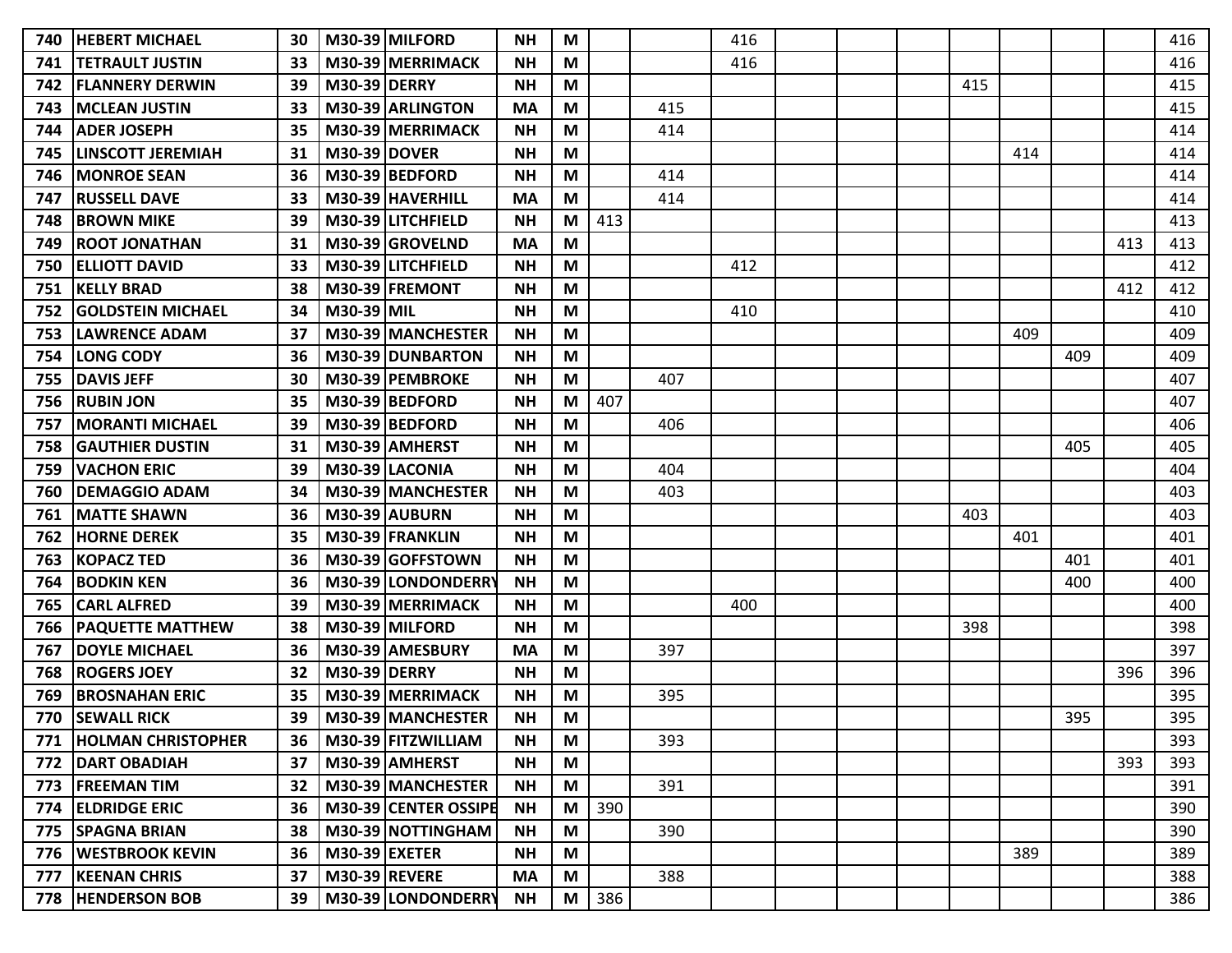| 779 | <b>OCONNOR BRENDAN</b>      | 32              |                     | M30-39 GOFFSTOWN     | <b>NH</b> | M                         |     |     |     |     |  |     |     | 385 |     | 385 |
|-----|-----------------------------|-----------------|---------------------|----------------------|-----------|---------------------------|-----|-----|-----|-----|--|-----|-----|-----|-----|-----|
| 780 | <b>METHOT LEON</b>          | 37              |                     | M30-39 MILFORD       | <b>NH</b> | M                         |     |     |     |     |  |     |     | 384 |     | 384 |
| 781 | <b>WOBROCK KARL</b>         | 30              |                     | M30-39 MANCHESTER    | <b>NH</b> | M                         |     |     |     |     |  |     |     | 384 |     | 384 |
| 782 | <b>ALLEN CHUCK</b>          | 38              |                     | M30-39 WHITMAN       | <b>MA</b> | M                         | 382 |     |     |     |  |     |     |     |     | 382 |
| 783 | <b>CINFO PETER</b>          | 35              |                     | M30-39 MANCHESTER    | <b>NH</b> | M                         |     |     |     |     |  |     |     | 382 |     | 382 |
| 784 | <b>IBERTHIAUME ERIC</b>     | 38              |                     | M30-39 NASHUA        | <b>NH</b> | M                         |     |     |     |     |  |     |     |     | 379 | 379 |
| 785 | <b>BURKE CHAD</b>           | 32              |                     | M30-39 GILFORD       | <b>NH</b> | M                         |     |     |     |     |  |     |     |     | 379 | 379 |
| 786 | <b>WATSON RICHARD</b>       | 36              |                     | M30-39 MANCHESTER    | <b>NH</b> | M                         |     | 375 |     |     |  |     |     |     |     | 375 |
| 787 | <b>IOCONNELL DANIEL</b>     | 34              |                     | M30-39 BEVERLY       | MA        | M                         |     |     |     |     |  |     |     |     | 374 | 374 |
| 788 | <b>COLE JAMES</b>           | 32              |                     | M30-39 AVERILL PARK  | <b>NY</b> | M                         |     |     |     |     |  |     |     | 371 |     | 371 |
| 789 | <b>MCGOWEN RYAN</b>         | 31              |                     | M30-39 MANCHESTER    | <b>NH</b> | M                         |     |     |     |     |  |     |     | 371 |     | 371 |
| 790 | <b>SHIFFLETT ERIK</b>       | 39              |                     | M30-39 CANDIA        | <b>NH</b> | M                         | 370 |     |     |     |  |     |     |     |     | 370 |
| 791 | <b>INICHOLAS ANDREW</b>     | 37              |                     | M30-39 MANCHESTER    | <b>NH</b> | M                         |     |     | 369 |     |  |     |     |     |     | 369 |
| 792 | <b>IDAVIS CARRYL</b>        | 37              |                     | M30-39 CONCORD       | <b>NH</b> | M                         |     |     |     |     |  |     | 363 |     |     | 363 |
| 793 | <b>TERRIO BRUCE</b>         | 31              |                     | M30-39 CONCORD       | <b>NH</b> | M                         |     |     |     |     |  |     |     |     | 361 | 361 |
| 794 | <b>WILLIAMS MATTHEW</b>     | 37              |                     | M30-39 LONDONDERRY   | <b>NH</b> | М                         |     | 360 |     |     |  |     |     |     |     | 360 |
| 795 | <b>SNOW JON</b>             | 35              |                     | M30-39 BEDFORD       | <b>NH</b> | M                         | 358 |     |     |     |  |     |     |     |     | 358 |
| 796 | <b>IFLYNN DAVID</b>         | 37              |                     | M30-39 MANCHESTET    | <b>NH</b> | M                         |     |     |     |     |  |     |     |     | 358 | 358 |
| 797 | <b>SCENNA CHRIS</b>         | 35              |                     | M30-39 MANCHESTER    | <b>NH</b> | M                         |     |     |     |     |  |     |     |     | 358 | 358 |
| 798 | <b>MALLEY JAMES</b>         | 39              |                     | M30-39 GOFFSTOWN     | <b>NH</b> | M                         |     |     |     |     |  |     |     | 357 |     | 357 |
| 799 | <b>IDANIELSON GARTH</b>     | 32              |                     | M30-39 NASHUA        | <b>NH</b> | М                         |     | 354 |     |     |  |     |     |     |     | 354 |
| 800 | <b>MCNALLY STEVE</b>        | 39              |                     | M30-39 HOOKSETT      | <b>NH</b> | М                         | 353 |     |     |     |  |     |     |     |     | 353 |
| 801 | <b>LINSTID CHRIS</b>        | 35              |                     | M30-39 AMHERST       | <b>NH</b> | M                         |     |     |     |     |  |     |     |     | 353 | 353 |
| 802 | <b>WEEKS BOB</b>            | 38              |                     | M30-39 CONCORD       | <b>NH</b> | M                         |     | 350 |     |     |  |     |     |     |     | 350 |
| 803 | IBELANGER BRIAN             | 38              |                     | M30-39 LONDONDERRY   | <b>NH</b> | M                         |     | 349 |     |     |  |     |     |     |     | 349 |
| 804 | <b>ADAMS STEVE</b>          | 35              |                     | <b>M30-39 NASHUA</b> | <b>NH</b> | M                         |     |     |     |     |  | 348 |     |     |     | 348 |
| 805 | <b>COLLINS ROB</b>          | 38              |                     | M30-39 WILTON        | <b>NH</b> | M                         |     |     |     | 348 |  |     |     |     |     | 348 |
| 806 | ISAVOY AARON                | 37              |                     | M30-39 LONDONDERRY   | <b>NH</b> | М                         |     |     |     |     |  |     |     | 348 |     | 348 |
| 807 | <b>CUSHMAN MATTHEW</b>      | 35              |                     | M30-39 MERRIMACK     | <b>NH</b> | M                         |     |     | 347 |     |  |     |     |     |     | 347 |
| 808 | <b>MARTIN KEITH</b>         | 38              |                     | <b>M30-39 WARNER</b> | <b>NH</b> | M                         |     | 347 |     |     |  |     |     |     |     | 347 |
|     | 809 GALVIN JEFF             | 37              |                     | M30-39 MANCHESTER    | <b>NH</b> | $\boldsymbol{\mathsf{M}}$ |     |     |     |     |  |     |     | 341 |     | 341 |
|     | <b>810   KRAICS MICHAEL</b> | 39 I            |                     | M30-39 LONDONDERRY   | <b>NH</b> | M                         |     |     |     |     |  |     |     | 341 |     | 341 |
|     | <b>811   DUTTON STEVE</b>   | 35              |                     | M30-39 GOFFSTOWN     | <b>NH</b> | M                         | 335 |     |     |     |  |     |     |     |     | 335 |
|     | 812   MILLER MICHAEL        | 38              |                     | M30-39 MANCHESTET    | <b>NH</b> | M                         |     |     |     | 334 |  |     |     |     |     | 334 |
|     | 813  LEMIRE SCOTT           | 35              | <b>M30-39 WEARE</b> |                      | <b>NH</b> | M                         |     |     |     | 333 |  |     |     |     |     | 333 |
|     | 814   ROGERS ROB            | 35 <sub>2</sub> |                     | M30-39 LONDONDERRY   | <b>NH</b> | M                         | 333 |     |     |     |  |     |     |     |     | 333 |
|     | 815   PORTER TRENT          | 35              | <b>M30-39 DERRY</b> |                      | <b>NH</b> | M                         |     | 330 |     |     |  |     |     |     |     | 330 |
|     | 816 SZATYNSKI CHRIS         | 34              |                     | M30-39 AUBURN        | <b>NH</b> | M                         |     |     |     |     |  |     |     | 329 |     | 329 |
|     | 817   CARRILLO JONATHAN     | 33              |                     | M30-39 MERRIMACK     | <b>NH</b> | M                         | 328 |     |     |     |  |     |     |     |     | 328 |
|     |                             |                 |                     |                      |           |                           |     |     |     |     |  |     |     |     |     |     |